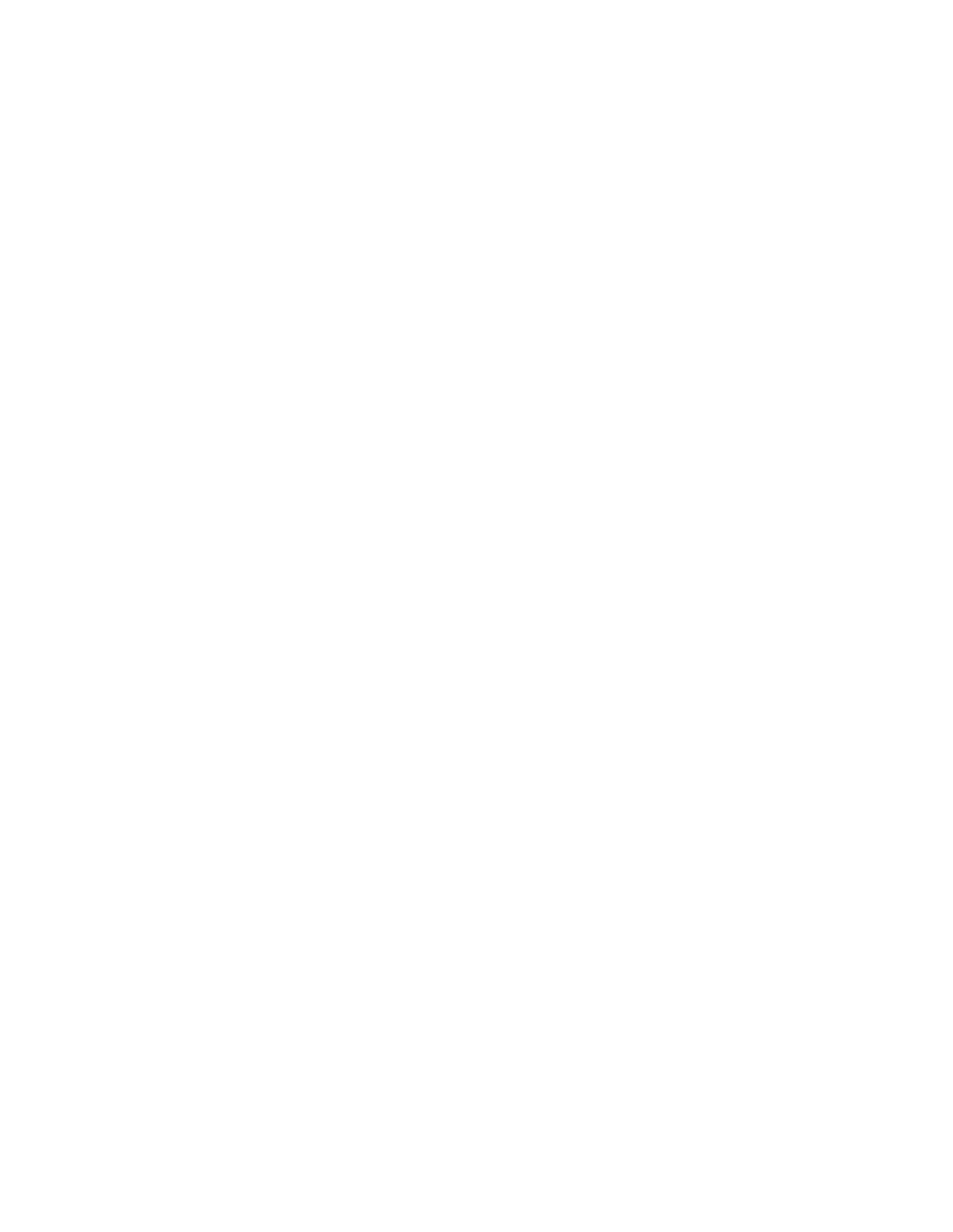

# **STATE OF CONNECTICUT**

**OFFICE OF POLICY AND MANAGEMENT CRIMINAL JUSTICE POLICY AND PLANNING DIVISION**



#### **CRIMINAL JUSTICE POLICY ADVISORY COMMISSION**

# **Batterer Intervention Programming and Standards Subcommittee**

#### **Board of Pardons and Paroles**

Dr. David Rentler, Supervising Psychologist 55 West Main Street, Suite 520 Waterbury, CT 06702 203.805.6607 [David.Rentler@ct.gov](mailto:David.Rentler@ct.gov)

#### **Chief State's Attorney**

Karen Diebolt, Assistant State's Attorney Waterbury State's Attorney's Office 400 Grand Street Waterbury, CT 06702 203.236.8160 [Karen.Diebolt@ct.gov](mailto:Karen.Diebolt@ct.gov)

#### **Connecticut Coalition Against Domestic Violence**

Karen Jarmoc, MA - **Committee Chair** Executive Director 912 Silas Deane Highway Wethersfield, CT 06109 860.282.7899 [kjarmoc@ctcadv.org](mailto:kjarmoc@ctcadv.org)

Nancy Turner, MA Director of Offender Risk Reduction 912 Silas Deane Highway Wethersfield, CT 06109 860.282.7899 [nturner@ctcadv.org](mailto:nturner@ctcadv.org)

#### **Department of Children and Family**

Mary Painter, LCSW, LADC Director of Substance Abuse & Domestic Violence 505 Hudson Street Hartford, CT 06106 860.560.5035 [mary.painter@ct.gov](mailto:mary.painter@ct.gov)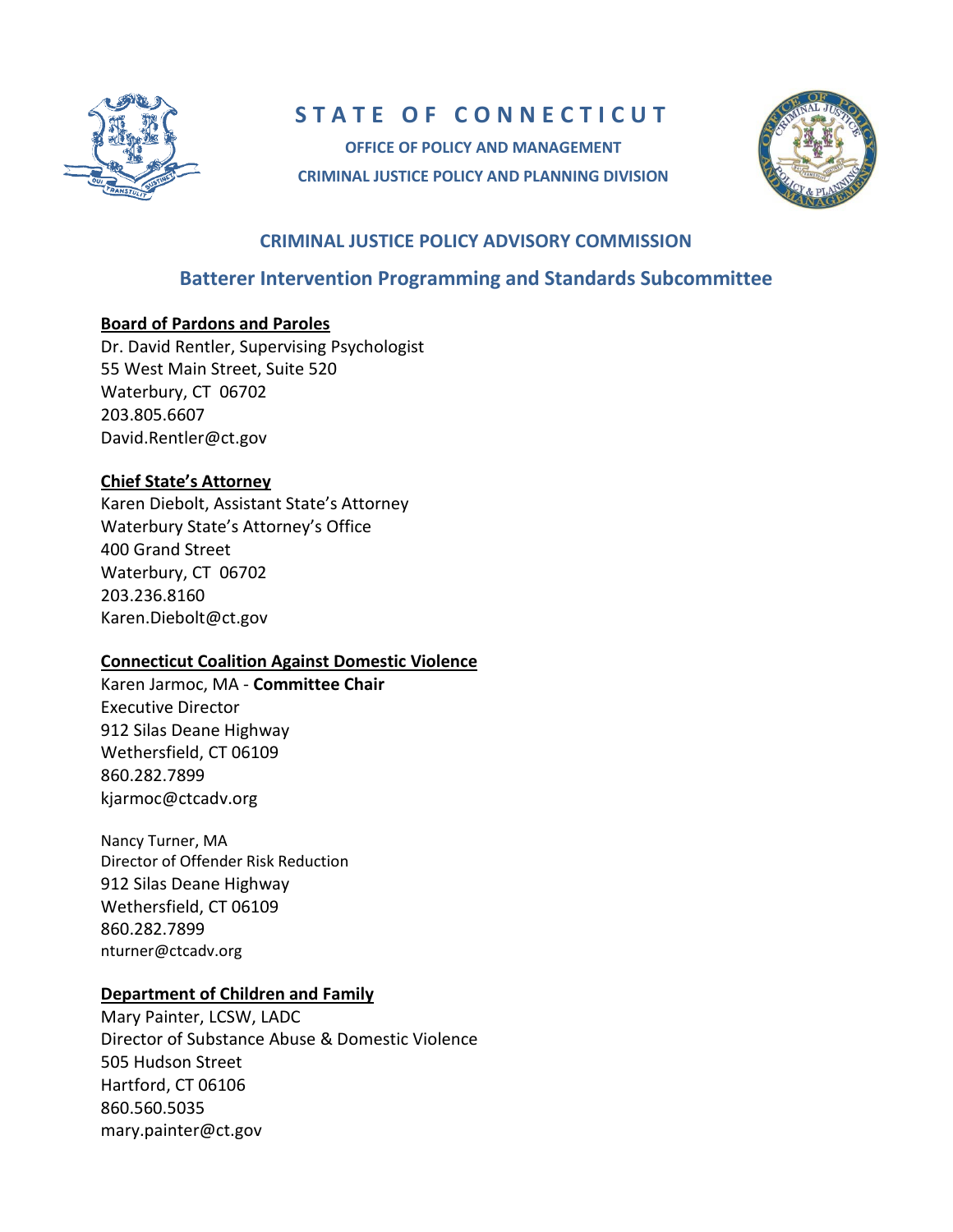#### **Department of Correction**

Linda Kendrick, Deputy Warden 24 Wolcott Hill Road Wethersfield, CT 06109 860.692.6261 [Linda.Kendrick@ct.gov](mailto:Linda.Kendrick@ct.gov)

#### **Department of Public Health**

Regina Owusu, RN, BSN, MPH 410 Capitol Ave P. O. Box 340308, MS # 11 MAT Hartford CT, 06134 860.509.7775 [Regina.Owusu@ct.gov](mailto:Regina.Owusu@ct.gov)

#### **Family Re-Entry**

A. Stephen Lanza, MA, LMFT, DAPA Executive Director & Clinical Director Family ReEntry, Inc. 9 Mott Avenue, Suite 104 Norwalk, CT 06850 203.838.0496 ext. 105 [stevelanza@familyreentry.org](mailto:stevelanza@familyreentry.org)

#### **Judicial Branch – Court Support Services Division**

Joseph DiTunno, Program Manager Judicial Branch-Court Support Services Division 936 Silas Deane Highway Wethersfield, CT 06109 860.721.2167 [Joseph.DiTunno@jud.ct.gov](mailto:Joseph.DiTunno@jud.ct.gov)

#### **Office of Chief Public Defender**

Katie Heffernan, Chief Social Worker 30 Trinity Street, 4th Floor Hartford, CT 06106 860.509.6408 [katie.heffernan@jud.ct.gov](mailto:katie.heffernan@jud.ct.gov)

#### **Office of the Victim Advocate**

Merit Lajoie 505 Hudson Street Hartford, CT 06106 860.550.6632 [Merit.Lajoie@ct.gov](mailto:Merit.Lajoie@ct.gov)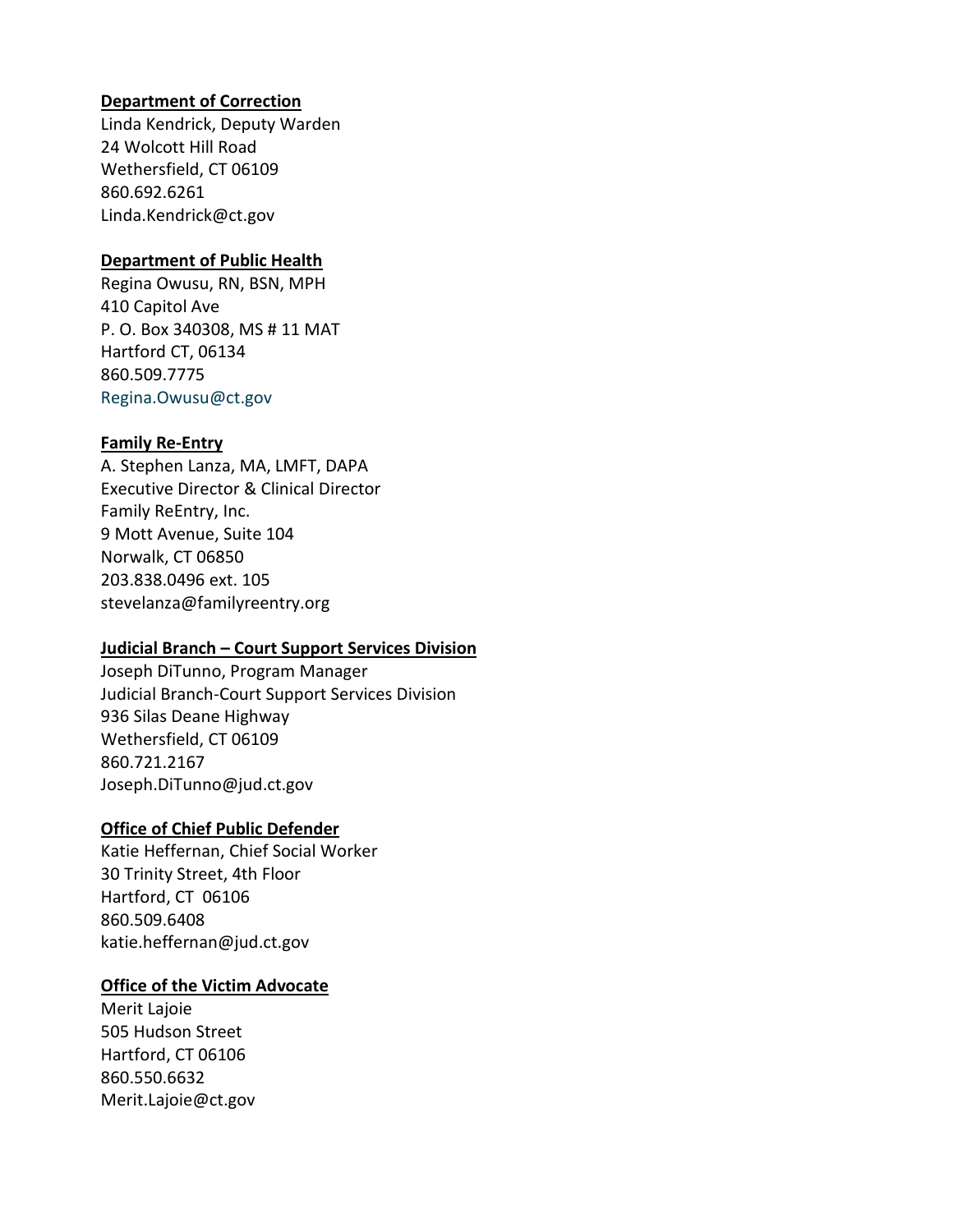#### **Table of Contents**

I. **Introduction** *page 2*

**II. Guiding Principles** *page 3*

**III. Definitions** *page 4*

Programs

**IV. Program Content** *page 7* Areas of Program Content

- Introduction
- Education
- Values Assessment
- Behavioral Change
- Families
- Communication
- Contributing Factors

**V. Prohibited Approaches** *page 11*

**VI. Approaches to Program Delivery** *page 14*

- Instructional Guidelines
- **Comprehension**
- Modalities
- Inclusion
- Multilingual
- Participant Responsibility
- Evidence-based Intervention
- Behavioral Change

#### **VII. Program Innovation** *page 16*

Innovation Guidelines

- Intent
- Specialized Populations
- Outcomes

**VIII. Program Intake Procedures** *page 17*

Interview

Program Acceptance Program Non-Acceptance

**IX. Program Rules** *page 20*

**X. Program Completion** *page 21*

Dismissal from the Program Re-Admission to the Program

#### Participants

**XII. Participant Agreement** *page 24* **XIII. Participant Confidentiality** *page 26* **XIV. Participant Records** *page 27* Record Content

Access to Records

**XV. Participant Accountability Plans** *page 29*

#### Providers

**XVI. Provider Agreement** *page 30* **XVII. Provider Ethics** *page 34* **XVIII. Duty to Warn** *page 36* **XIX. Provider Responsibilities to Staff** *page 37*

Direct Service Staff Supervisory Staff Continuing Education

# **XX. Outside Collaboration/Observation**

*page 40*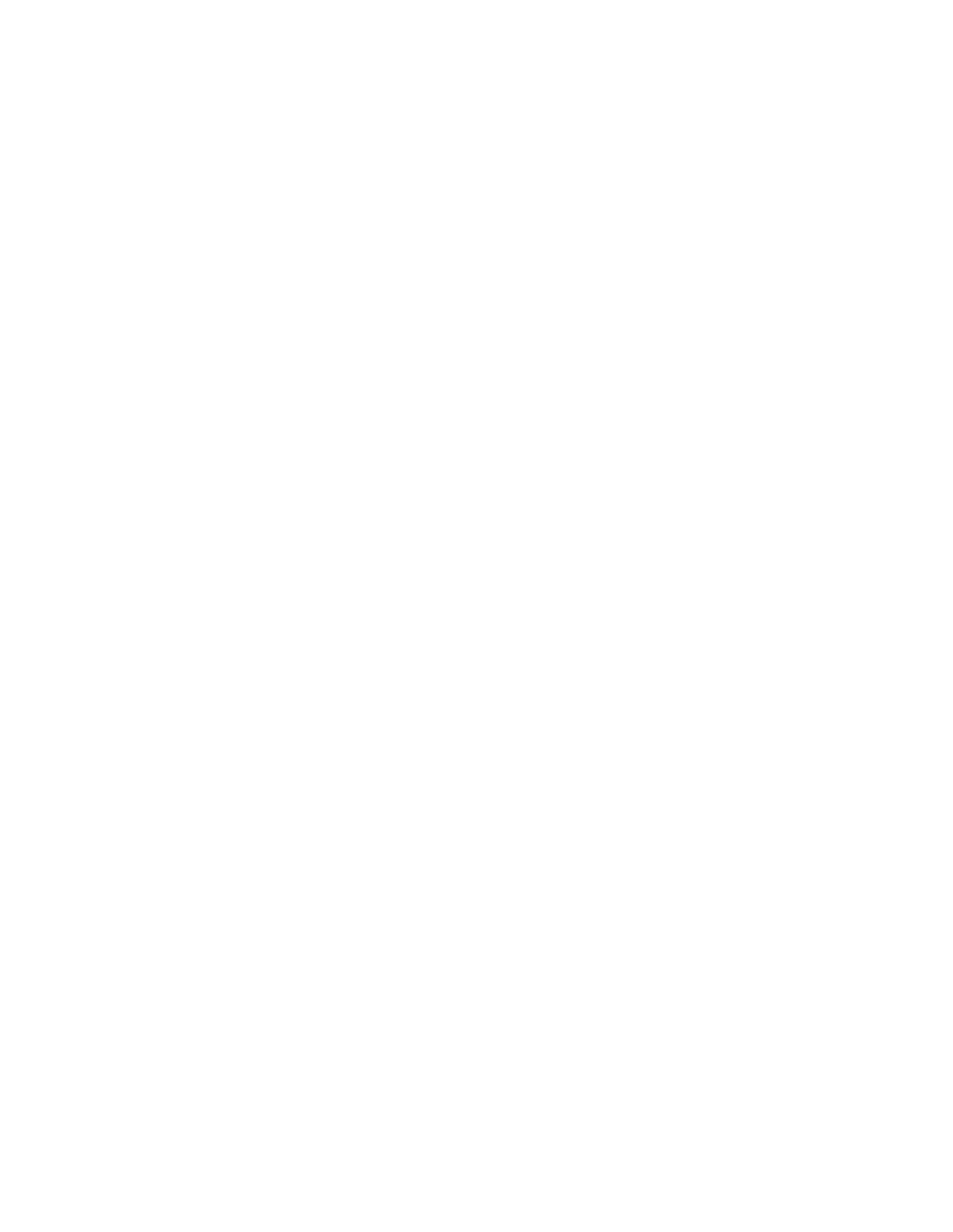# **CT Domestic Violence Offender Program Standards**

Subcommittee of the Criminal Justice Policy Advisory Commission

# **I. Introduction**

Domestic violence is a pattern of violent and/or abusive behaviors used by a person intended to exert power and control over another in the context of an intimate relationship. The violence which involves coercive control may take many forms including physical and psychological abuse, threats, stalking, and intimidation as well as economic, sexual, and emotional abuse. Although there may be contributing factors such as alcohol/substance use or mental health problems which make violence in the context of an intimate relationship even more complex, these factors are not the proximate cause. Domestic violence, as a learned behavior, is supported by a system of beliefs and attitudes and requires a variety of approaches to prevent, reduce, and eliminate it. Domestic violence offender programs must emphasize the accountability of individual perpetrators. The purpose is to educate offenders and teach skills that support a non-violent lifestyle and promote healthy relationships.

Research shows that men perpetrate the vast majority of serious violence in intimate relationships against female partners; therefore, these standards are designed to address the patterns and dynamics of male to female violence, control, and abuse. These standards are intended to serve as a framework for new and existing program providers to develop and deliver services to people arrested for committing a crime(s) of violence against an intimate partner or former intimate partner or people identified as needing services in order to prevent acts of domestic violence. These standards are established for the development and delivery of services primarily for men involved in heterosexual relationships who have acted abusively toward a partner or spouse and are not meant to be generalized in whole to other offenders or types of services for family violence offenses. There is little research or best practice model for effective, validated programs for intimate partner violence by female and lesbian, gay, bisexual, transgendered, and queer (LGBTQ) offenders. Programs working with female and LGBTQ intimate partner offenders should integrate and adapt available gender and LGBTQ specific assessment and intervention strategies to address unique risk factors and needs associated with domestic violence within these populations. As valid methods of intervention become available they should be incorporated into the delivery of services.

Whenever possible and appropriate, community program providers working with offenders need to identify ways to cooperate, collaborate and coordinate information and services with agencies serving victims/survivors. Program providers should actively incorporate input and feedback from other community and governmental agencies, particularly those working directly with victims/survivors of domestic violence.

Every provider offering domestic violence offender services (i.e. batterer intervention) shall comply with all Connecticut statutes regarding non-discrimination.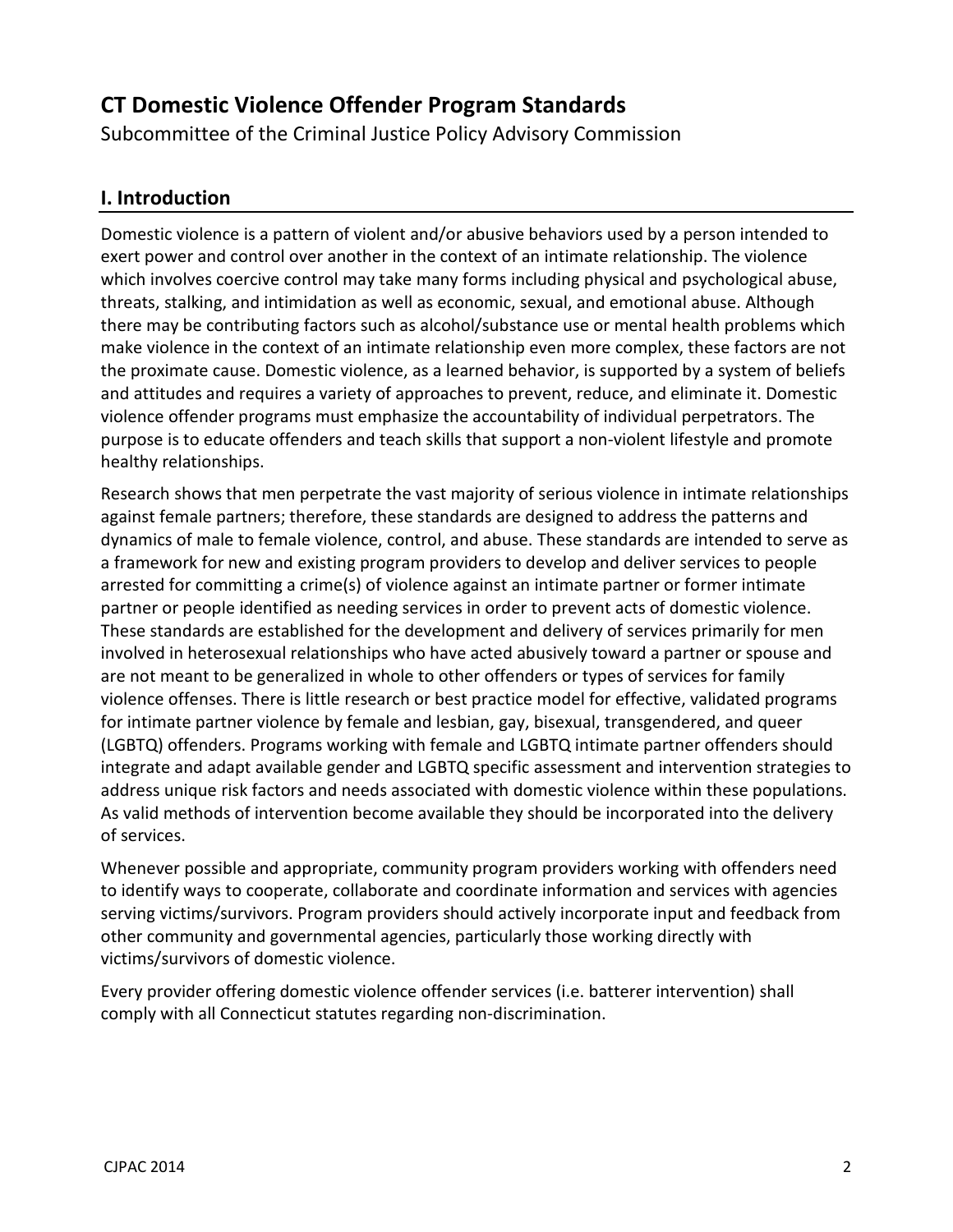# **II. Guiding Principles**

The following principles are intended specifically for individuals arrested for committing a crime of domestic violence against an intimate or former intimate partner; however, these principles are universal and applicable to those who perpetrate any act of family violence.

- 1. Domestic violence is illegal and will be treated as a criminal act under the law.
- 2. The primary goals of domestic violence offender programs are the cessation of all forms of violence and abuse and the development of skills for safe, respectful, and healthy relationships.
- 3. The safety and rights of victims/survivors is of paramount importance and shall not be compromised for the preservation of a relationship or any other reason.
- 4. The autonomy and right to self determination of victims/survivors will be respected and facilitated through both the sharing of program goals and appropriate referrals to supportive, trauma-informed domestic violence services available in the community.
- 5. Offenders are solely responsible for their intentional choice to engage in violent, coercive, and/or abusive behavior and, through swift and immediate consequences, will be held accountable for their actions without displacing blame on the victim, alcohol or substance abuse, or physical or mental illness.
- 6. Providers of services for domestic violence offenders are responsible for ensuring interventions and the manner in which services are delivered are the most effective for facilitating behavior change.
- 7. Offenders are capable of changing their behaviors, attitudes, and beliefs and living a nonviolent lifestyle; programs offer tools intended to foster each participant's potential to change. Whether or not an offender chooses to change their behavior and beliefs remains their responsibility.
- 8. While providers are accountable to individual offenders in the manner detailed in the Domestic Violence Offender Program Standards, they are also expected to be accountable to victims and the wider community. Providers are responsible for attending to issues of victim safety, security, and rights to self-determination; consequences to secondary victims; and the impact on public safety and social justice in the community.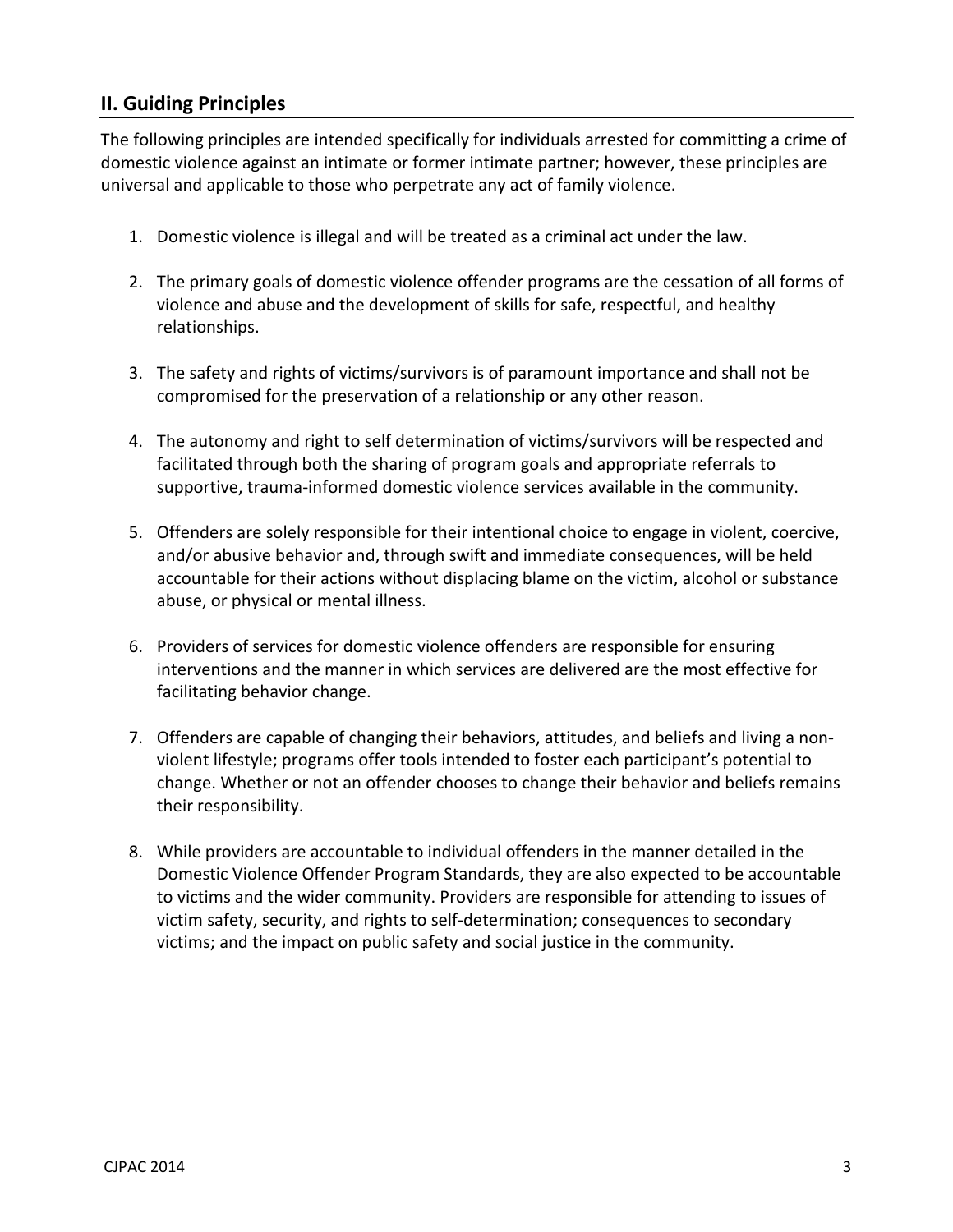#### **III. Definitions**

**Abuse**- Any action or word, which constitutes a misuse of power whether, intended to, or resulting in the injury, control, or disregard of another person.

**Accountability** - A process whereby offenders are open to feedback regarding power, control, coercion, domination, and other fear-inducing behavior as they work to achieve lives free of violence and abuse. Accountability ultimately rests with person who chooses to use violence. Though neither the community nor the victim can impose accountability, they can support and invite the offender to choose accountability. The process requires the periodic examination of the offender's conduct, particularly as it relates to any victim, current partner and children. It also entails the development and periodic evaluation of a plan to assure responsible, non-coercive conduct and to provide restitution to the victim. This process may afford offenders an opportunity for healing and restoration because it continues to solidify a commitment to a violence-free life and can offer hope for the future as they develop the capacity for enduring relationships based on respect, honesty and partnership.

**Admission-** To accept a domestic violence offender for group program participation for the purposes of rehabilitation.

**Assessment-** Determination of an appropriate course of assistance based on a formal, in-person screening.

**Critical Incident-** An occurrence or set of events inconsistent with the routine operation of the facility, or the routine care of a client. Critical incidents specifically include but are not necessarily limited to the following: adverse drug events; self-destructive behavior; deaths and injuries to clients, personnel, or others; incidents involving neglect or abuse of a client; fire; unauthorized disclosure of information; damage to or theft of property belonging to a client or the facility; other unexpected occurrences; or events potentially subject to litigation. A critical incident may involve multiple individuals or results.

**Coercive Control-** Use of constraints to restrict and regulate the freedoms, choices, and daily activities of another person in order to oppress, isolate, make them dependent

**Collusion-** Activities or attitudes that seem to promote, minimize or excuse the offender's abusive actions, behaviors and beliefs or that contribute to the offender's denial of or rationalization for the abuse. Collusion includes, but is not limited to, legitimizing the use of abuse against a victim; defending abusive actions or behaviors for any reason; laughing at jokes that disparage women and/or violence; and supporting distortions or contempt of victims either implicitly or explicitly.

**Domestic Violence-** A subset of family violence as defined by CT state law, domestic violence is a criminal act or pattern of violent and/or abusive behaviors used by a person intended to exert power and control over another in the context of an intimate relationship. The violence which involves coercive control may take many forms including physical and psychological abuse, threats and intimidation as well as economic and emotional abuse. Although domestic violence may be a learned behavior and there may be contributing factors such as alcohol/substance use or mental health problems which make the violence in the context of an intimate relationship even more complex, these factors are not the proximate cause.

**Domestic Violence Offender Program**- A psycho-educational program operating in an individual or, ideally, group format with trained facilitators focused on those who perpetrate intimate partner violence serving as one component of a coordinated community response to domestic abuse where the main goals are to address the on-going safety needs of victims, hold abusive individuals accountable for their choice to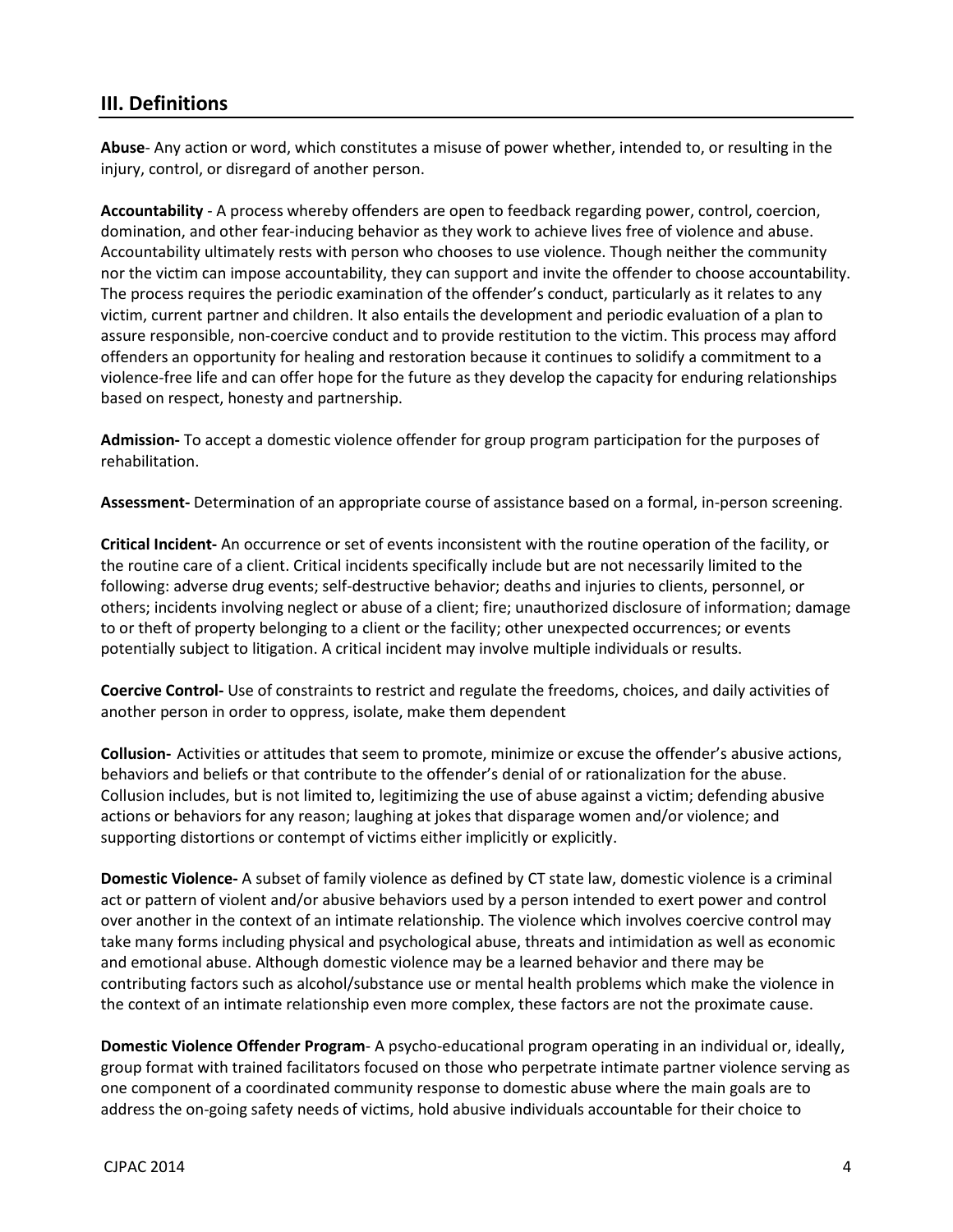engage in abusive and/or controlling behavior, and facilitate the development of skills and beliefs that support a non-violent lifestyle and promote healthy relationships.

**Facilitator**- A trained domestic violence instructor who leads offenders in a group setting to help them learn, build self-awareness, hold members accountable, and lead by example. The facilitator/co-facilitator has the authority to determine progress of an offender and to recommend continued participation or termination from the program.

**Intake-** Written information about a client serving as a basis for assessment or services, obtained by the program at time of admission to a program and included in client record.

**Interventions** - Refers to the array of legal actions, family confrontations, employee assistance programs, neighborhood safety strategies, offender programs and community education efforts undertaken to stop the violence and abuse of individual offenders, persuade them to end coercive control, and encourage them to develop skills and strategies to achieve violence-free lives.

**Lethality Assessment**- An evaluation using an evidence-based instrument of a program participant's potential for causing physical injury to another person by considering the participant's violent or abusive behavior including threats directed towards the current or most recent intimate partner; the frequency and severity of the domestic violence or psychological abuse; the participant's domestic violence or psychological abuse toward previous intimate partners; the participant's access to weapons, suicidal or homicidal thoughts or ideation, suicide attempts, access to the victim; and the status of the participant's relationship with the current or most recent victim.

**LGBTQ-** Term refers to the collective community of lesbian, gay male, bisexual, transgendered, and queer/questioning people.

**Monitoring-** Consists of observation, critique and consultation about the performance/operation of a domestic violence offender program by an outside, unaffiliated agency knowledgeable about the safety interests of victims of domestic violence.

**Offender-** A person who commits acts of domestic violence or abuse against another person who becomes the victim of such acts in the context of an intimate relationship or after the relationship ends.

**Participant and Program Provider Agreements-** Documents detailing the obligations between the individual community-based provider(s) offering services and the domestic violence offender seeking the services in order to support successful outcomes.

**Participant Record-** A file that includes, but is not limited to, all communication, records and information on an individual participant maintained by the program including: an intake assessment, dates and summary of contacts with the participant, records of the participant's compliance and non-compliance with program requirements, lethality assessments, and a summary of victim safety checks.

**Program**- An individual or an agency operating a community-based domestic violence offender program that is designed to prevent the recurrence of abusive and/or controlling behavior; "program" addresses issues of power and control, the beliefs and values that lead to domestic violence in our society, and a participant's responsibility for choosing to engage in domestic violence, but does not include a program solely addressing alcoholism or use/abuse of controlled substances.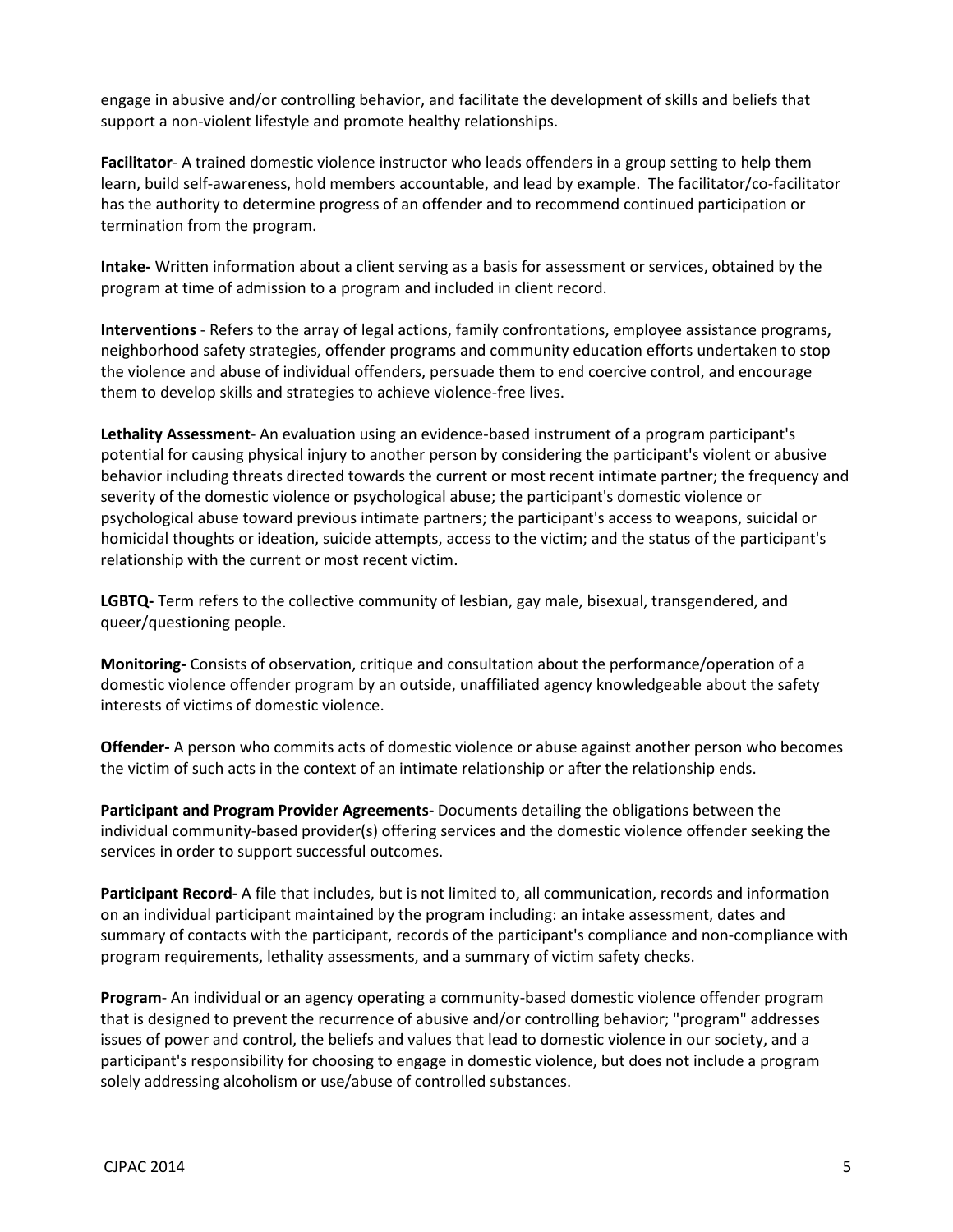**Program Participant**- A domestic violence offender who is accepted into community-based domestic violence offender services either under a court order or on a voluntary basis.

**Provider**- An agency or individual who works with domestic violence offenders in accordance with established state of Connecticut program standards.

**Psycho-Education** - Any exchange of information that is intended to assist with improving an individual's, couple's, or family's psychological, emotional, relational well-being. The approach typically focuses on teaching skills, conveying information, and changing specific targeted behaviors in areas of communication, conflict resolution, coping, stress management, and emotional regulation change; this evidence-based model can be tailored to the specific needs of the to achieve the best outcomes. Complementary with other evidence-based theories and models such as cognitive-behavioral and learning-theory, the psychoeducational approach works well in group modalities and fits well with role-playing and behavior rehearsal.

**Recidivism**- The verifiable recurrence of domestic violence, any criminal re-offense or violation of a court order relating to domestic violence or another crime against a person after an offender has begun a domestic violence offender program, regardless of whether the act results in arrest and/or prosecution.

**Referral Source** – The entity and/or individual recommending an offender participate in a domestic violence program. Entities and/or individuals include, but are not limited to, any court; Office of Adult Probation; Office of the Bail Commissioner; an attorney representing a domestic violence offender; the Board of Pardons and Paroles; the Department of Correction; and any prosecutor acting on behalf of the state of CT.

**Restitution-** Actions on the part of an offender intended to demonstrate the complete acceptance of responsibility for abusive conduct and beliefs in an effort to restore the victim, may include paying all costs arising from the violence, acknowledging to the victim, friends and family the wrongfulness of the abusive behavior.

**Screening-** The process of determining, preliminarily, the nature and extent of a individual's problem in order to determine the person's service needs. At a minimum, a screening shall include a brief personal history related to abuse; a review of the individual's criminal record, an assessment of strengths and resources, and a determination of risk factors and referral needs.

**Substance Abuse**- Substance-related and addictive disorders may include misuse and/or abuse of alcoholic beverages, illegal and/or controlled substances and may involve a component of physical addiction.

**Victim, Primary-** A person who has been the recipient of another person's actual or threatened use of violence and/or intimidation in an attempt to exert power and control over the person and/or create or cause to be created conditions that result in physical or psychological harm.

**Victim, Secondary**- Those persons who, while not the direct recipient of another person's use or threatened use of violence and/or intimidation, have been impacted by witnessing or indirectly experiencing the violence, threats of violence, and/or intimidation committed against another person; may also include those whose expected and appropriate care, comfort and security have been negatively impacted by the victim's experience of violence, threats and or intimidation by the abusive party.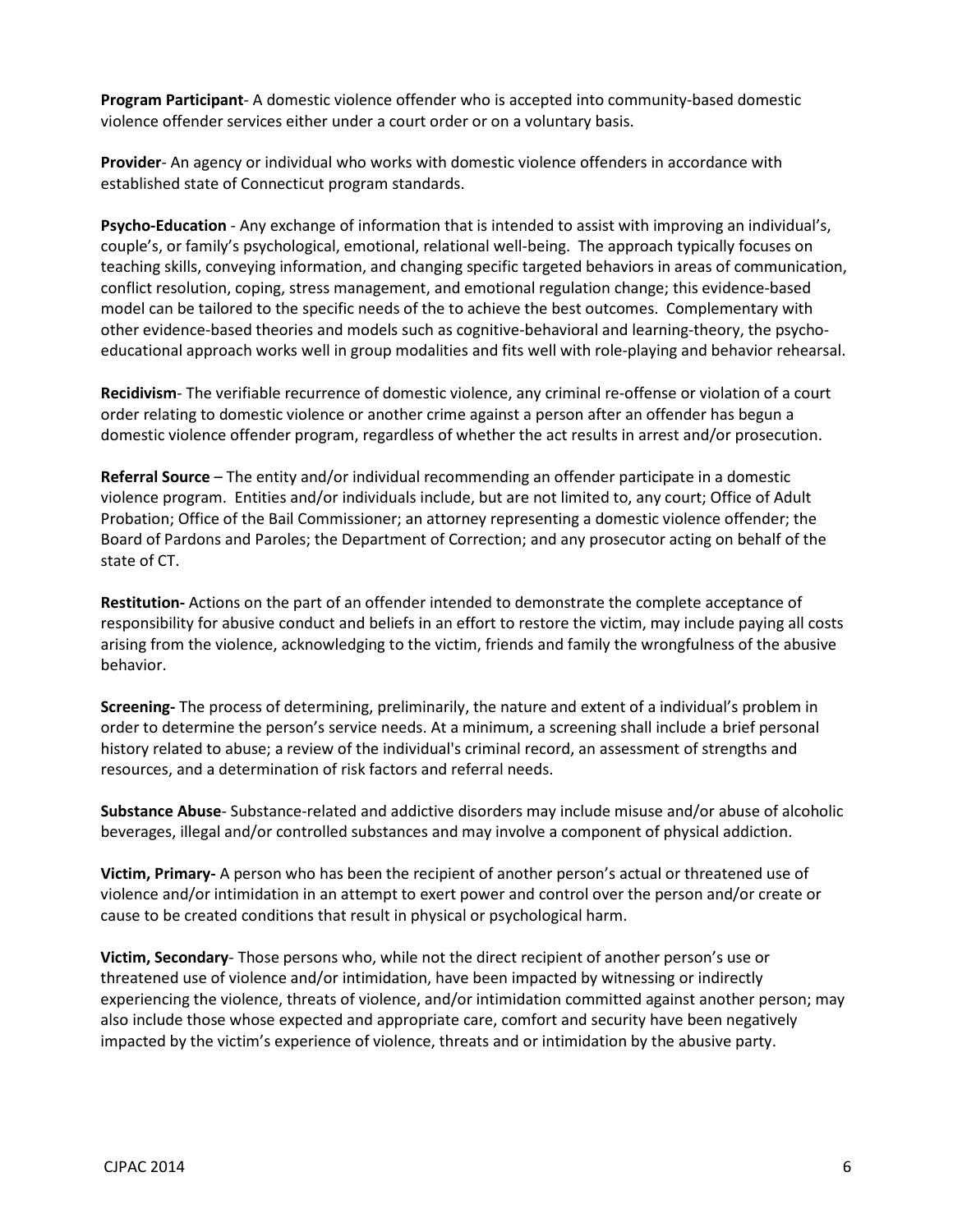# **IV. Program Content**

Domestic violence offender programming emphasizes the accountability of individual offenders. The purpose is to educate participants and teach skills that support a non-violent lifestyle and promote healthy relationships. The primary goal of the program is to stop violent and abusive behaviors. This goal takes priority over any other intervention and educational objectives. The following areas of program content are the minimum standards for programs conducted in-person and are to be considered best practice.

Programs, whether time limited or open-ended, are encouraged to use a variety of learning tools including audio-visual media, homework assignments, behavior modeling, role play, direct instruction, handouts, group exercises, and other forms of facilitation to address diverse learning styles, stimulate participation, and maintain dynamic interactions.

Providers should receive training on and be mindful of gender role stereotypes, cross cultural issues, ethical practices, sexism, racism, classism, homophobia and other forms of oppression.

#### **Areas of Program Content**

- **A. Introduction** The program should begin with individual introductions and a review of program rules, attendance policy, guidelines for successful program completion, causes for dismissal from program, confidentiality guidelines and other provisions of the Participant Agreement. Facilitators must inform participants of agency protocol for reporting program status to the referral and the referral process for additional services.
- **B. Education** The educational content of a Domestic Violence Offender Program should provide information to help the participant understand the dynamics of domestic violence within the context of cultural learning and male socialization. Programs should challenge all beliefs and attitudes used to justify the use of violence or abusive behavior in intimate partner relationships. At a minimum the following content areas should be included in the program and addressed by the facilitators:
	- **1.** Definition of abuse emotional, financial, physical, psychological, and sexual forms. Ensure non-physical forms of domestic violence are not minimized. Affirm that domestic violence occurs across all ethnic and racial groups, religious affiliations, income and education levels, and with all ages.
	- **2.** Define and discuss the dynamics of power and control. Discuss the effects of power/control and violence on a relationship and the impact on victims both primary and secondary including those who witness the violence.
	- **3.** Awareness of the intent of abusive and violent behavior. Imparting an understanding that violence does not "just happen" and is targeted and planned for an intended specific outcome.
	- **4.** Explore the individual attitudes and beliefs which support or lead to the choice to engage in violent or abusive behavior.
	- **5.** Discuss and address erroneous beliefs regarding male entitlement, cultural issues with male privilege, and traditional sex role stereotypes.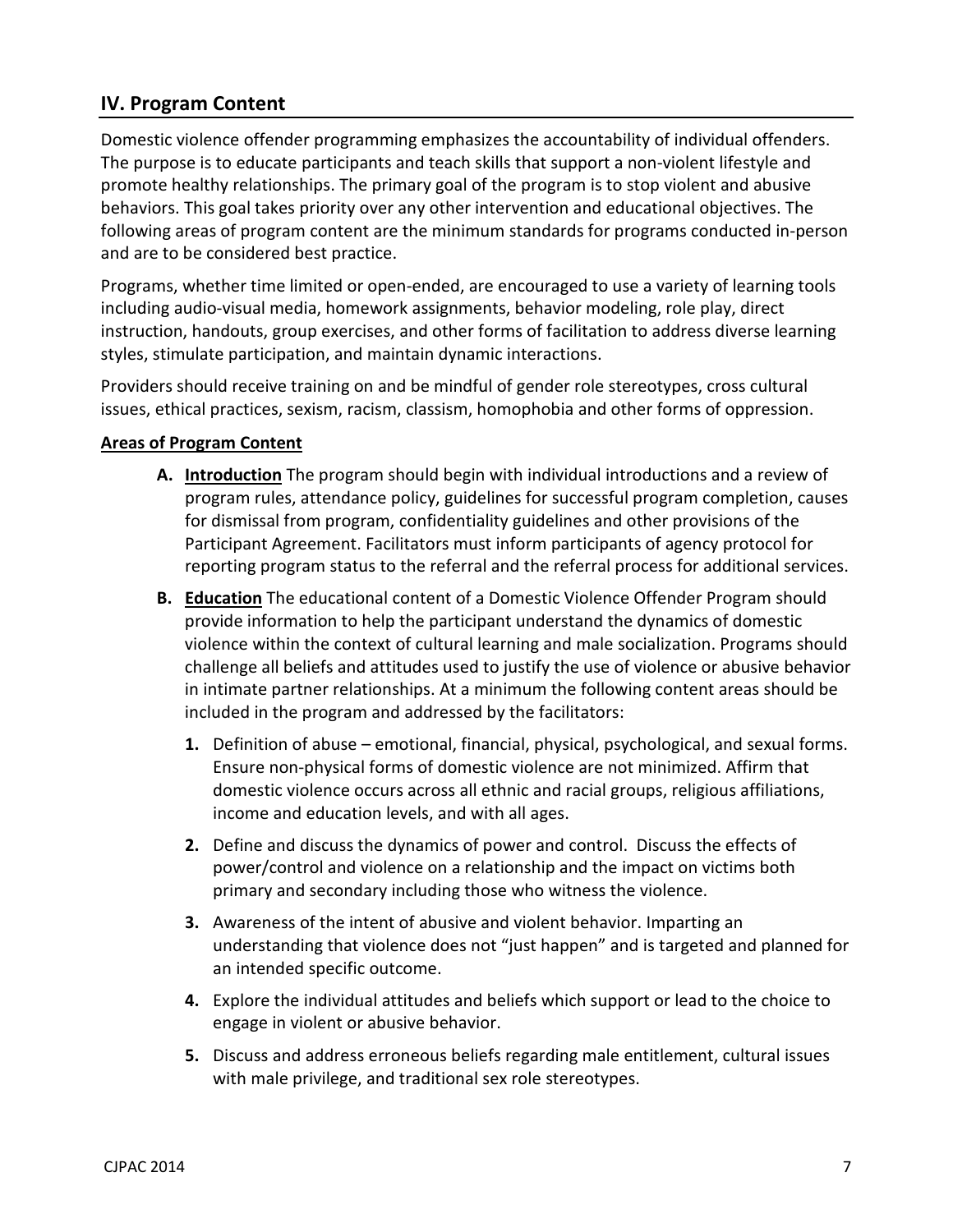- **6.** The importance of accepting responsibility for using abusive, violent, coercive and/or controlling behaviors and words. Programs shall treat domestic violence as a choice and the sole responsibility of the person who commits that abuse/violence. Programs shall recognize that violence is a learned pattern of behavior supported by a system of beliefs and attitudes. Work with participants will include discussions about intergenerational patterns of violence. Justifications for abuse will be confronted and discussed.
- **7.** The program should inform participants about the impact of abuse and violence on the larger community, including other members of the household, extended family, neighbors, co-workers of the offender and the victim, police and courts, corrections, hospitals and health services, community agencies and public services. Programs may use a range of methods and sources such as books, newspapers, magazines, audio-visual programs, group member experiences and other examples to illustrate the ripple effects of domestic violence.
- **8.** Trauma is an important concept to review with participants including exposure during childhood to domestic violence, personal history of sexual/verbal/physical or emotional abuse, and their current methods for dealing with or avoiding their trauma history. Methods for healing from past traumas should be explored. A trauma history should not be used as an excuse for domestic violence.
- **9.** Programs shall impart to participants that abusive and violent behaviors can be eliminated and, with help, intimate partner relationships and families can heal.
- **10.** The program shall inform participants that completion of a Domestic Violence Offender Program is not a guarantee that their abuse will stop. Facilitators shall explain to participants that further work may be necessary and that being nonabusive requires an on-going commitment and continual effort on the part of the abusive person.
- **11.** Facilitators should work with participants to develop an individualized accountability plan to anticipate and prevent violent behavior including developing positive support systems and techniques such as control plans.
- **C. Values Assessment** There should be process time provided to allow participants to acknowledge and examine personal attitudes, experiences, feelings and beliefs (perceived or imagined) used to justify and reinforce their use of violence. The program should guide participants to acknowledge their violent behavior, take responsibility for their choices, and enhance motivation for positive change within their lives and personal relationships.
- **D. Behavioral Change** Participants who sincerely wish to eliminate their violent and abusive behavior may benefit from specific training that teaches egalitarian, respectful strategies for decision making, communication, and conflict resolution. Programs should teach interactional strategies to maintain equitable, nonviolent relationships. The program should also emphasize that lasting (long term) behavioral change is the measure of successful completion of the program, not simply finishing a certain number of sessions.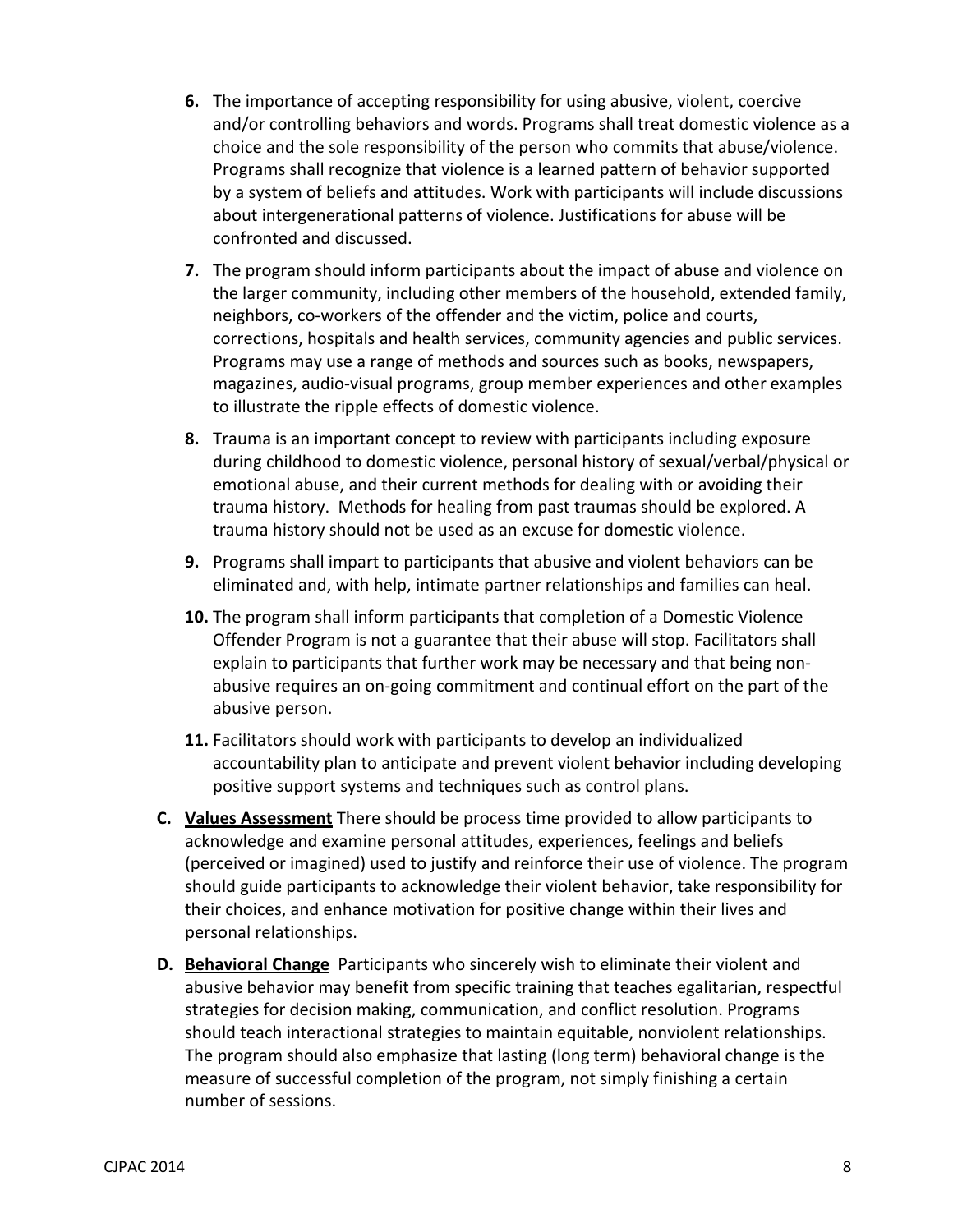- **E. Families** There shall be discussion and education around the effects of violence on families and children specifically:
	- **1.** The impact of abuse on the victim. Programs shall take special care not to blame the victim(s) for the abuse or collude with participants. Programs should discuss the short and long term effects of violence on the victim. When appropriate participants should be encouraged to take responsibility by making amends for consequences of prior abuse and violence.
	- **2.** Defining and discussing healthy relationships, development of self, realistic expectations in an intimate partner relationship, jealous feelings, fidelity, healthy sexuality, sexual respect and positive peer relationships.
	- **3.** Effective communication skills in intimate partner relationships, parenting and intergenerational violence, developmental considerations for communication with children, healthy conflict resolution in the family structure, the incompatibility of responsible parenting and domestic violence, discussion on the frequent cooccurrence of domestic violence and child abuse, the short and long term effects of trauma and domestic violence on children. Consider referral to parenting groups if appropriate.
- **F. Communication** There shall be discussion and skill building around the following:
	- **1.** Ability to listen and respond demonstrating respect for others
	- **2.** Ability to identify and express feelings respectfully
	- **3.** Ability to delay gratification and manage anxious and jealous feelings
	- **4.** Understanding elements of healthy intimacy, boundaries and communication
	- **5.** Distinguishing between passive, passive-aggressive, aggressive and assertive behaviors
	- **6.** Resolving conflict using skills such as negotiation and compromise
	- **7.** The right to individual self determination
- **G. Contributing Factors** The program shall educate participants about common contributing factors that add complexity but are not the proximate cause of domestic violence such as: substance-related and addictive disorders and mental illnesses. Addressing substance use disorder, alcohol-related disorder, and addiction(s) should include definitions of alcoholism, the use of various substances, to include prescription drugs, and compulsive behaviors with negative life consequences. These conditions can affect the severity and frequency of domestic violence but are not the reasons for the violence. Discussions on violence perpetrated under the influence and when clean/sober should be included in the program.

Addressing mental illness as relevant should cover the signs and symptoms of conditions especially those marked by anger, impulsivity, and/or behavioral instability. Mental health issues may affect the severity and frequency of domestic violence incidents, but in no way serve as an excuse for the violence. Emphasis should also be placed on the participant's responsibility to effectively manage and monitor their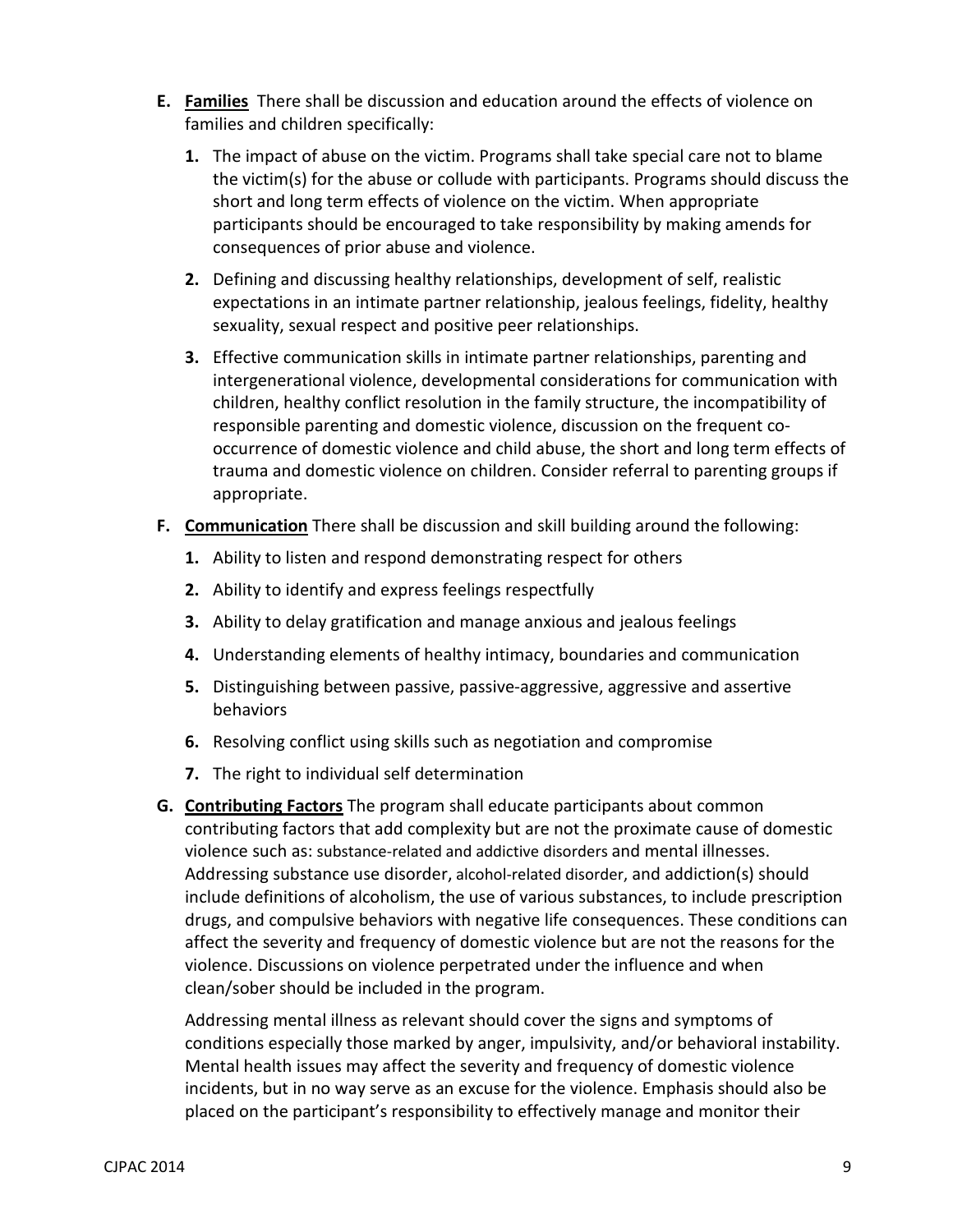mental illness (e.g., comply with treatment plan, recognize signs of relapse/recurrent symptoms, etc.) and comply with treatment.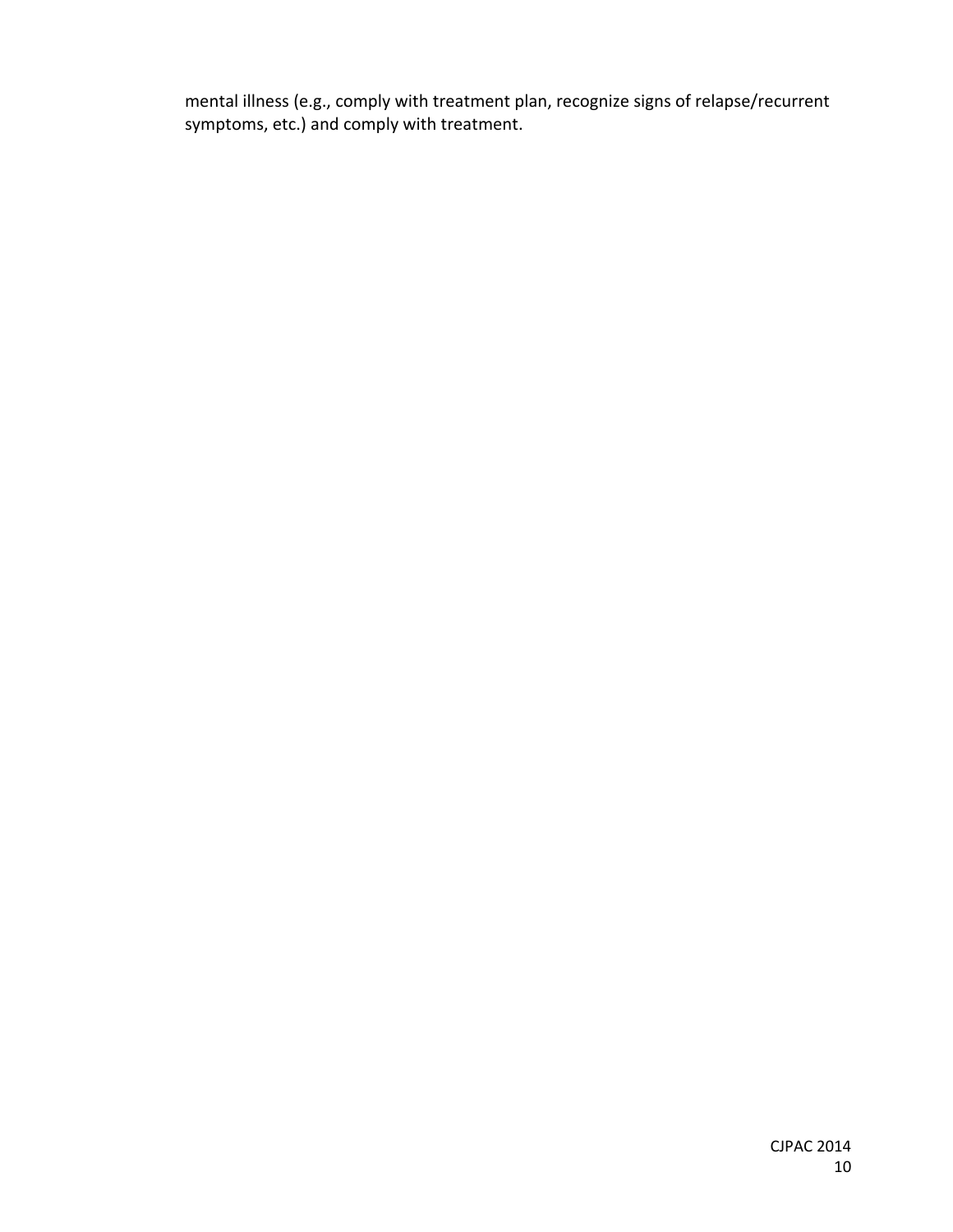# **V. Prohibited Approaches**

Because certain methods or techniques have the potential for a negative impact, they are deemed inappropriate for use in work with domestic violence offenders. Any methods that 1) endanger the safety of the victim; 2) reinforce the offender's denial of responsibility for the abusive behavior; 3) place blame for the offender's abusive behavior on anyone other than the abusive person; or 4) support the offender's sense of entitlement to abuse or control the victim are strictly prohibited.

Other approaches to work with domestic violence offenders are considered inappropriate for use prior to successful completion of domestic violence offender program participation and acceptance of responsibility for violent or abusive behavior. Some methods or techniques may be used with caution as deemed appropriate by a qualified provider concurrently or subsequent to an evidence-based model of group programs with domestic violence offenders so long as the safety of the victim is the primary deciding factor. Such approaches may complement but cannot substitute for the group program model.

The following approaches are **prohibited** from use in domestic violence offender programs including, but not limited to: curricula, homework, group materials, discussions, policies, and staff training.

#### **1. Victim Blaming**

Any intervention approach that blames the victim or in any way makes the victim responsible for the offender's behavior is prohibited. There is no behavior on the part of the victim which causes or excuses abuse. Perpetrators bear sole responsibility for their actions. Use of such themes as provocation or "pushing buttons" is revictimizing and should be discouraged.

#### **2. Victim Coercion or Mandates**

Any approach that coerces, mandates, or encourages voluntary participation of the victim is prohibited.

#### **3. Entitlement Approaches**

Approaches which contribute to the offender's belief in the entitlement to abuse or control the victim, such as patriarchal belief systems, religious doctrine that reinforces men as heads of households, are prohibited.

#### **4. Alternative Dispute Resolution**

Alternative dispute resolution services, such as mediation, community dispute resolution, and arbitration may allow offenders the opportunity to further exercise control over the victim.

#### **5. Circular Causality Process**

Any approach that treats the abuse as a mutually circular process, or any other model that minimizes the responsibility of the offender, views the responsibility as mutual, and/or places responsibility for the abuse on the victim is prohibited.

#### **6. Anger Management**

Communication enhancement or anger management techniques that identify anger or stress as the primary cause of abuse are prohibited. Anger management, stress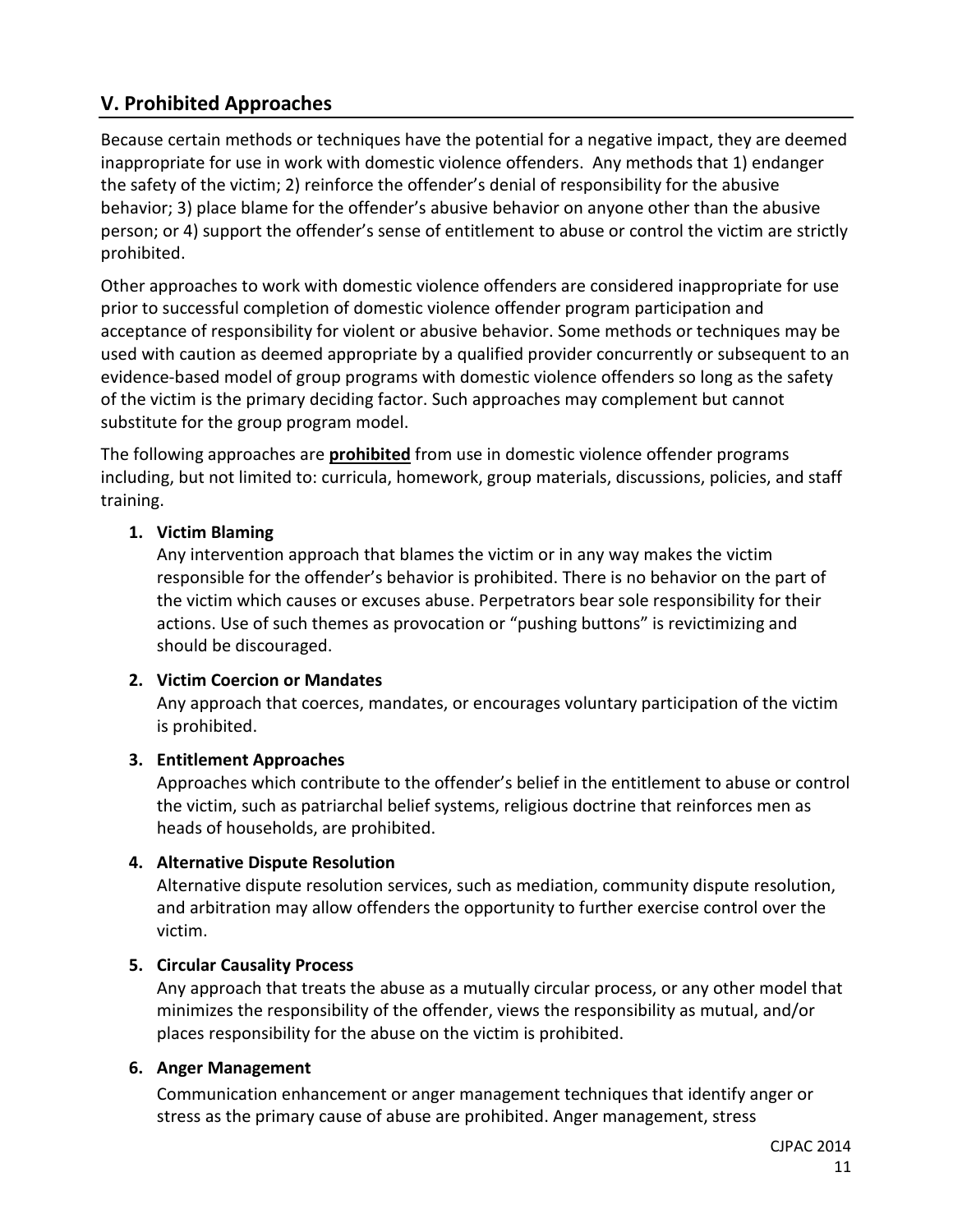management, and communication skills should not be emphasized as the primary cause of abuse, but rather be incorporated as part of a comprehensive approach.

#### **7. Impulse Control Models**

Theories or techniques that identify poor impulse control as the primary cause of violence are prohibited.

#### **8. Containment, Displacement, and Cathartic Approaches to Emotional Regulation**

Teaching appropriate emotional regulation skills (aka managing or processing emotions) and addressing the inability to experience and identify emotions can be appropriate components of a Domestic Violence Offender Program. Approaches that emphasize the containment (i.e. stuffing, suppressing), the displacement (e.g. hitting a punching bag) of negative emotions (e.g. anger), or cathartic expressions of emotions (e.g. venting) are not considered optimal methods for managing negative emotions; such methods may pose a threat or increase risks to victims, others, and/or the offender himself. Ultimately, offenders should take full responsibility for self-regulation (i.e. not making another person responsible for quelling their emotions and/or reducing their arousal) and learn appropriate non-harmful (to self and others) skills to safely manage challenging emotions.

#### **9. "Fair Fighting" Approaches**

The use of "fair fighting" techniques that focus on conflict through combative methods and/or embrace the hierarchical order of winning/losing resulting in power or dominance is prohibited. "Fair fighting" implies that the problem is one of mutual strife or combat without recognizing the inherent imbalance of power in an abusive or violent dynamic.

The following approaches cannot substitute for the group program model with domestic violence offenders, however they may be used **with caution** as deemed appropriate by a qualified provider concurrent or subsequent to successful completion in an evidence-based group program model.

# **10. Couples, Marriage and/or Family Therapy**

Couples therapy, marriage and/or family therapy are inappropriate as primary intervention for offenders. These approaches may endanger the victim by placing the victim in the position of self-disclosing information that the offender may subsequently use against the victim and by giving the offender an opportunity to contact the victim. Such approaches avoid placing sole responsibility on the offender and may implicitly blame the victim for the abuse.

#### **11. Faith-based Counseling**

Faith-based counseling sessions are appropriate as supplemental to group or individual sessions, not as a substitute. Methods that reinforce the offender's sense of entitlement to special treatment and/or used to justify power or privilege to abuse, control, manipulate, coerce or compel another person.

#### **12. Mental Health or Substance Abuse Treatment**

Mental health and/or substance abuse treatment cannot be substituted for a Domestic Violence Offender Program. Any approach that places emphasis on mental health and/or substance-related and addictive disorders as the primary or proximate cause of violence, or fails to address substance-related and addictive disorders and/or mental illnesses as non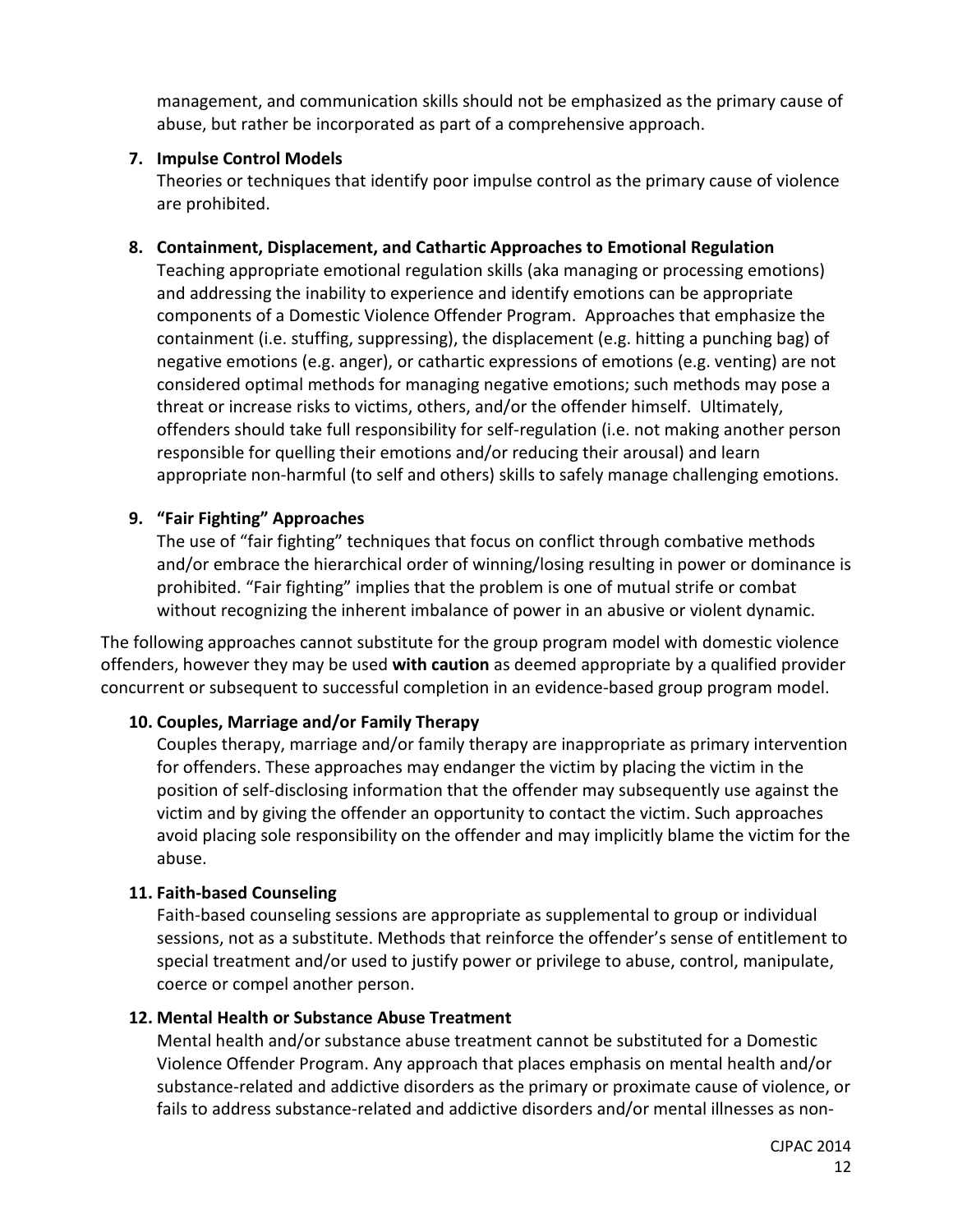causal issues separate from domestic violence (as defined herein) is prohibited. Medication management and alternative forms of treatment are also prohibited as the primary or sole method in working with offenders.

#### **13. Addiction Counseling Models**

Addiction counseling models, some of which identify abusive behavior as an addiction and the victim and/or children as enabling or co-dependent in the abuse, are prohibited.

#### **14. Psychoanalytic and Psychodynamic Approaches**

Psychoanalytic and/or psychodynamic approaches (e.g. object relations) and related mechanisms (e.g. ego defenses) that emphasize early childhood experience and/or unconscious processes as the primary cause of abuse may lessen the offender's responsibility for the abuse (e.g. transference) and impede required behavioral change. These approaches are not appropriate for Domestic Violence Offender Programs and may provide the offender with justification for using violence and abuse against the victim. In addition, any approach that identifies psychopathology of the offender and/or the victim as the primary cause of abuse is prohibited.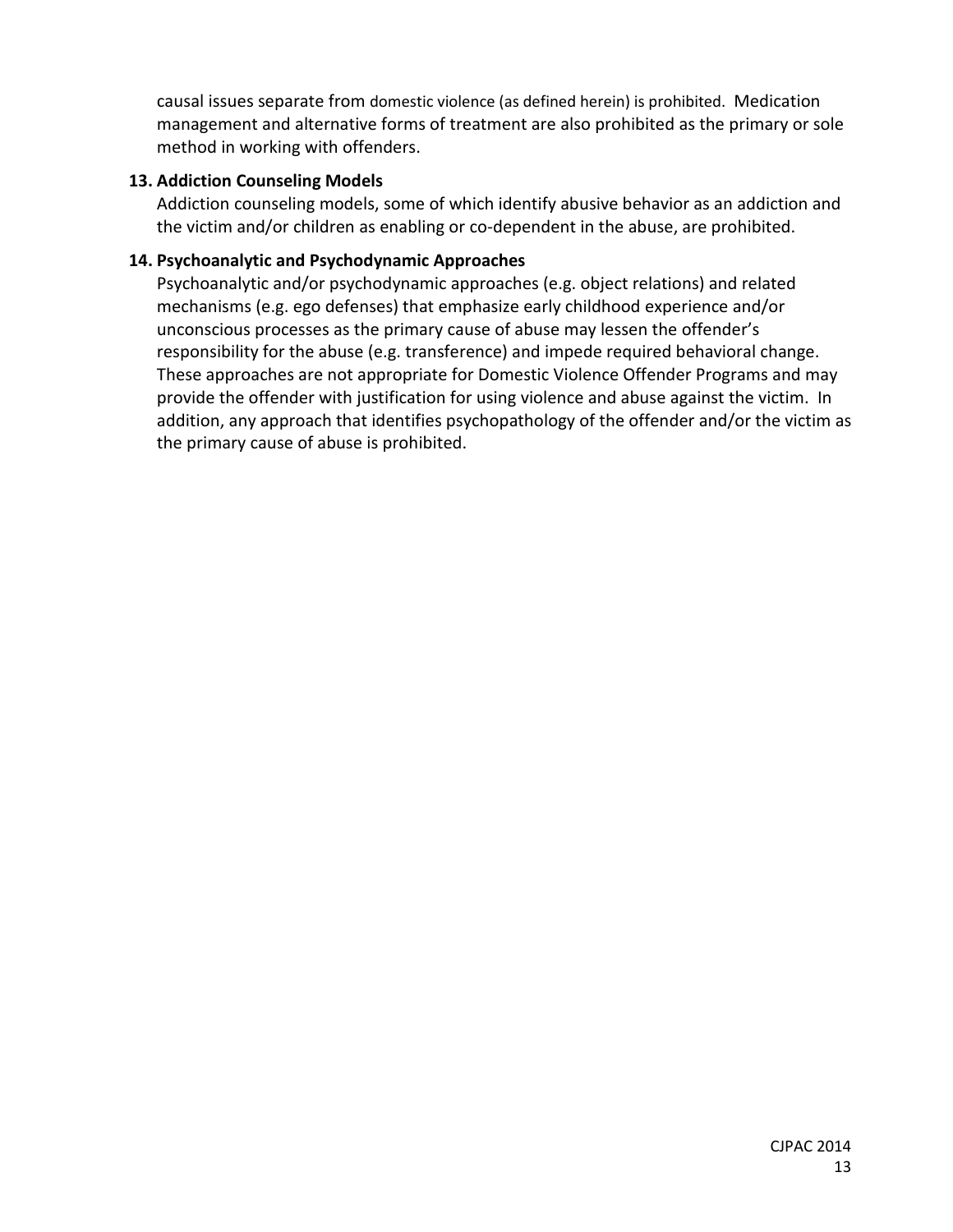# **VI. Approach to Program Delivery**

Domestic violence offender programming emphasizes the accountability of individual perpetrators. All approaches to working with offenders should consider and maintain as paramount the safety of victims. The use of materials and instructional approaches should be undertaken in a manner that demonstrates non-discrimination and sensitivity to diversity of all kinds. Language, topics, and techniques must accommodate diverse populations and participants of varying backgrounds while actively avoiding stereotypes and assumptions.

The group format is regarded as the best practice for working with domestic violence offenders, with some exceptions, and should be used whenever possible. Group format can provide a greater degree of accountability and enables examination of attitudes, values, and behaviors while decreasing an offender's isolation and dependence on the intimate partner. Where group participation is genuinely not possible due to a specific, demonstrated need that cannot be accommodated in a group setting, a planned, structured program of individual interventions may be considered. All aspects of such work with offenders should adhere to the principles and approaches of the state's offender program standards and cover the same topics, skills, and goals. Program providers may also augment group work with individual sessions when demonstrated to be clinically necessary. In rare circumstances when an offender requires individual sessions prior to, concurrent with, or in lieu of a group modality due to specific, demonstrated need(s), the provider may accommodate or make appropriate referrals for an offender. The provision of individual services should not in any way support or reinforce an offender's sense of entitlement to special treatment.

#### **Instructional Guidelines**

- 1. **Comprehension** The program materials and content should be developed and used in a manner that will maximize the comprehensibility of participants from various levels of education, literacy, cognitive skill, and learning styles.
- 2. **Modalities** Programs should incorporate a variety of modalities and provide a range of social learning opportunities. Skill development can be fostered by using tools of role play, rehearsal/practice, group exercises, and modeling that all support behavior change while affording constructive feedback. Instruction in the forms of facilitated discussion, direct teaching, audio-visual media, handouts and worksheets can address different learning styles, stimulate interaction, and maximize comprehension.
- **3. Inclusion** Programs can demonstrate respect for and understanding of the different cultures of participants by using representative examples and materials that incorporate respectful references to cultural considerations. Cultural and social influences that contribute to and support violent or abusive behavior should be explored, respectfully challenged, and alternatives presented. The use of language that does not specify gender, sexual orientation, or the relationship between offender and victim (i.e. wife, boyfriend, etc.) is needed to create openness and demonstrate staff acceptance of diverse populations and lifestyles.
- **4. Multilingual** Programs that offer bilingual services or services in languages other than English shall ensure that staff is able to demonstrate awareness and understanding of the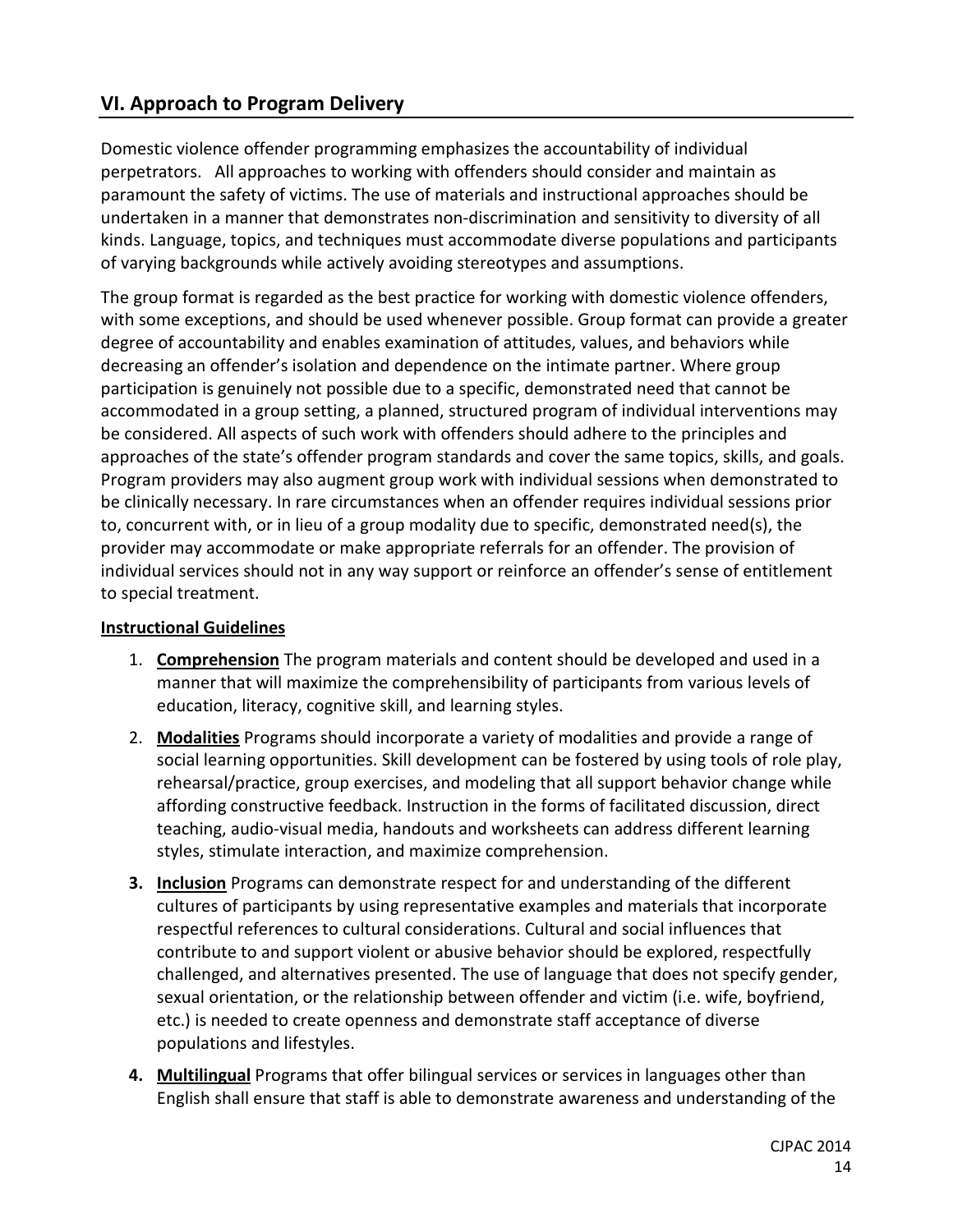culture of participants as well as the language. Program materials should be made available in languages appropriate to the participants being served.

- **5. Participant Responsibility** During all interactions with participants, program staff shall maintain a focus on offender, not victim, behavior. Instances of denial, blaming, minimizing, justifying and rationalizing by offenders shall be directly addressed by program staff. Participants should be engaged anticipating and preventing violent behavior through the development of an individualized plan that includes: building positive support systems, taking responsibility for one's actions, and creating healthy alternative responses.
- **6. Evidence-based Interventions** With adequate training in use of various approaches, program staff shall support the efforts of participants to take responsibility for their choice to use violence or act abusively by utilizing techniques that include but are not limited to**:**
	- a. Motivational Interviewing
	- b. Cognitive-Behavioral approaches
	- c. Strength-based strategies
	- d. Positive behavioral reinforcement strategies
- **7. Behavioral Change** Programs should teach skills to establish and maintain social interactions and relationships that are equitable, non-abusive, and non-violent. Participants are expected to learn, utilize, and sustain communication and conflict resolution skills that are effective, non-abusive, and respectful.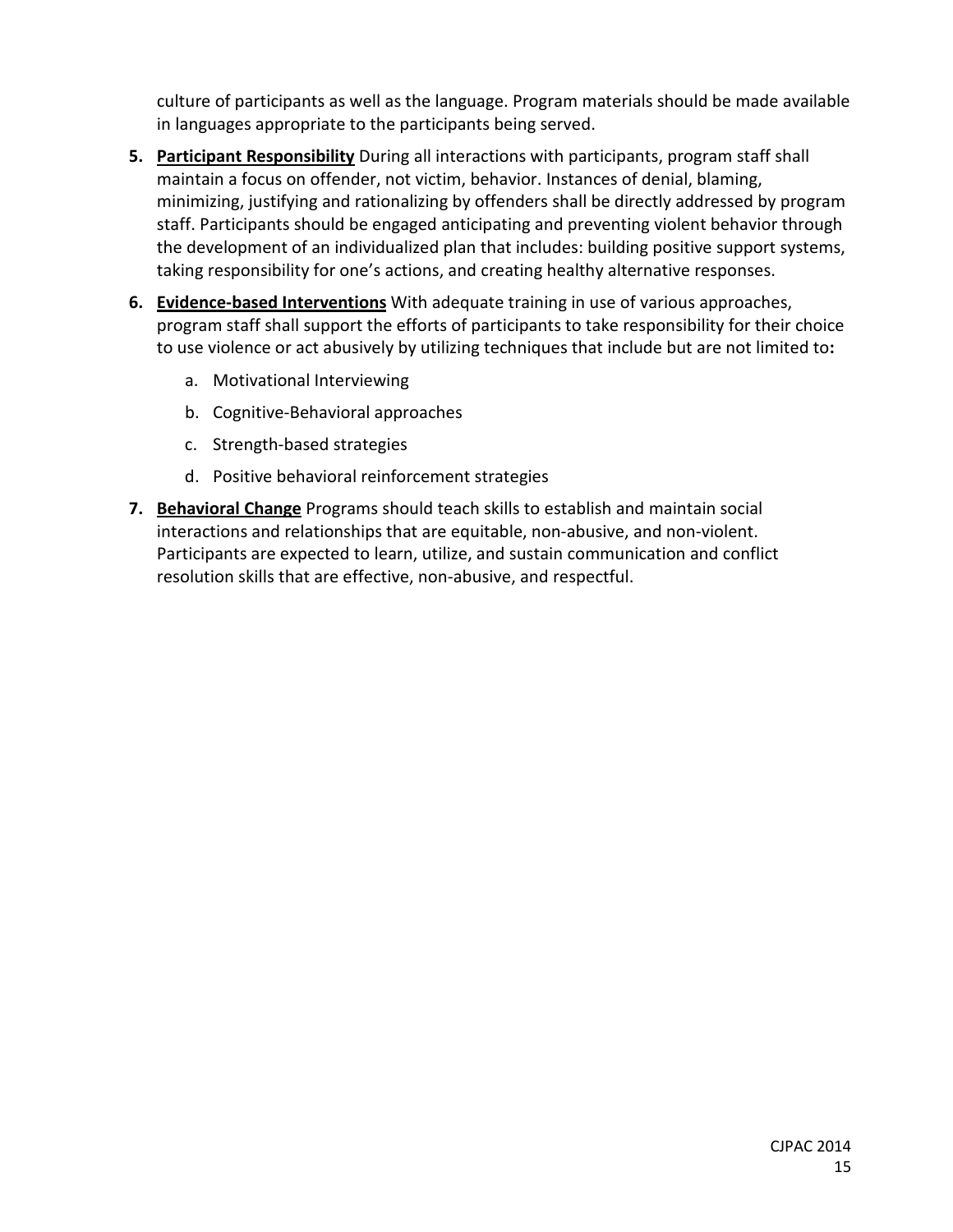# **Program Innovation**

The development of effective domestic violence offender programming is an evolving process. Efforts by program providers to develop or modify a program with a new approach or topic, must be done so in a manner consistent with the principles of victim safety and offender accountability and in accordance with the Guiding Principles set forth in the CT State Domestic Violence Offender Program Standards.

#### **Innovation Guidelines**

- 1. **Intent** Innovations or variances on program content must not be undertaken as a means to circumvent or to avoid upholding the Domestic Violence Offender Program Standards. Modifications to program approach, content, or format require the identification of a specific purpose and need and should be undertaken within a specific context. Innovations must remain compatible with the overall intent of the Program Standards.
- 2. **Specialized Populations** Programs may design tracks or services geared towards certain populations with identified issues, such as repeat offenders, female offenders, LGBTQ offenders, or non-violent coercive controlling offenders, that might benefit from adaptations to existing program content or format. The approach(es) may address the intended population(s) through emphasis and/or inclusion of additional relevant materials and techniques.
- 3. **Outcomes** Efforts to innovate must be undertaken with a plan to track and monitor the impact of program modifications. Program providers should assess whether innovations or modifications are resulting in the desired outcome or anticipated benefit. Programs must document the impact of program modifications as well as all obstacles encountered, adverse effects, diminishing benefit(s), and all efforts to mitigate such problems.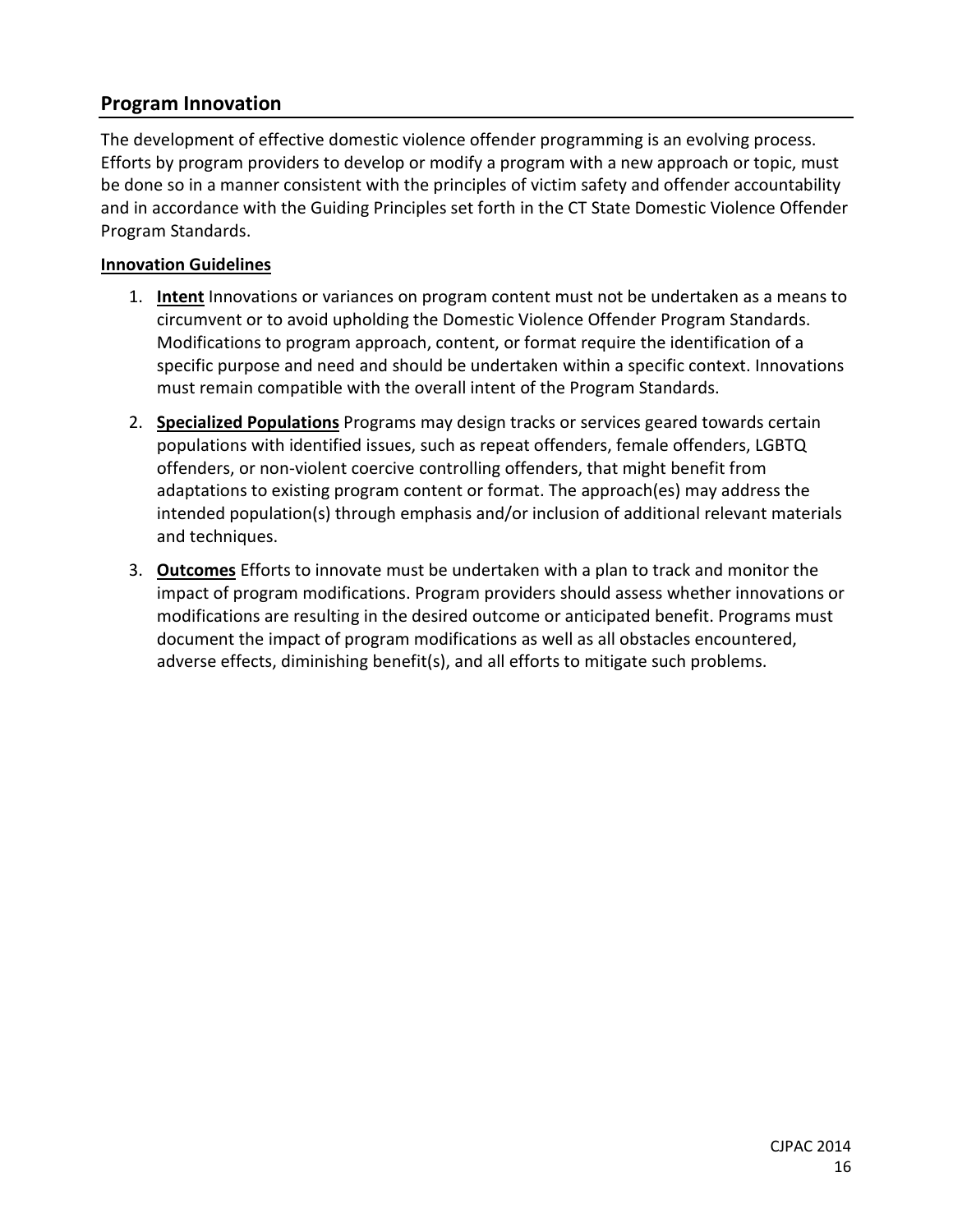# **VIII. Program Intake Procedures**

The intake process is considered an essential component of the provision of services and should be viewed as an opportunity to assess and engage the participant in the program; and serves as an opportunity to begin the process of change. Whenever possible, the intake and assessment procedures should be conducted and/or administered in person directly by the program staff who will be working with the participant. The intake and assessment procedures are intended to: (1) determine an individual's appropriateness for the program; and (2) to assess factors associated with risk, need, and potential responsiveness relevant to the program.

Best practices suggest that matching/tailoring the program delivery to characteristics of the individual is likely to improve outcomes. Although assessments can be actuarial, unstructuredclinical and structured-clinical judgment, whenever appropriate and feasible valid and reliable assessment instruments should be used. Assessment tools to consider for use with domestic violence offenders seeking services may include but are not limited to:

- Conflict Tactics Scale-Revised (CTS-2)
- Beck's Depression Inventory Short Form (BDI-II)
- Domestic Violence Screening Instrument (DVSI-R)
- Adult Substance Use Survey- Revised (ASUS-R)
- *Inventory of Beliefs about Partner Abuse* (IBAPA)

Assessment instruments should only be administered by qualified professionals. Assessment is viewed as an ongoing process; therefore, reassessment and appropriate modifications will be necessary.

The following details cover the steps and content of the participant intake procedures and serve as the minimum standard to which a program must adhere.

#### **Interview**

Providers shall interview and document background information provided by the offender in order to determine the offender's appropriateness for the program and to help the perpetrator take full responsibility for their violent and abusive behaviors. Components of an intake shall include; if available:

- 1. Review of: court order(s); criminal record, police report(s); Department of Children and Families reports, terms and conditions of probation and/or parole; signed releases for providers to obtain access to such reports will be requested as part of the intake, as possible
- 2. Offender's contact information to include: full legal name, current address, date of birth, driver's license number, make and model of vehicle
- 3. Educational and employment histories (including diagnosed and undiagnosed learning impairments, developmental disabilities, and literacy skills)
- 4. Current living situation (current partners, relationships, residences, employment, etc.)
- 5. Present financial circumstances (income, debt, expenses, current child support and arrears)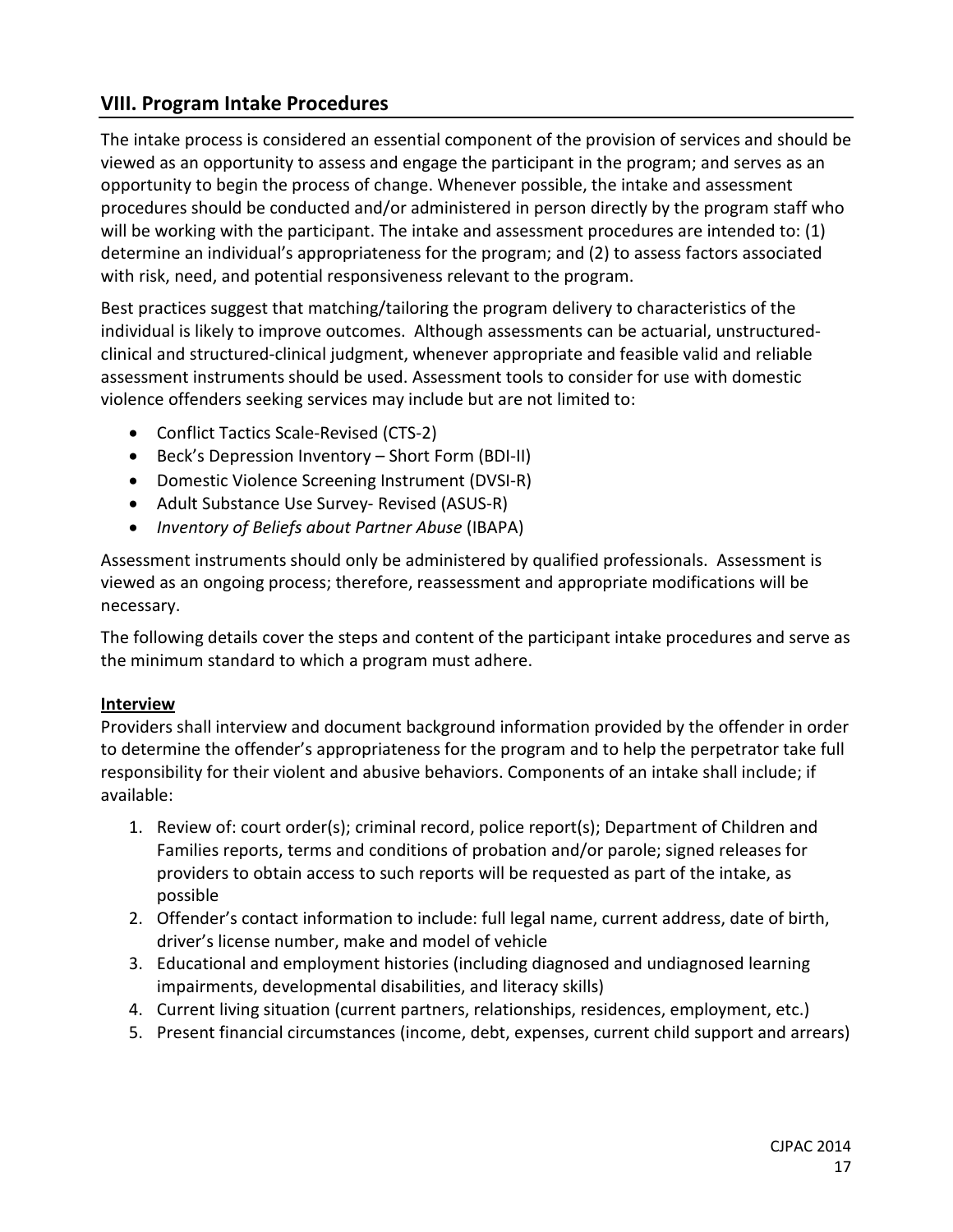- 6. Present Circumstances:
	- a. Presenting problem and related history (e.g. reason for referral, precipitating events, duration of violence, most violent incident, most recent violence, other acts of violence and abuse)
	- b. Current or prior protective and restraining orders alleging abuse including victim(s), bail orders, custody and visitation orders, divorce decrees, standing criminal protective orders and willingness to violate such orders)
- 7. Personal History:
	- a. Cultural considerations and/or preferred languages (written and spoken)
	- b. Family history (e.g. violence, traumas, discipline, alcohol and drug use, police and court involvement)
	- c. Relationship history (amount of time together, separations (number and length), and current relationships):
		- i. Married, separated, divorced, cohabitating
		- ii. Abusive or violent relationship histories
		- iii. Proximity and access to the victim(s)
		- iv. Last contact with victim(s) (methods)
		- v. Previous offender intervention programming and outcome of enrollment;
		- vi. Addresses and physical locations of all children (including biological, step children, children in offender's current household), if any– including custodial caregivers
		- vii. Child custody and visitation arrangements (terms and conditions), if any
		- viii. Referrals or active involvement with Department of Children and Families
		- ix. Whether children were present during the incidents of violence
		- x. Whether children have ever been removed from the home and reasons why
	- d. Substance related and use disorders and addictive disorders (types of drug/alcohol abuse, history of driving under the influence, drugs or alcohol use when behavior is abusive)
	- e. Previous interventions for addictions, treatment undertaken, and resulting outcomes
	- f. Weapons (e.g. firearms/access to, knives, etc. including those for hunting)
	- g. Other legal involvements (to gather information on respect for authority and willingness to follow rules)
	- h. Medical history (especially head injuries and other conditions or impairments)
	- i. Mental health conditions and treatment history (any mental health diagnoses, recent hospitalizations, current prescribed medications, compliance with prescribed medications, outcomes of previous or current counseling)
	- j. History of suicide and homicidal behaviors/thinking, current plans, motivations, means available, willingness to develop an alternative plan
	- k. The offender's own victimization(s) and efforts to heal from the trauma (to the extent that it may help efforts to take responsibility for use of violence)
	- l. History of injury to pets or animals
- 8. A history and profile of the perpetrator's violent behavior should be developed, based on descriptions from criminal justice agencies, victim(s), and other service providers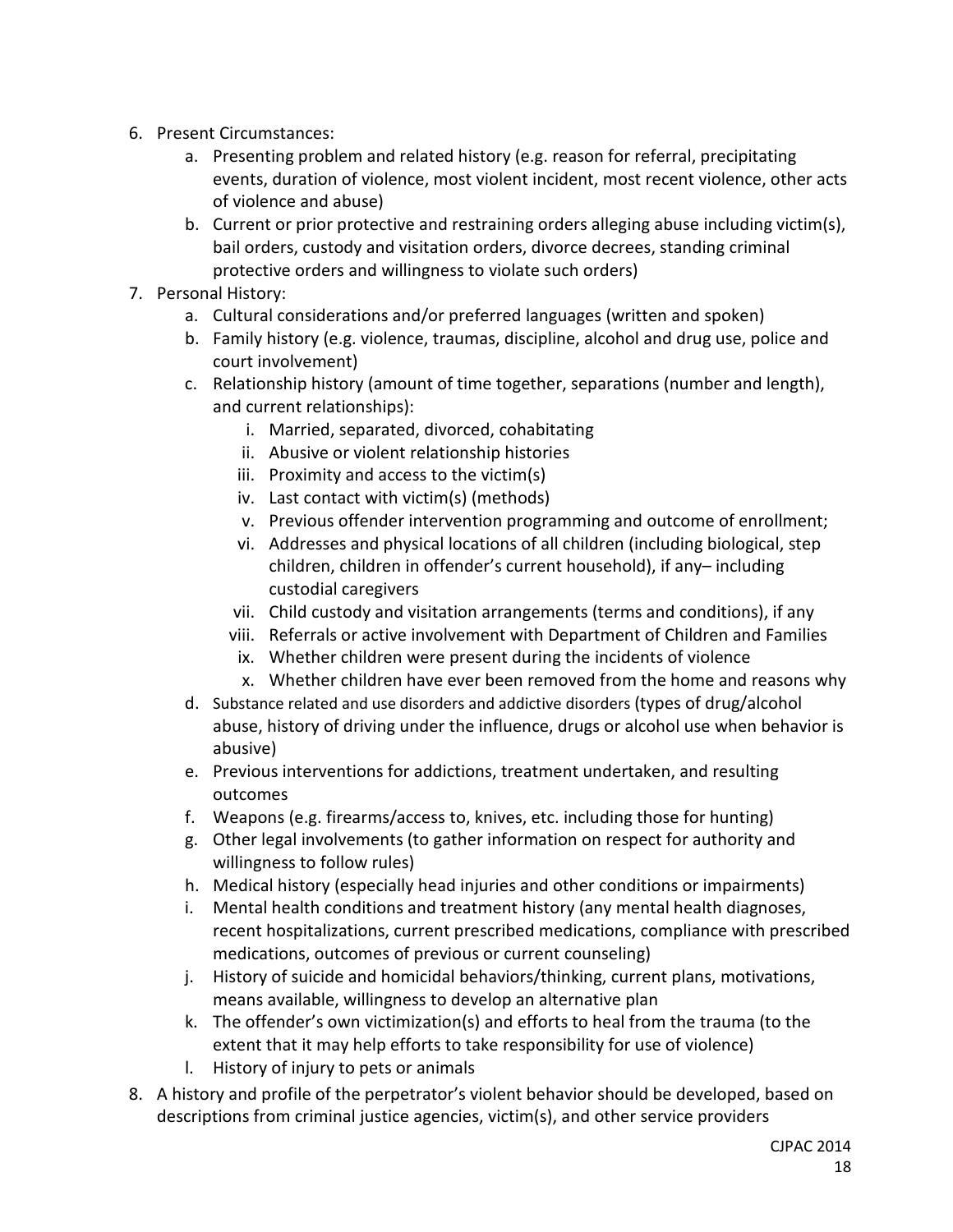9. The program shall make every effort to initiate intake within three (3) weeks of the perpetrator's first contact with the program

#### **Program Acceptance**

An offender who is accepted for services is determined to be capable of benefitting from the goals of the program. Acceptance for services is determined following the interview and is subject to the review of additional information that may result in a participant being not or no longer appropriate for services. The Domestic Violence Offender Program will review the Participant Agreement verbally during the intake process and, after answering any questions, require the participant to sign the agreement. The offender's signature indicates that they agree to comply with the terms of the agreement. The participant shall be given a hardcopy of the agreement.

# **Program Non-Acceptance**

If the Domestic Violence Offender Program determines, at the time of intake or subject to additional information becoming available, that the offender is not or no longer appropriate for services, the program must provide the offender and the referral source timely notification in writing of the decision and the basis for dismissal. As appropriate, the program may make recommendations for other assessments, interventions, treatment services; or criminal justice action.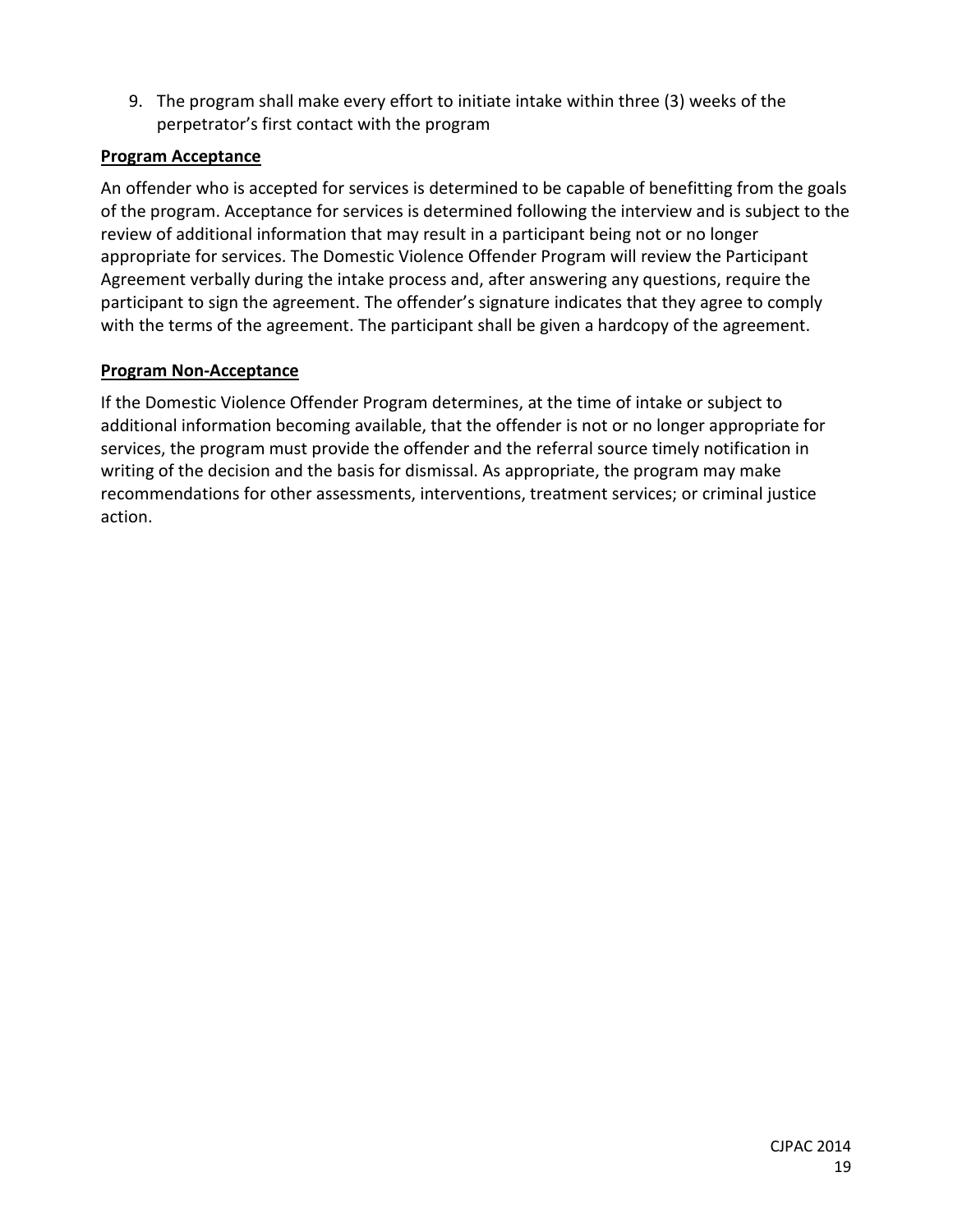# **IX. Program Rules of Conduct**

Domestic Violence Offender Programs are required to ensure that each program session, whether individual or group, is conducted in an environment that is respectful, productive, and free of violence, intimidation or bias. Providers shall review the Rules of Conduct at the start of each program session as a regular reminder to all participants that the primary goal of the program is to eliminate any and all forms of violence and abuse, including during program sessions. Providers shall hold participants accountable for their behavior and shall take appropriate action, up to and including dismissal, in response to any violations of the Rules of Conduct.

- 1. **Participants** shall openly and honestly engage each program session.
- 2. **Participants** shall refrain from any and all violence, abusiveness and disruptive behavior during program sessions.
- 3. **Participants** shall take full responsibility for their abusive behavior and make every effort to learn non-abusive alternatives.
- 4. **Participants** shall maintain confidentiality regarding personal information and identity learned from or about any other program participant.
- 5. **Participants** shall attend all sessions free of alcohol, non-prescription drugs, prescription drugs used abusively, or any substance that could impair the ability to function or might jeopardize the safety of self or others.
- 6. **Participants** shall not have any weapons in their possession while attending sessions.
- 7. **Participants** shall not engage in intentionally distracting behaviors (e.g. sleeping, texting).
- 8. **Participants** who perpetrate a new, documented or confessed incident of abuse or violence may be required to undergo a re-assessment to determine whether it is appropriate to continue or re-start in the program and whether specific conditions may need to be implemented and added to the participant agreement. Decisions regarding reassessment, continuation, and new conditions will be made following consultation with the participant's criminal justice system referral source.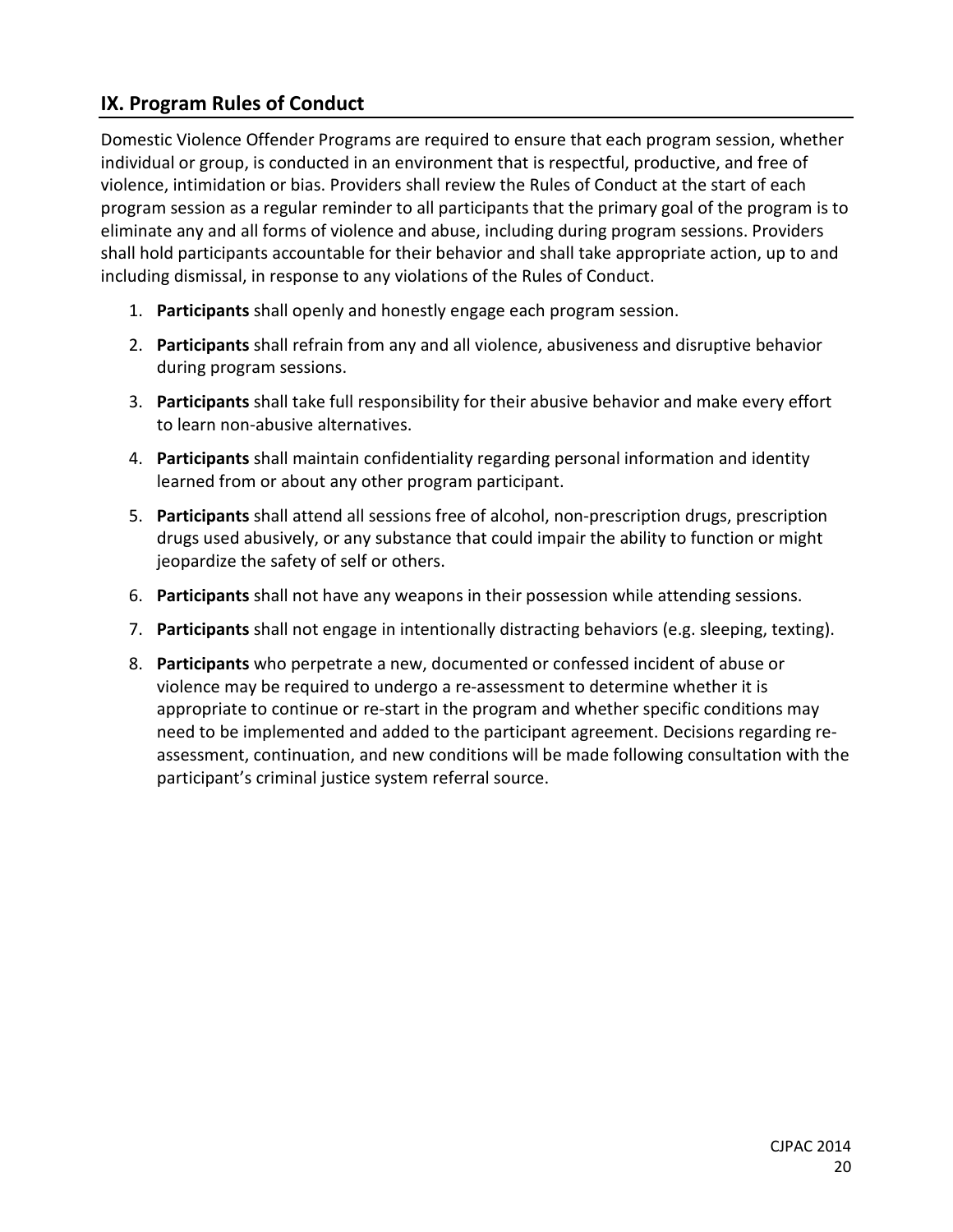# **X. Program Completion**

Participants shall be considered to have completed the Domestic Violence Offender Program once they have fulfilled the requirements set forth in the Participant Agreement including, but not limited to:

- Compliance with court orders related to participation in an offender program
- Compliance with Program Rules of Conduct
- Attendance and active participation (including processing of personal behaviors and/or feelings) in program sessions
- Completion of all homework and other assignments
- Expressed and demonstrated acceptance of responsibility (by word and/or action) for all violent and abusive behavior without blaming the person(s) they victimized or others
- Has not engaged in any threatening, harassing, stalking of the victim(s) or attempted any prohibited contact with the victim(s)

Written notice of program completion shall be provided to the referral source.

#### **Dismissal from the Program**

Guidelines for sanctions or dismissal actions are necessary to ensure such decisions are consistent and fair and to prevent discrimination.

A program may decide to dismiss a participant who is non-compliant with the program rules and/or Participant Agreement, fails to make appropriate use of the program, or is determined to be inappropriate for the program. Examples of circumstances that may result in dismissal from the program include but are not limited to the following:

- Documented or confessed incidents of physical assault, threat, stalking, or psychological abuse
- Violation of protective or restraining orders or other court orders pertaining to safety of victim, partner, and/or children
- **Disruptive or threatening behavior during program**
- Violation(s) of rules of conduct or Participant Agreement, including failure to attend or engage, resulting in disruption to the program
- **Failure to abide by program rules regarding use of drugs or alcohol**

Decisions on sanctions or dismissal from the program for any of the above offenses or violations of the rules of conduct will be made by the program in consultation and communication with the referral source and may involve meeting with the participant when safe to do so. Prior to dismissal, a program may impose sanctions or conditions on a participant in response to inappropriate or counter-productive behavior(s). Implemented sanctions will be conveyed to the referring agency as part of the regular reporting process.

In the event of a dismissal, program staff will inform the participant directly whenever possible and provide the reasons for the decision. Timely notification regarding the dismissal of a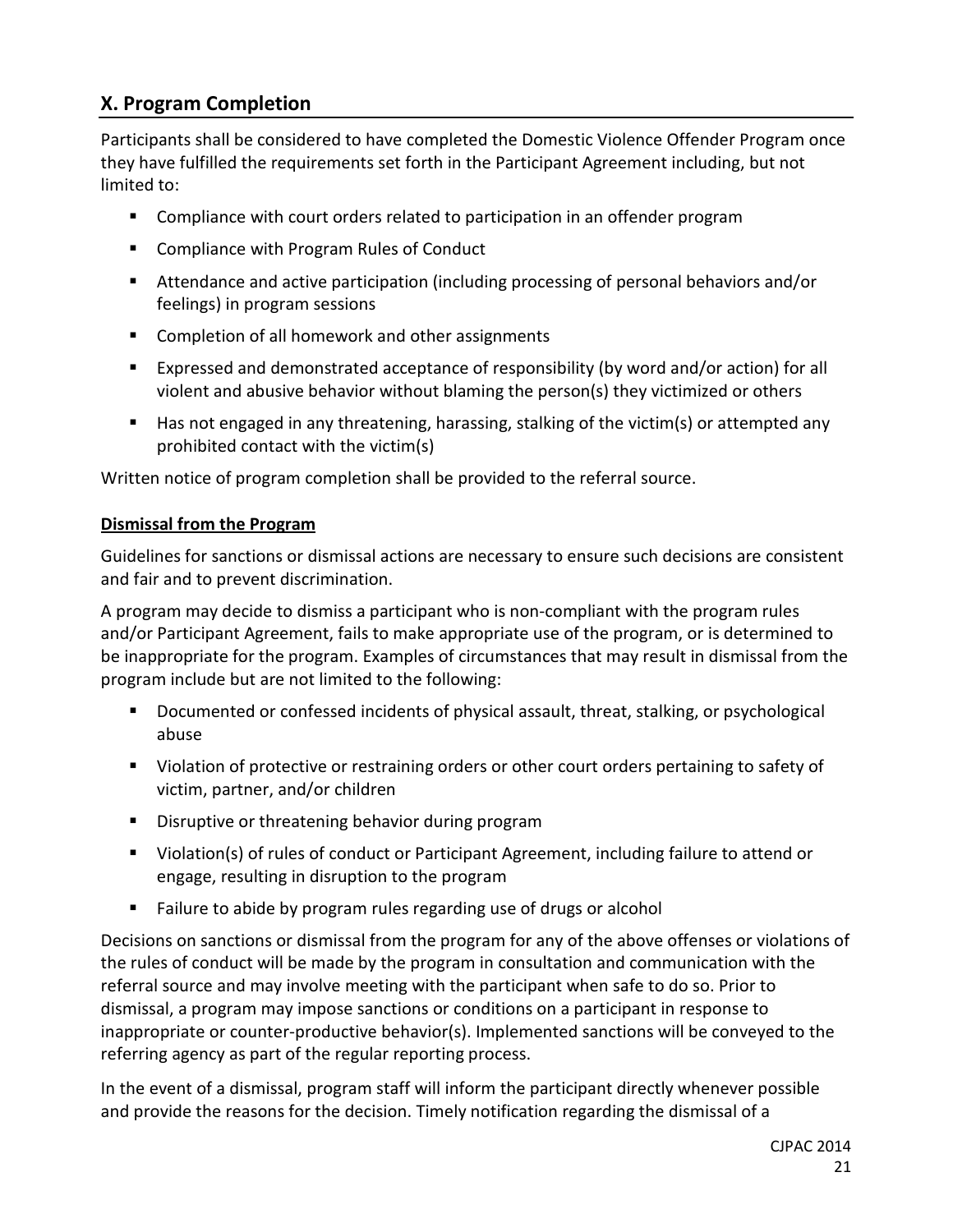participant from a program must be made in writing to the referral source and shall include a summary of the participant's attendance, compliance with rules of conduct, abuse while in the program, the basis for the dismissal and, where appropriate, recommendations for assessments for additional services or criminal justice action. The program shall indicate to the referral source whether the participant is continuing to exhibit signs of violence or is deemed amenable to services.

The Domestic Violence Offender Program may not reject an offender based on race, class, age, personal disabilities, religion, sexual orientation, gender identity, educational attainment, ethnicity, or national origin.

#### **Re-Admission to the Program**

After a dismissal from the program, the following steps may be undertaken to determine whether it would be appropriate to re-admit a participant into the program:

- 1. re-assessment by the program provider in consultation with the referral source and other involved authorities (i.e., probation, parole)
- 2. repeat of the intake and assessment process
- 3. specific conditions/additions to the Participant Agreement as deemed necessary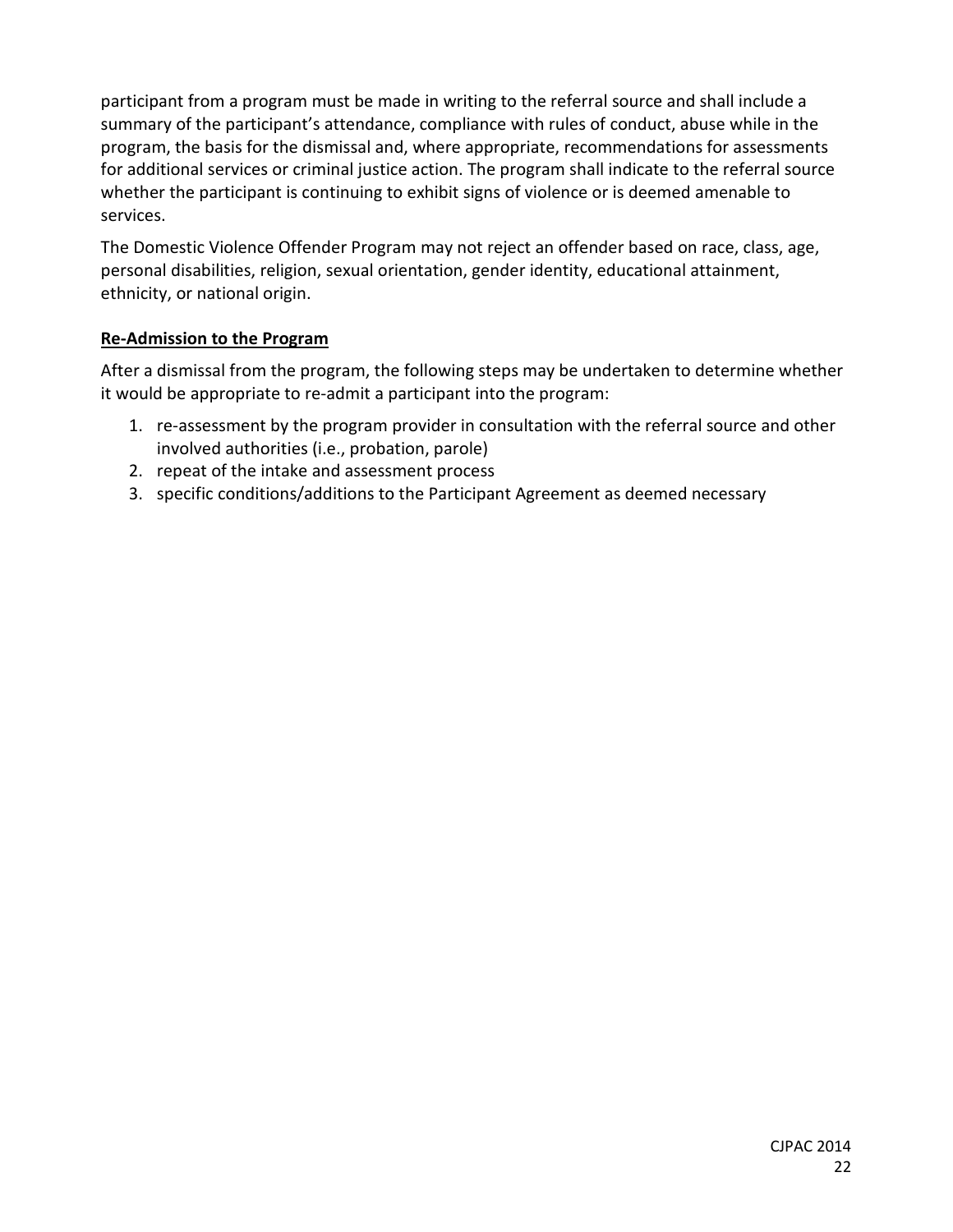# **XI. Victim or Partner Contact**

In the interest of victim safety and to uphold clear and appropriate boundaries, domestic violence offender program staff shall not initiate contact (verbal and/or written) or work with victims, current or past partners, or family members of participants in the offender program. Response to contact initiated by victims, partners, or family members, as with all other program activities, shall be guided by principles of victim and community safety (see *Guiding Principles*). Programs that are contacted by victims may provide information about the specific program goals and shall provide referral information for the statewide domestic violence hotline number and contact information for the local victim service program(s). Victims may also be offered contact information for the offender's referral source such as Adult Probations, Criminal Court, or Parole.

Any victim who reports any violent or abusive incident shall be advised by the program staff of resources available from the appropriate law enforcement agency and the local domestic violence service agency.

Victims who make contact with the program shall be told that participation in and/or completion of domestic violence offender program is no guarantee of behavior change, an end to violence, or safety for them or their children; and that living a violence-free lifestyle requires long-term commitment and continuing effort on the part of the offender.

Victims shall not be made to feel obligated in any way to participate in the domestic violence offender program. Program staff shall not disclose any information shared by a victim or current partner with the participant.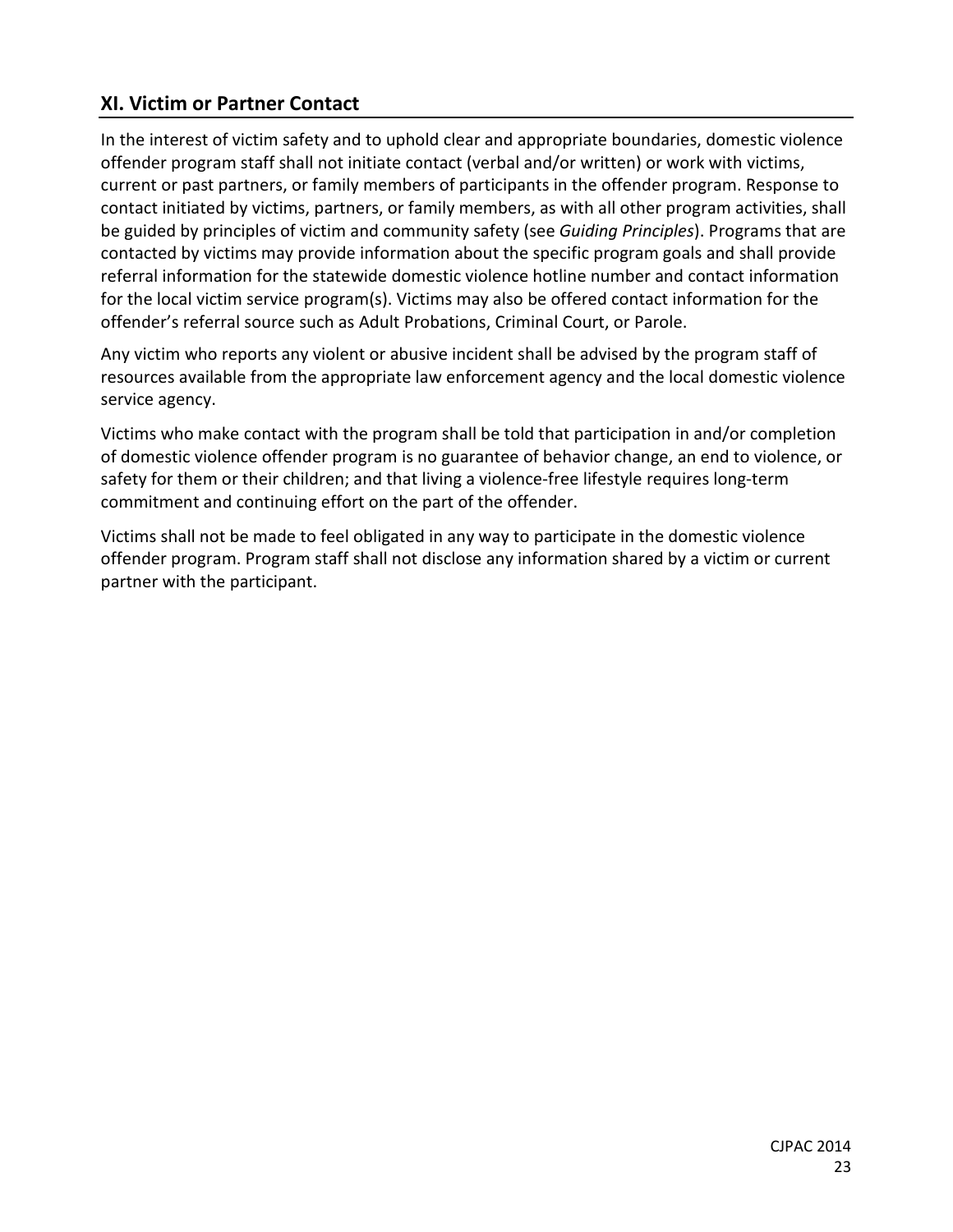# **XII. Participant Agreement**

The Participant Agreement is to be reviewed and completed in person at intake by each professional providing services. Along with the Agreement, the intake process shall include a review of all agency guidelines, fee schedules, and program rules of conduct. The domestic violence offender services fully comply with any and all Judicial/Court and State of Connecticut standards and guidelines. The staff providing services is qualified, trained, and fully supervised. The purpose of these services is to educate and teach skills to stop intimate partner violence and promote healthy relationships.

- 1. I understand that my participation in the intervention/services has as its primary goal the elimination of any and all forms of domestic violence and abuse – physical and psychological. Therefore, I agree to cease all violent and abusive behaviors; and agree that as I learn through the program the varied definitions of violence and abuse, I will cease such behavior and adapt my thinking and behavior to be consistent with those new understandings.
- 2. I agree to share openly, honestly, and completely all details of my past and current violent and/or abusive behavior and supporting attitudes and beliefs as deemed relevant by the provider.
- 3. Because language can be violent and abusive, I agree to not engage in any sexist, racist or any other potentially discriminatory or offensive language or any language that makes generalizations about and/or criticizes any group. I also agree to be open to changing both my behaviors and attitudes regarding criticisms and/or generalizations about any group.
- 4. I agree that when I believe that there is any risk I might engage in violent or abusive behaviors, it is my responsibility to immediately take action to prevent an occurrence (e.g. time-out, call police) and contact the provider as directed (i.e., emergency contact).
- 5. In order to avoid any and all violent and abusive behaviors and learn strategies to lead a nonviolent lifestyle, I agree to develop, follow and regularly update an accountability and responsibility plan.
- 6. I agree to comply fully with any and all orders of protection/restraint. I understand that providers will notify the appropriate authorities should I violate a protective or restraining order.
- 7. I agree to comply with all court-ordered family obligations (e.g. child support).
- 8. I agree to fully comply with and participate in any and all assessments deemed necessary by the referring entity (e.g. Court, Family Relations, Probation, Bail, and/or Prosecutor) and/or the provider.
- 9. I agree to fully comply with the policies of the provider and the referring entity; and to participate fully and meaningfully with the interventions, including assignments and frequency, durations, and methods of interventions/services.
- 10. I agree to arrive on time, participate over the duration of the session/class, and leave only when the session/class is concluded.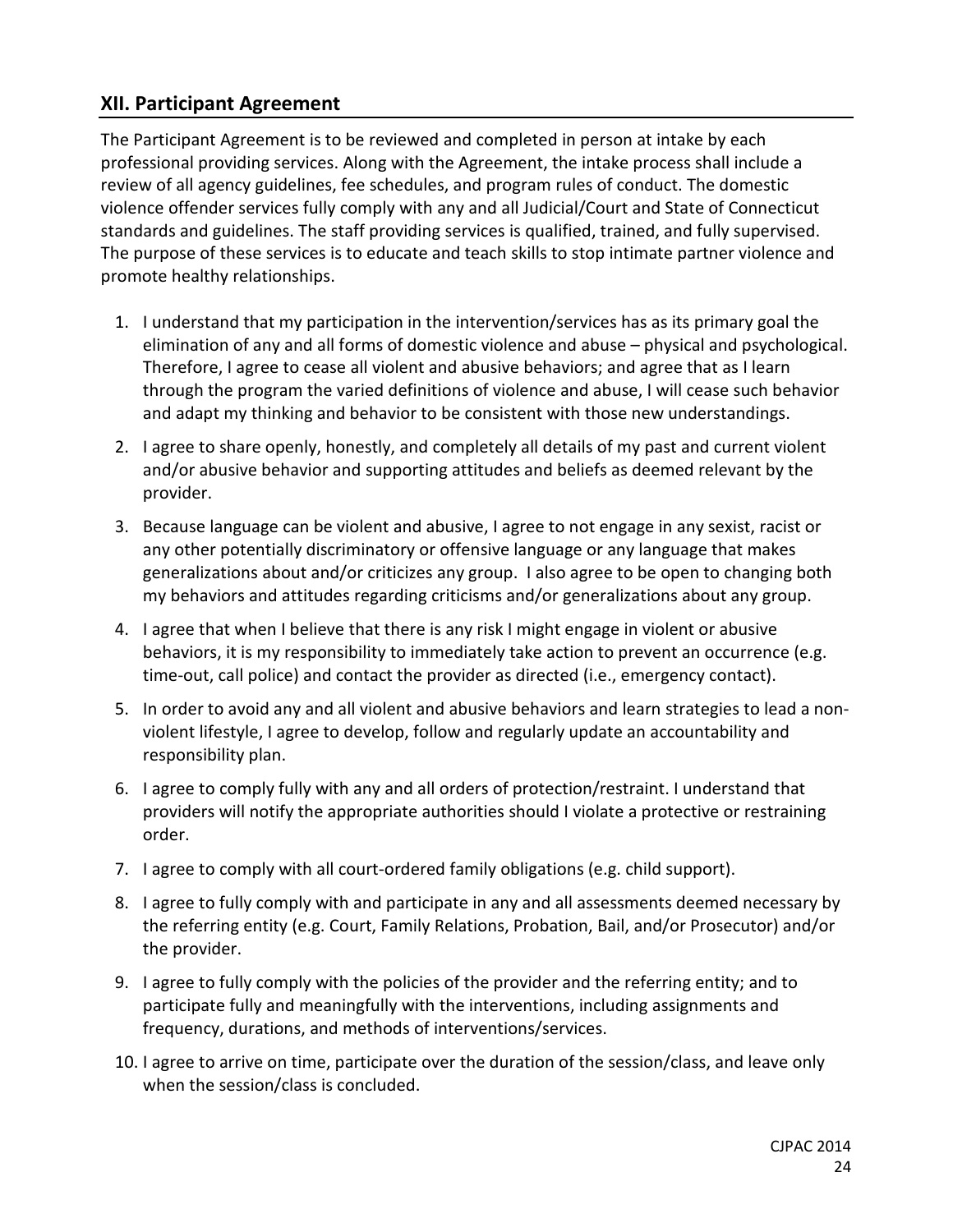- 11. I agree to not attend sessions/classes/groups with a weapon or under the influence of any illegal substance, alcohol or misuse of prescription drugs.
- 12. Because substance use/abuse (including misuse of alcohol) is often a contributing factor to the violence and abuse in complex ways, I agree that the provider may make recommendations regarding reduction/elimination, assessment, and/or treatment.
- 13. I understand that the provider may make recommendations for additional services (e.g. mental health assessment and/or treatment).
- 14. I am aware that there is no assurance of confidentiality of information and the provider will be communicating with and sharing information with the referring entity (e.g. Court, Family Relations, Probation, Bail, and/or Prosecutor).
- 15. I agree to pay the provider the agreed upon fees at the agreed upon time and in the agreed upon manner.
- 16. I have been provided with details on the procedures for making a complaint about the services I have been received.
- 17. If the service is a group modality, I agree to maintain confidentially of other group members and to treat all members of the group respectfully. I understand that any disruptive and/or threaten behavior in a group will not be tolerated; and that I will be asked to leave the group and may be dismissed from the group as a result.
- 18. I understand that any violations of this agreement can and will be reported to the referring entity and may result in dismissal from the program or an increase to my level of legal sanction and/or supervision, and may affect the disposition of my court case.

| Name of Participant | Signature of Participant | Date |  |
|---------------------|--------------------------|------|--|
| Name of Provider    | Signature of Provider    | Date |  |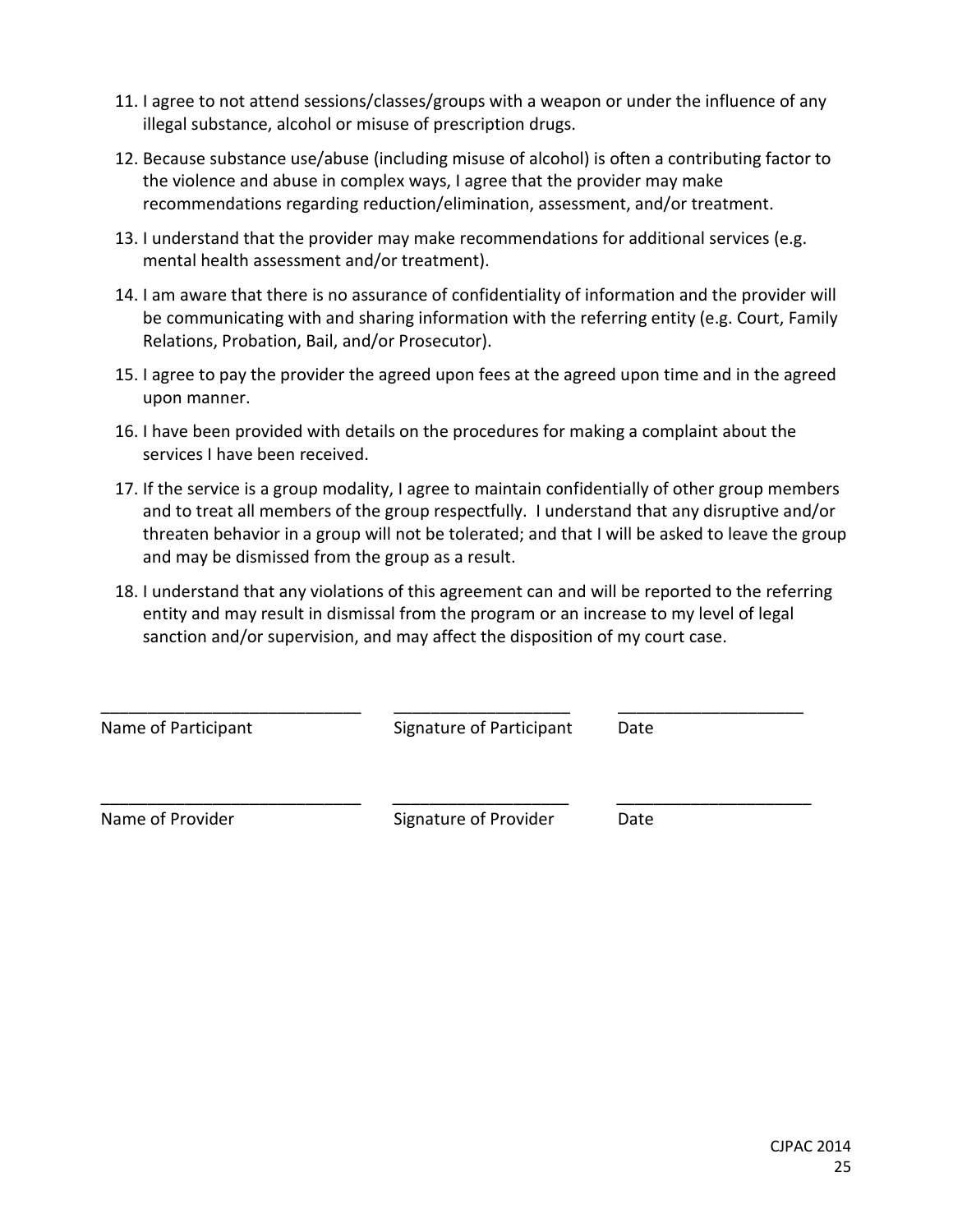# **XIII. Participant Confidentiality**

The following details cover the steps and measures of participant confidentiality and serve as the minimum standard to which programs must adhere.

All programs shall establish and comply with written policies and procedures regarding participant confidentiality and provide notice of the policies and procedures to all who provide direct services and those with access to participant records. The program shall not disclose, without the participant's consent, any confidential communications made by a participant to the program staff during the course of the program other than information required by the referral source and/or the court (including Family Relations, Bail, Probation) as a condition of participation in the program and/or for purposes of supervision and adjudication and/or disposition of the case.

Programs shall have a written release of information to be signed by participants at intake that allows the program and any appropriate agencies including the referral source to communicate regarding the participants' enrollment and participation in the program.

Programs shall comply with all legally mandated state reporting requirements regarding suspected child abuse and neglect and the duty to warn third parties.

The participant agreement addresses the requirement to maintain the confidentiality of other group members (see Participant Agreement #17). Groups are closed to those other than participants, program staff monitors and other professionals necessary for the functioning of program services. Those providing services to the deaf, offering foreign language translation and interpretation, or bringing information critical to the group may also attend as deemed necessary and be required to sign appropriate confidentiality agreements for the protection of participant information.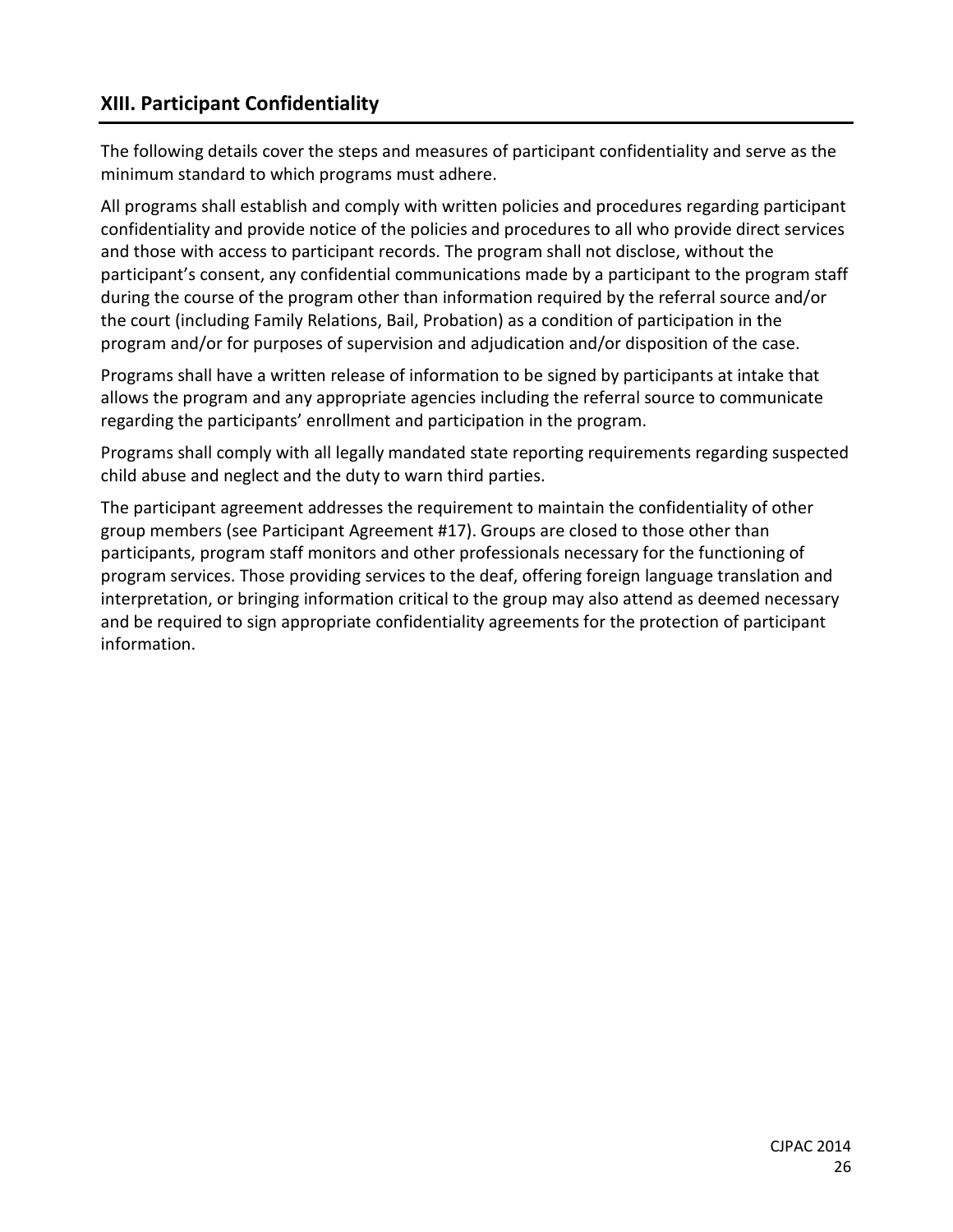# **XIV. Participant Records**

To the extent allowed by state and federal law, participant program records will be treated confidentially. Nothing in this section, however, limits the use of participant program records in a criminal investigation, legal proceeding, or in communications with the referring entity.

Participant records shall be maintained in a secure manner. The program shall have written policies and procedures to safeguard the record and information contained in the record against loss, theft, defacement, tampering and unauthorized access or use.

All entries into participant records shall be legible, dated, and signed by the staff member making the entry. Copies of all service documentation including assessments, exit interviews, and reports shall be kept in the participant file. A program shall have written policy and procedures for correcting errors on record material by lining through, initialing the error, and inserting the correct material either above the error or at the end of the entry. Further, the policy and procedures shall forbid the use of "white-out" or any action which obliterates the error.

A program shall have written policy and procedures for the storage, retention period, and method of disposal of participant records. Participant records should be kept for a minimum of three years after the participant concludes the program.

# **Record Content**

Participant information shall contain, as a minimum standard, the following information:

- 1. Intake and assessment information
	- Participant's name, date of birth, and current address
	- Date of initial contact/intake
	- Assessments of the offender made prior to acceptance into the program
	- Relevant medical information to include substance abuse history, mental health diagnoses, and incidents of traumatic brain injuries
	- Originals of signed releases of information
	- Original signed Participant Agreement
	- Initial participant accountability plan with updates and additions documented
	- Documentation of participant's attendance and level of participation
	- Emergency contact information (not the abused partner)
	- Court orders, probation or parole orders; information as to any current or past violations, offenses, and new arrests and/or police reports, as available
- 2. Payment schedule
- 3. Service notes completed for each participant after every session to include:
	- The time, date, location and description of services provided
	- The signature of staff providing the services
	- A service note for each contact for services that shall include: personal responsibility and accountability
	- Updates to participant accountability and responsibility plan
	- Details of any referrals made and participant follow-through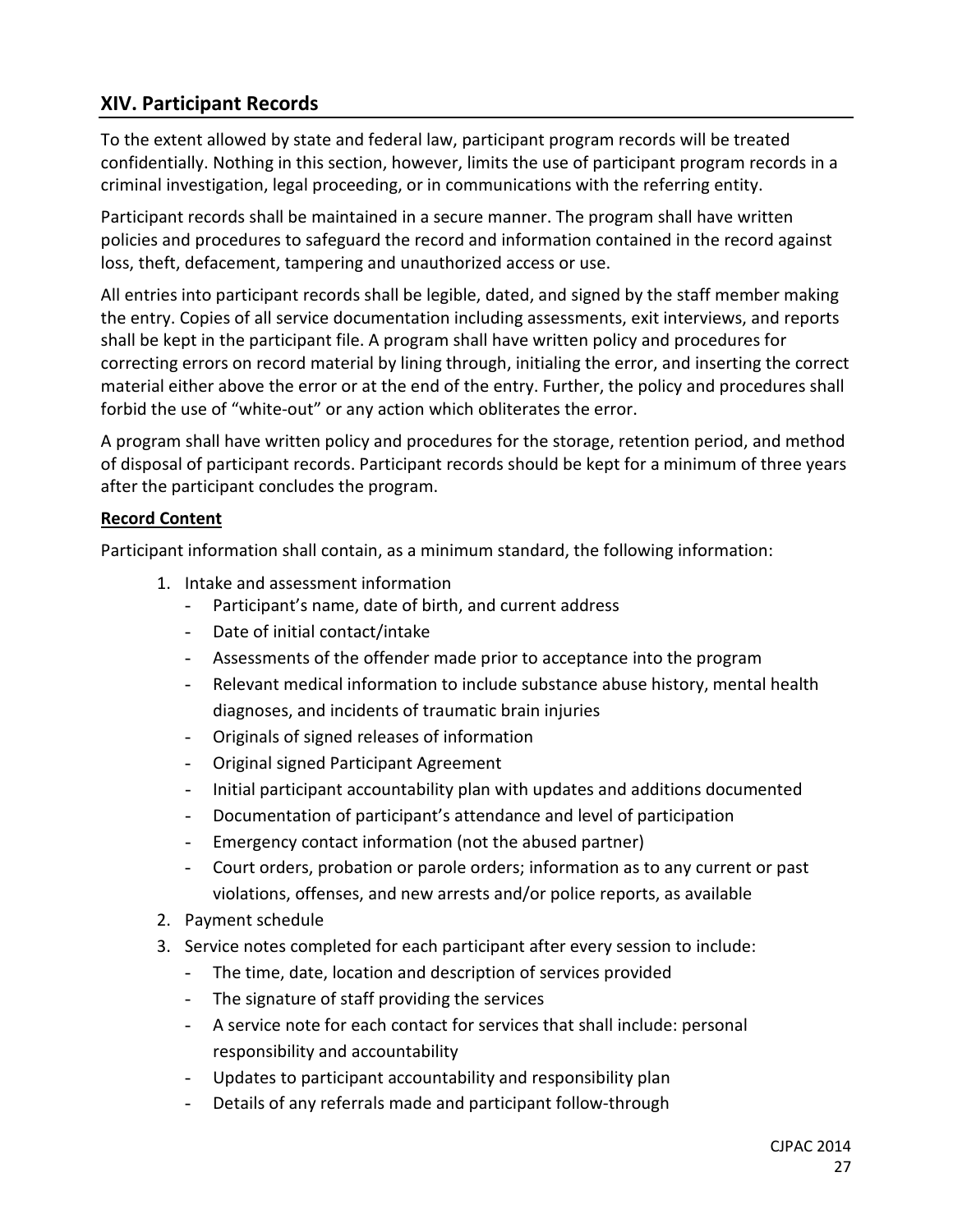- Communications with the referral source
- 4. A summary of program outcome (completion, discharge, re-admission)
- 5. Documentation of any refusal to provide requested information or to sign authorization or release forms

# **Access to Records**

Upon written request, a program shall provide a participant an opportunity to review information in their record if approved by the referral source within a reasonable time of receiving the request and shall provide a copy of the record, if requested, upon payment of the cost of duplication. A program may deny or limit a participant's access to their record under the following circumstances, but not limited to:

- 1. The program determines that the disclosure of the records is reasonably likely to endanger the life or safety of the participant or another person
- 2. The program will not disclose information provided to the program by any other source
- 3. When the program determines that the information was compiled by the program in reasonable anticipation of, or for use in, a civil, criminal, or administration action or proceeding involving the program.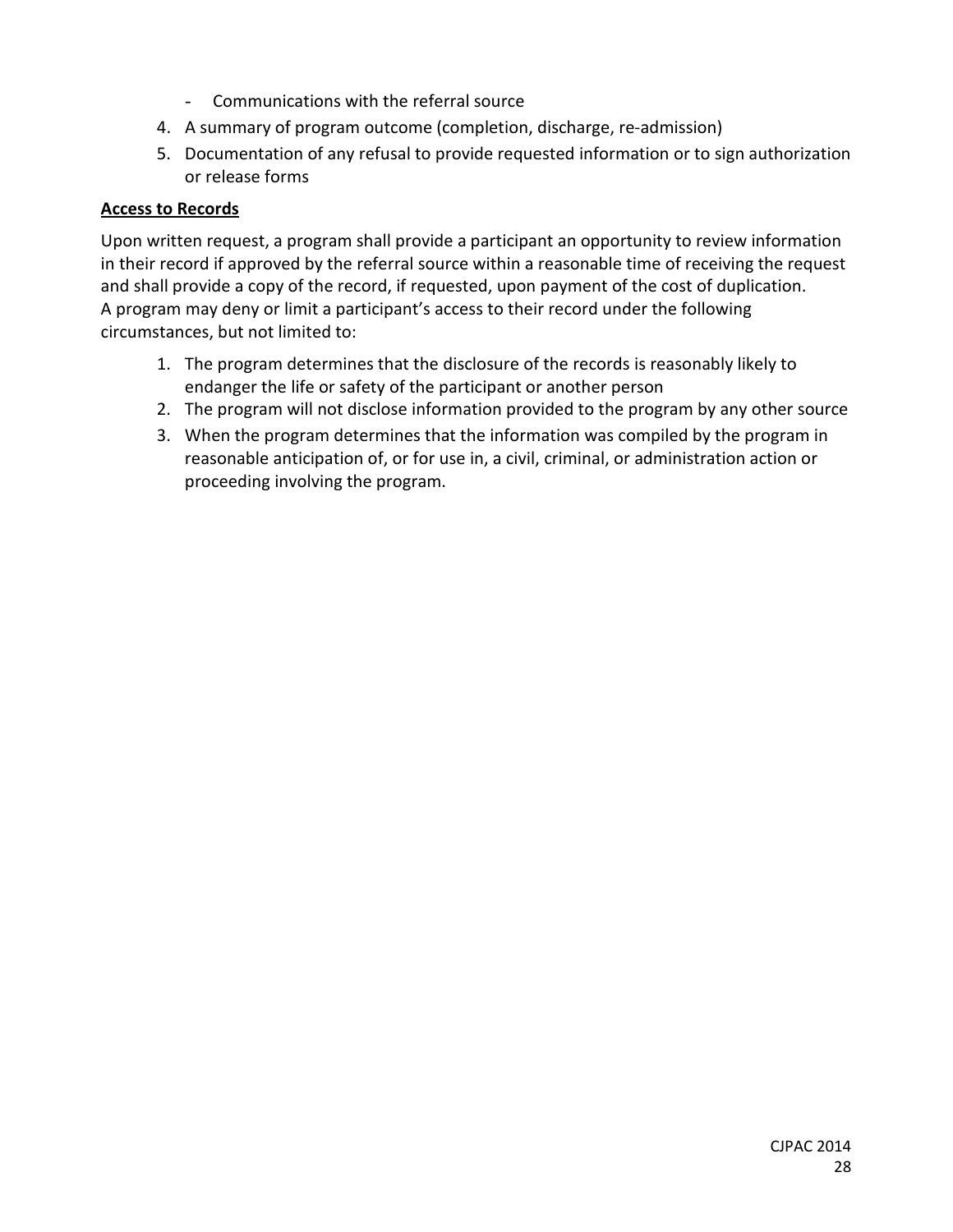# **XV. Participant Accountability Plan**

Providers of domestic violence offender programming should require and assist each participant to develop a written accountability and responsibility plan. As a counterpart to the victim's safety plan, every offender's plan should maintain a focus on keeping the offender's victim and current, as well as future, partner(s) safety. Accountability and responsibility planning is an on-going process beginning at intake and intended to increase the offender's self-awareness, honesty, acceptance of responsibility for their violence and abuse. Over time as a participant's plan is reviewed and revised the offender should become progressively more accountable for their use of violent and/or abusive behavior and the resulting consequences.

- 1. Programs shall support the development of plans by providing information through the offender curriculum. Additionally, providers should work with the unique needs and circumstances of each participant in assisting with the development of a plan.
- 2. Plans should include specific and concrete steps and strategies to be identified and implemented by the participant in order to create a safe, non-violent lifestyle. Throughout the program, participants should be afforded opportunities to practice steps and strategies.
- 3. Elements of each participant's plan should include:
	- a. Description of the conduct to stop and for which to be accountable
	- b. Identification of beliefs, values, and thought patterns used to justify violent and abusive behavior and blame others
	- c. Exploration of the full range of effects and consequences of the choice to use violent and abusive behavior on victims, children, family, community, and the participant
	- d. Description of steps participant is using to prevent patterns of violence and abuse and counter excuses, beliefs and behaviors that have supported such behavior
	- e. Strategies being adopted for treating former, current and future partner(s) and children in a continually safe and respectful manner
	- f. Acceptance of full responsibility for the participant's choices, the consequences, and, if appropriate, ways to make reparations and restitution for harm caused
- 4. Accountability and responsibility plans should include provisions for when a participant is in crisis. Referrals to services for addictions, mental illness, suicidal ideation and other problems should be included.
- 5. Under no circumstances should the terms of a plan require, or imply authorization of or permission for, conduct that violates the terms of a court order or other legally binding obligations (i.e. restraining or protective orders that prohibit contact with the victim).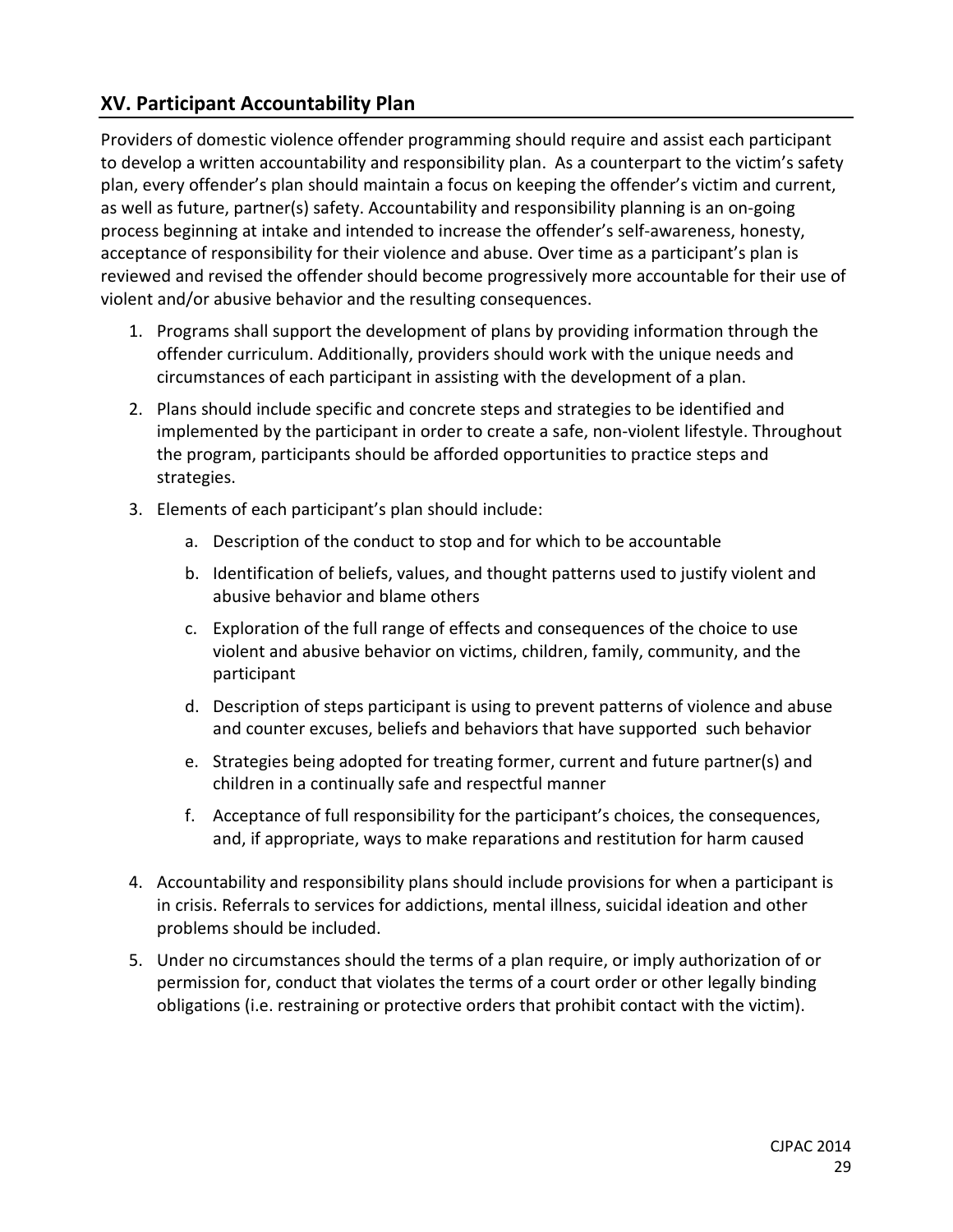# **XVI. Provider Agreement**

This Provider Agreement must be reviewed and signed by professionals providing domestic violence offender programming to individuals or groups of individuals referred or mandated by the Court, Probation, Parole, Family Relations, Bail, DCF, other State agency/department, or selfreferred for a domestic violence crime. It is the intention of this agreement that all domestic violence offender services fully comply with any and all Judicial/Court and State of Connecticut standards and guidelines; and that any professional providing these services is qualified, trained, and appropriately supervised. These established standards are intended to serve as a framework for new and existing service providers to develop and deliver services to people arrested for committing a crime(s) of violence against a current or former intimate partner. Whenever possible and appropriate, community program providers working with participants need to identify ways to cooperate, collaborate and coordinate information and services with agencies assisting victims/survivors. The purpose of these services is to educate and teach skills to domestic violence offenders that support a non-violent lifestyle and promote healthy relationships. Offenders should be treated with respect and compassion and at the same time be held responsible for eliminating all violent and abusive behavior and supporting belief systems. The safety of the victim(s) and potential victims will always be paramount.

- 1. I understand that domestic violence is an incident and/or pattern of violent and/or abusive behaviors used by a person intended to exert power and control over another in the context of an intimate relationship. The violence which involves coercive control may take many forms including physical and psychological abuse, threats and intimidation as well as economic and emotional abuse. Although there may be contributing factors such as alcohol/substance use or mental health problems which make violence in the context of an intimate relationship even more complex, these factors are not the proximate cause. Domestic violence, as a learned behavior, is supported by a system of beliefs and attitudes and requires a variety of approaches to prevent, reduce, and eliminate it. Domestic violence offender programming emphasizes the accountability of individual perpetrators. The purpose is to educate participants and teach skills that support a non-violent lifestyle and promote healthy relationships.
- 2. I agree with and my work will support the following guiding principles. These principles are intended specifically for individuals arrested for committing a crime of domestic violence against an intimate or former intimate partner; however, these principles are universal and applicable to those who perpetrate any family violence offense.
	- a. Domestic violence is illegal and will be treated as a criminal act under the law.
	- b. The primary goals of domestic violence offender programs are the cessation of all forms of violence and abuse and the development of skills for safe, respectful, and healthy relationships.
	- c. The safety and rights of victims/survivors is of paramount importance and shall not be compromised for the preservation of a relationship or any other reason.
	- d. The autonomy and right to self-determination of victims/survivors will be respected and facilitated through both the sharing of program information and appropriate referrals to supportive, trauma-informed domestic violence services available in the community.
	- e. Perpetrators are solely responsible for their intentional choice to engage in violent, coercive, and/or abusive behavior and, through swift and immediate consequences, will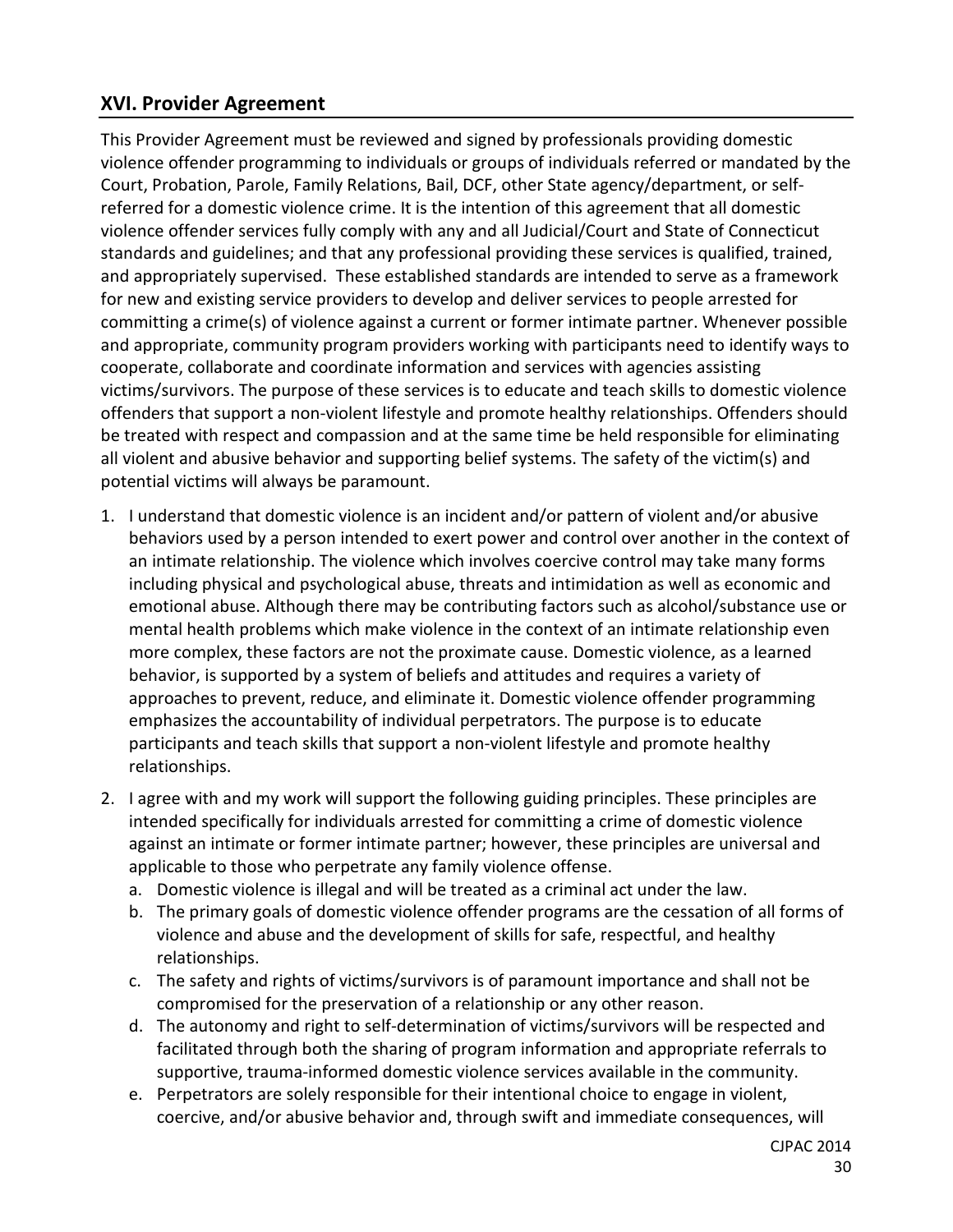be held accountable for their actions without displacing blame on the victim, alcohol or substance abuse, or physical or mental illness.

- f. Program staff shall directly address offender efforts to deny, blame, minimize, justify and rationalize behavior.
- g. Providers of services for domestic violence offenders will be responsible for ensuring interventions and the manner in which services are provided are the most effective for facilitating change in an offender's behavior.
- h. Offenders are capable of changing their behaviors, attitudes, and beliefs and living a nonviolent lifestyle; programs offer tools intended to foster each participant's potential to change. While providers are responsible for delivering services in the manner most effective for facilitating behavior change, a participant is ultimately responsible for choosing to change their behavior.
- i. While providers are accountable to individual offenders in the manner detailed in the Domestic Violence Offender Program Standards, they are also expected to be accountable to victims and the wider community. Providers are responsible for attending to issues of victim safety, security, and rights to self-determination; consequences to secondary victims; and the impact on public safety and social justice in the community.
- 3. All individuals receiving domestic violence offender services must sign the Participant Agreement prior to engaging services; as appropriate and feasible I will ensure that each participant adhere to all requirements of the Participant Agreement.
- 4. I understand that domestic violence offender services differ from the practice of counseling and/or psychotherapy; the relationship with the client/participant differs from the standard therapeutic relationship/alliance; and that many standards of counseling/psychotherapy practice, such as "Confidentiality" may not apply.
- 5. I will directly and consistently address instances of denial, blaming, minimizing, justifying and rationalizing by offenders.
- 6. I understand that my obligations are not just to the participant (i.e. client); my obligations extend to the victims and potential victim(s)/survivor(s).
- 7. I understand that the safety of the victim(s) and potential victims will always be paramount; and I will act accordingly.
- 8. I reaffirm the ethical guidelines and standards of practice of my profession and will only provide services for which I am specifically trained and qualified; specifically, I will only provide domestic violence offender services or counseling/psychotherapy intended to address issues of domestic violence with proper training and experience.
- 9. I agree to seek appropriate supervision as necessary from a qualified supervisor or colleague with expertise in domestic violence offender services.
- 10. I agree to follow best-practices in domestic violence offender services; and to stay informed of the same.
- 11. I agree to refrain from all of the prohibited practices (as defined by these standards) when providing domestic violence offender services as well as any behavior or action that creates the appearance of a personal alliance with the offender (i.e. collusion) thus compromising the effectiveness of the program.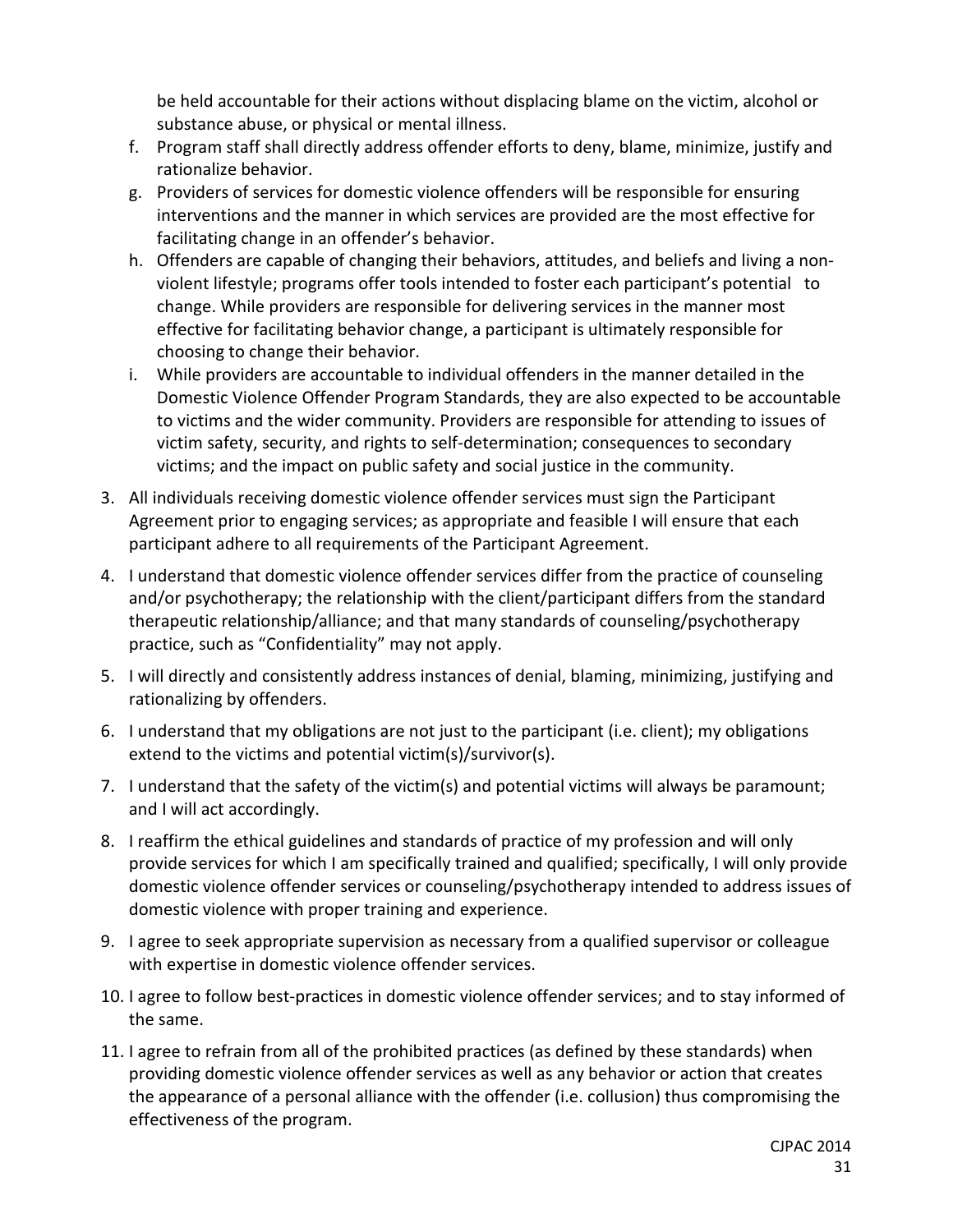- 12. I understand the importance of objectivity and that any collusion or alliance with the participant is not in keeping with ethical and best-practice standards, and may place the victim at risk. I agree to be vigilant about and avoid any collusion or alliance with the participant.
- 13. I recognize that group sessions can be a potentially sympathetic environment for participants to reinforce one another's oppressive attitudes, behaviors, and actions against women and victims in particular. I will be mindful of this dangerous side effect occurring in group sessions and will develop and employ the skills necessary to address, eliminate and prevent this dynamic.
- 14. I agree to immediately notify all appropriate authorities (e.g. Probation Officer, Police Department, and Family Relations Officer) should I have any concerns regarding risk and potential harm to victims, others, and/or the participant.
- 15. I will adhere to all standards of "duty to warn" and mandated reporter requirements (e.g. Child Protective Services/CT DCF)
- 16. I attest to the following regarding my professional practice:
	- a. All licenses I hold are current, and there are no known reasons that they may be at risk of revocation or suspension.
	- b. I am in good standing with any and all professional organizations related to my professional practice.
	- c. I have and will continue to abide by the ethical guidelines of my professional discipline.
	- d. I am not aware of any actions against me for any ethical violations or malpractice.
	- e. I currently, and will continue to, maintain professional malpractice insurance appropriate to my scope of practice and with minimum limits generally considered adequate by professionals standards of practice
- 17. I agree to engage in regular and on-going professional supervision and training specific to domestic violence and the provision of services to offenders.
- 18. I agree to actively address input and feedback as appropriate from community and governmental agencies and/or service providers, particularly those working directly with victims/survivors of domestic violence.
- 19. I recognize and take responsibility for personal values and biases to ensure the respectful provision of services in a culturally-responsive and competent manner without discrimination.
- 20. Details about the agency's grievance procedure will be provided at intake including information on how to make complaints in order to resolve problems or concerns about the services received. The procedures should inform participants of their right to file a formal complaint with the Department of Public Health (DPH) and/or the profession's licensing Board regarding individual practitioners and/or facilities.
- 21. I will provide the referring agency Court, Probation, Parole, Family Relations, Bail, DCF, other State agency/department all information required for any actions, decisions, and/or hearings regarding sanctions, supervision/monitoring, dispositions, and protective and restraining orders. I agree to make timely reports all violations of the Participant Agreement in a manner consistent with the nature of the infraction.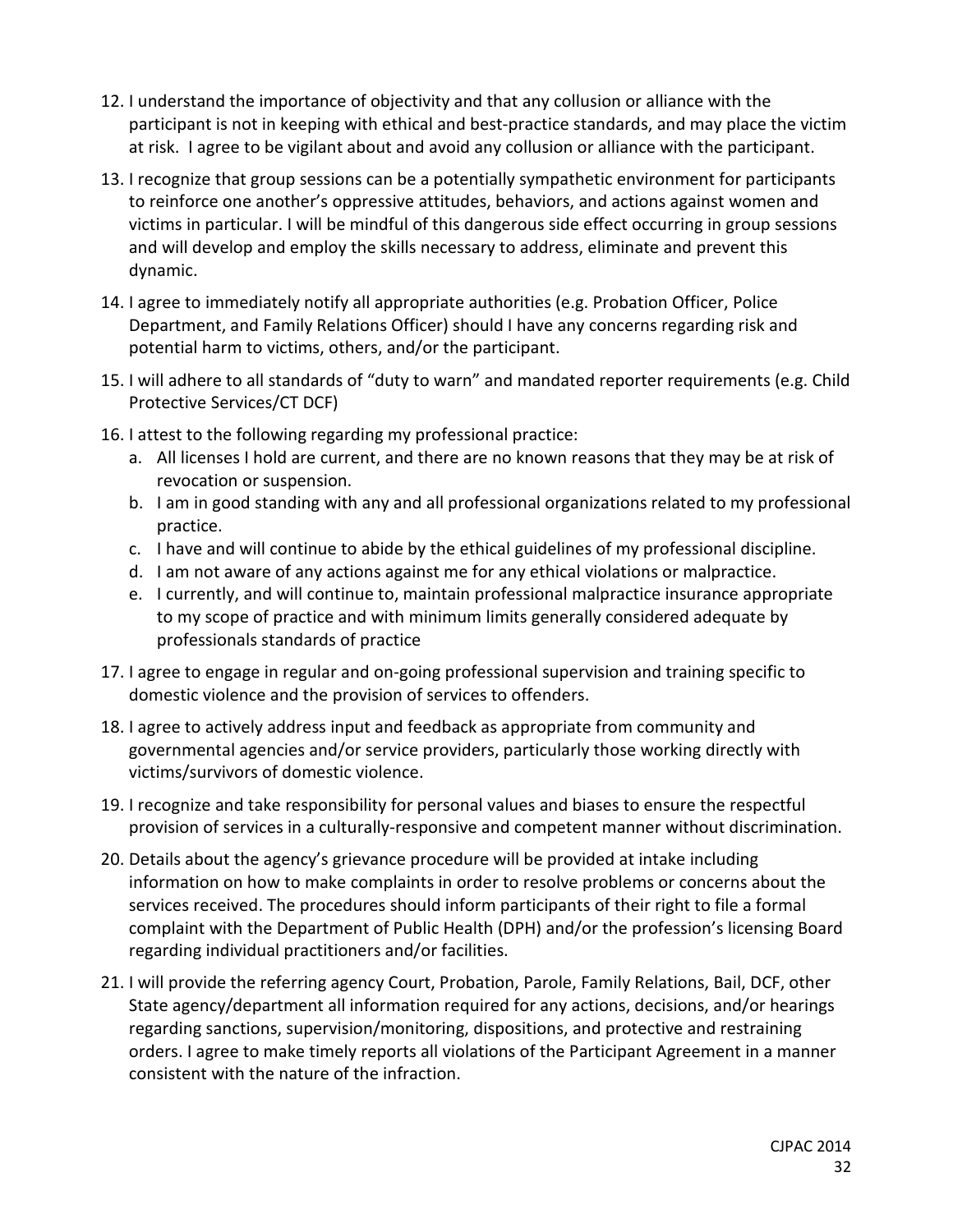- 22. I agree to furnish completely objective reports that are primarily focused on the goals of domestic violence offender services including: accountability, responsibility, changes in behavior and cognition; and the elimination/reduction of abusive beliefs and behaviors; and I will make any and all referrals deemed necessary.
- 23. I understand that if I do not comply in full with this agreement and/or if the participate does not comply fully with the terms of the Participant Agreement, the disposition of the case and/or any sanctions and/or supervision may be significantly impacted.

\_\_\_\_\_\_\_\_\_\_\_\_\_\_\_\_\_\_\_\_\_\_\_\_\_\_\_\_\_\_\_\_\_\_\_\_\_\_ \_\_\_\_\_\_\_\_\_\_\_\_\_\_\_\_\_\_\_\_\_\_\_\_\_\_\_\_\_\_

\_\_\_\_\_\_\_\_\_\_\_\_\_\_\_\_\_\_\_\_\_\_\_\_\_\_\_\_\_\_\_\_\_\_\_\_\_\_ \_\_\_\_\_\_\_\_\_\_\_\_\_\_\_\_\_\_\_\_\_\_\_\_\_\_\_\_\_

Name of Provider Name of Provider Signature of Provider

Credentials/Licenses of Provider **Date** Date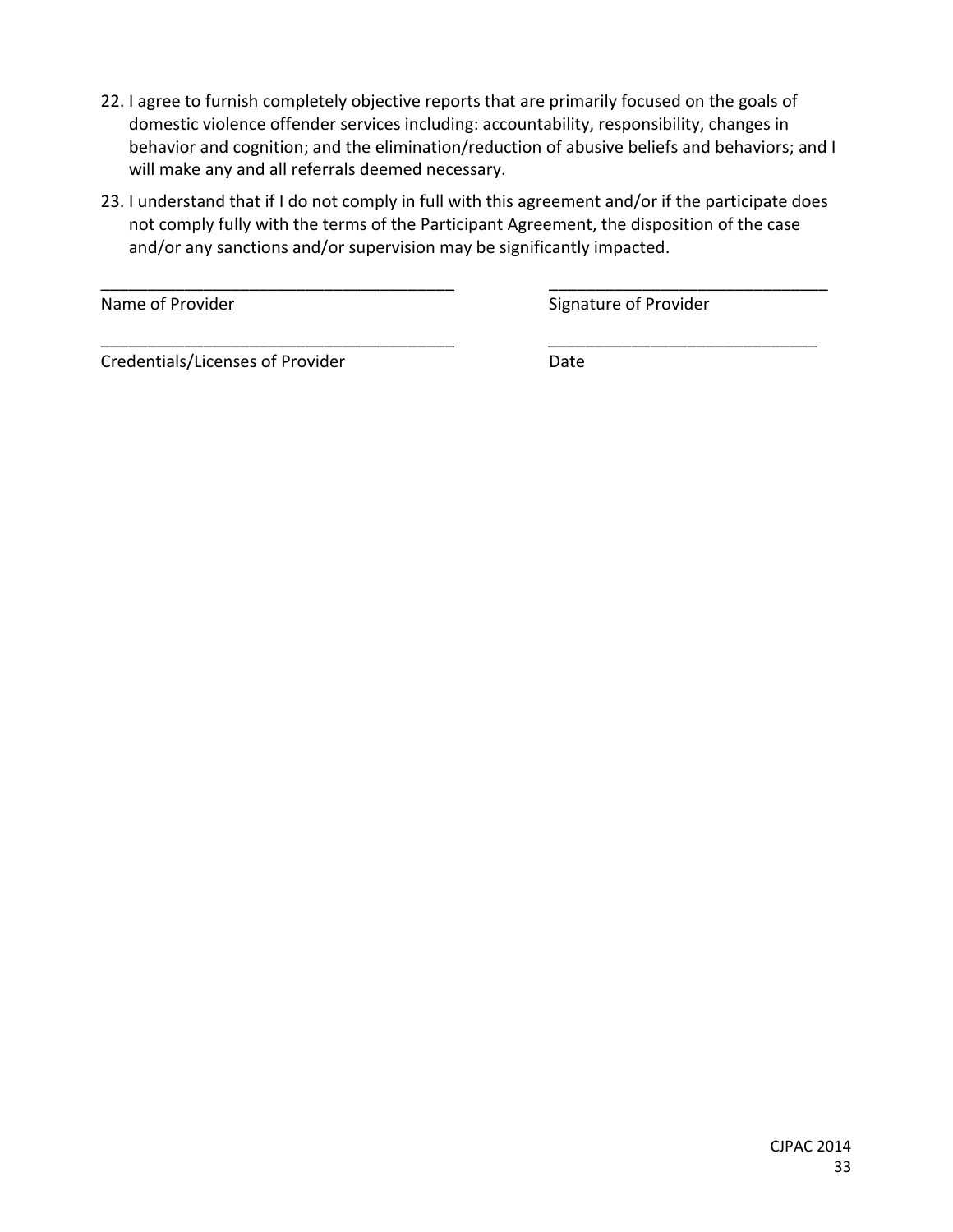# **XVII. Provider Ethics**

Professionals have a primary obligation to provide the highest quality professional support to those seeking services. Agencies employing staff to provide direct services to domestic violence offenders are obligated to provide initial ethics training for all staff and on-going training as part of supervision for all direct service staff. Each agency shall have policies and procedures covering internal staff monitoring as well as protections for staff who report unethical or questionable behavior of colleagues to agency administrators.

The foundational ethical imperative for providing offender services and programming is the protection of victims while holding offenders accountable for their choice to engage in violent behavior. To that end, professionals engaged in work with domestic violence offenders agree to:

- 1. Be committed to the safety and welfare of survivors of domestic violence and their children; avoid interventions or actions that may increase the risk to victims or their children; consider the safety of victims, potential victims, and their children in decisions related to working with offenders; and remain focused on the prevention of new incidents of abuse and on addressing the impact of prior violent or abusive acts
- 2. Comply with all agency, state and federal laws and regulations as well as policies on confidentiality, duty to warn, and reporting of suspected child abuse and neglect
- 3. Be free of claims or potential claims of professional negligence and/or malpractice under all professional licenses recently or currently held
- 4. Refrain from any conduct in direct conflict with principles and beliefs central to the efforts to end domestic violence; live free of violence and conduct that could compromise the effective delivery of services
- 5. Maintain professional boundaries at all times; never exploit relationships or develop sexual or inappropriate social relationships with those receiving services or the victims of those receiving services
- 6. Maintain objectivity and avoid collusion or alliances with offenders that would compromise ethical and best practice standards
- 7. Never allow alcohol or drugs to impair the ability to function in a responsible and professional manner while performing work duties
- 8. Recognize and take responsibility for personal values and biases to ensure the respectful provision of services without discrimination toward any participant
- 9. Provide services in a culturally-responsive and competent manner regardless of the race, ethnicity, gender, religion, sexual orientation, economic status, and/or disability of participants
- 10. Ensure that all participants are provided with a clear description of services, rules, and fees in a manner that accommodates language needs and literacy limitations
- 11. Maintain accurate and complete records of all work with participants in a manner that is consistent with state and agency policy and any release of information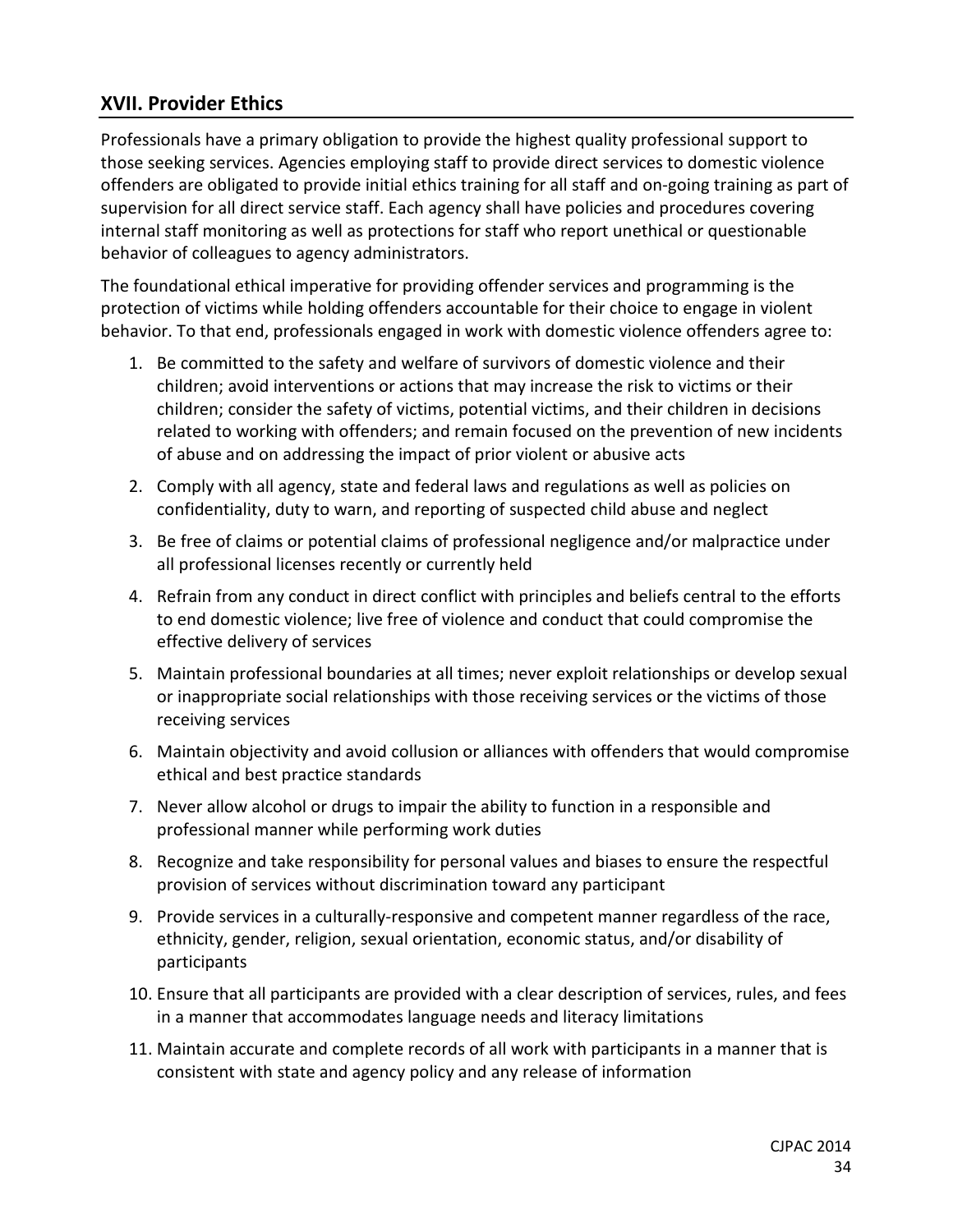12. Commit to continuing education and maintaining a knowledge base and skill set consistent with issues and techniques which represent best practice for working with domestic violence offenders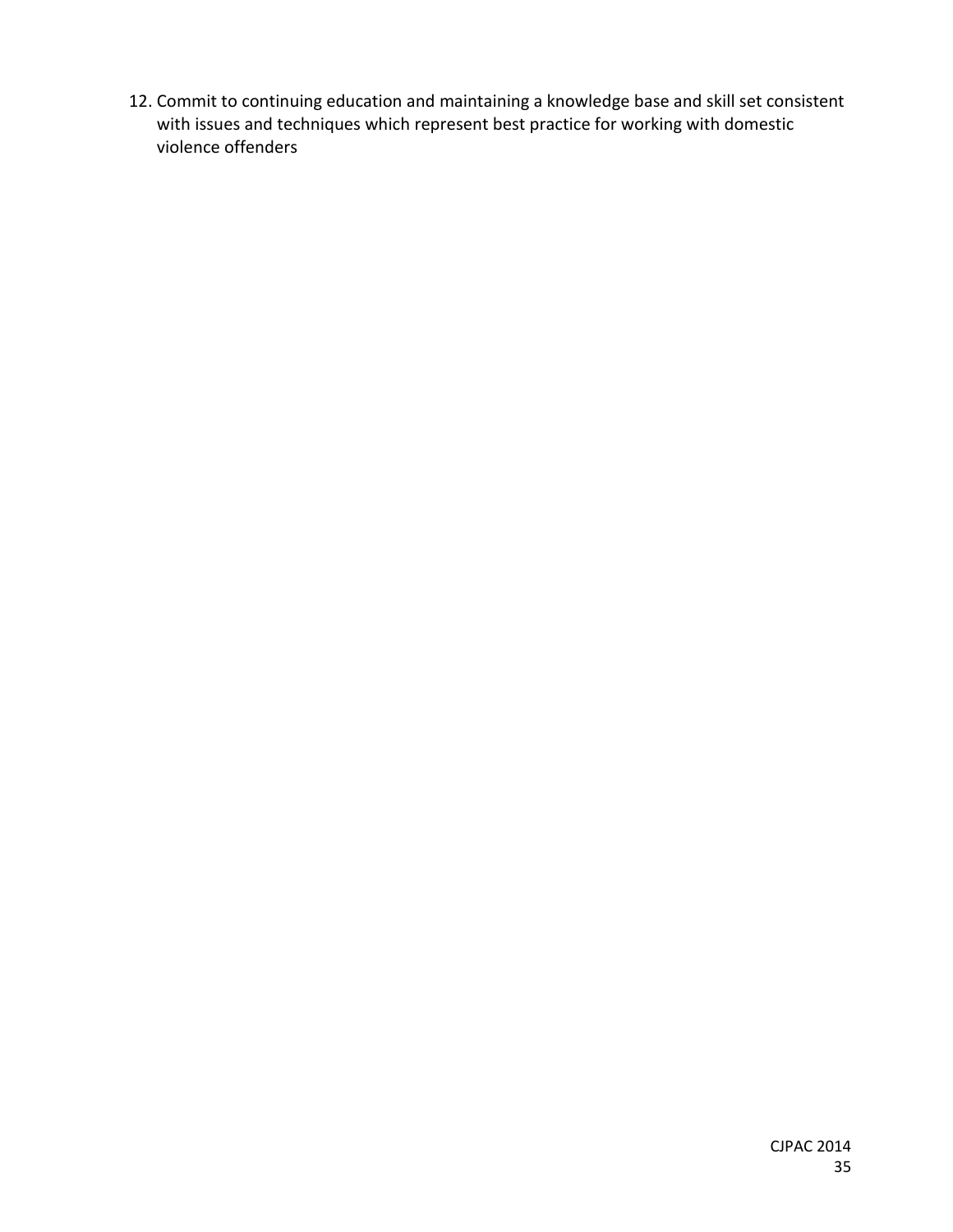# **XVIII. Duty to Warn**

As required by state law, any imminent risk of harm posed by a program participant (i.e. making direct threats against the life and safety of a victim, others or themselves) must result in direct and timely notification of law enforcement by the program provider. Providers shall have a written policy detailing the procedures, timeframes, and responsible staff to undertake the notification of the appropriate law enforcement entities commensurate with the assessed level of risk.

Program providers shall make timely notification to the criminal justice system referral source regarding any *Duty to Warn* actions taken involving a program participant.

Regardless of whether the program has had prior contact with a victim or current partner of a participant, no attempt should be made to locate or notify the victim.

Providers will comply with all legally mandated reporting requirements, including the Duty to Warn, regarding suspected incidents of child abuse and neglect involving program participants. Department of Children and Families has on line resources for mandated reporter training available at: www.ct.gov\DCF\TA\MRT

Program providers shall make timely notification to the criminal justice system referral source regarding any such notifications.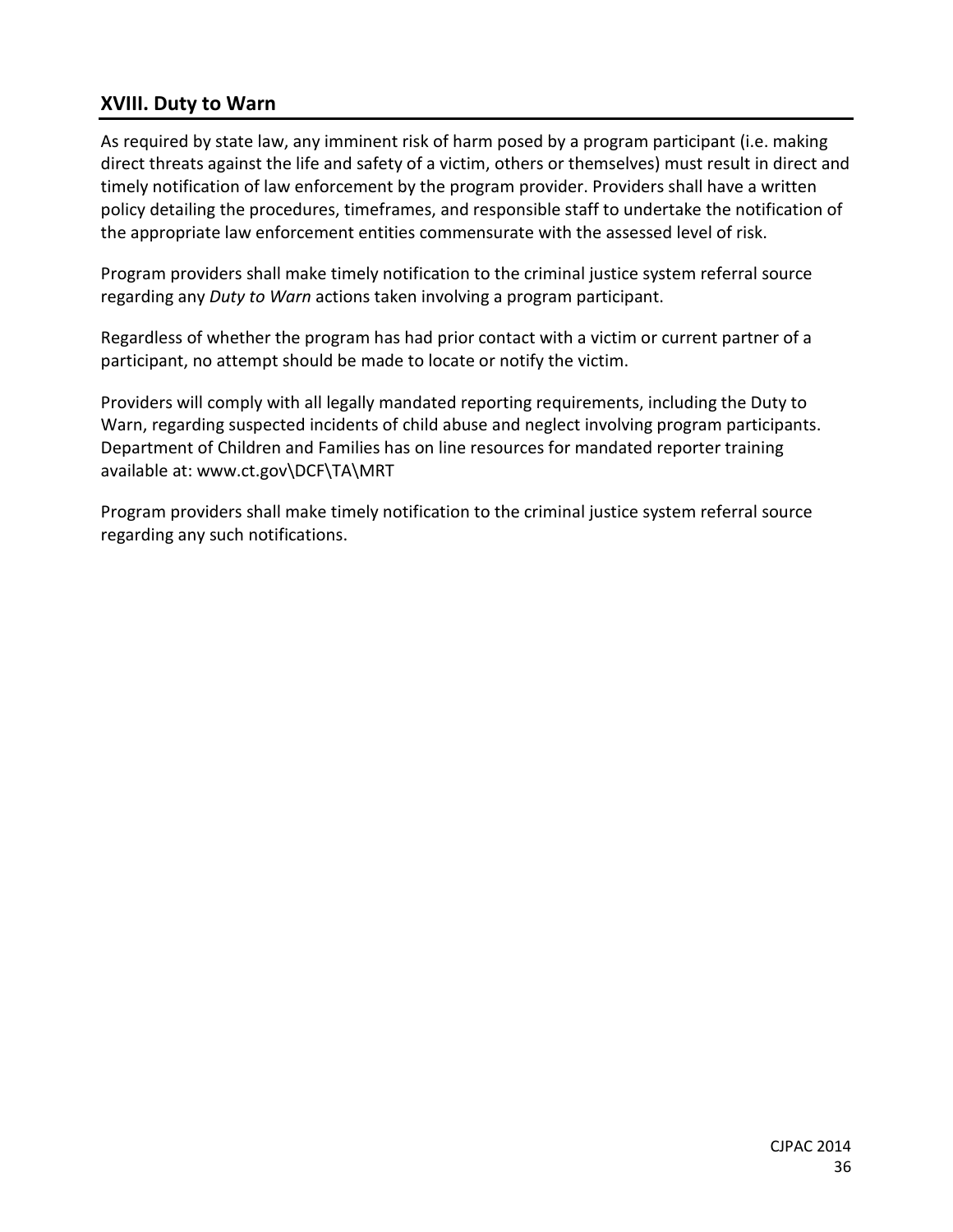# **XIX. Provider Responsibility to Staff**

Agencies employing staff to provide direct services to domestic violence offenders have obligations to uphold with respect to the hiring, supervising, and training of staff such that professional conduct, effective interventions, and victim safety are promoted. These agencies shall orient all staff to the CT state program standards including the guiding principles, agreements, confidentiality, and ethics. Regular and on-going professional supervision shall be provided and required of all staff engaged in the direct provision of services to offenders. Agencies shall utilize internal monitoring mechanisms, training, and supervision to identify, eliminate, and prevent collusion with offenders both overtly and subtly.

Agency administrators shall ensure that employees who are responsible for hiring direct service staff receive training on how to interview and assess candidates to work with domestic violence offenders. The hiring process shall include questions for applicants about the use of violent, abusive, and/or coercive behaviors in personal and professional relationships and a list of examples of specific behaviors that disqualify candidates for employment. Agencies will work to recruit and hire qualified staff who reflect the ethnic and linguistic communities being served by the agency and will ensure all staff are provided meaningful training on matters of diversity and cultural competency. Direct service staff shall be provided regular opportunities for professional training.

In the event that an independent professional, one not employed by or managing an agency with multiple staff, is providing offender services, the professional should at a minimum meet the standards set forth for supervisory staff and should regularly seek and obtain professional (i.e. qualified peer or collegial) supervision specific to domestic violence and working with offenders.

#### **Direct Service Staff**

The duties of staff who work directly with domestic violence offenders should focus on holding participants accountable for their violent or abusive behavior; confronting denial, minimization, justifications for violent or abusive actions, and counter-productive behaviors; and challenging attitudes of victim-blaming, sexism, and expressions of power and control over others. Staff shall enforce rules of conduct, participant agreements, and accountability plans of individual participants. Direct Service staff shall support positive change of participants by building rapport with participants, effectively delivering educational curriculum, providing feedback, recognizing of efforts, and modeling respectful, non-abusive conduct. Direct service staff will demonstrate tolerance of diverse cultures and lifestyles and create an environment supportive of learning and personal reflection necessary for change.

Staff who provide direct services to domestic violence offenders must be free of violence and criminal convictions in their own lives. No direct service providers will be currently involved in the criminal justice system. Direct service staff must agree to refrain from any criminal action or connection involving moral turpitude. Upon acceptance of employment, direct service staff shall be required to sign a statement that they are and will remain free of violence, substance abuse, and conduct that could bear adversely on their ability to provide services effectively.

Staff shall agree to never allow alcohol or drugs to impair the ability to function in a responsible and professional manner while performing work duties.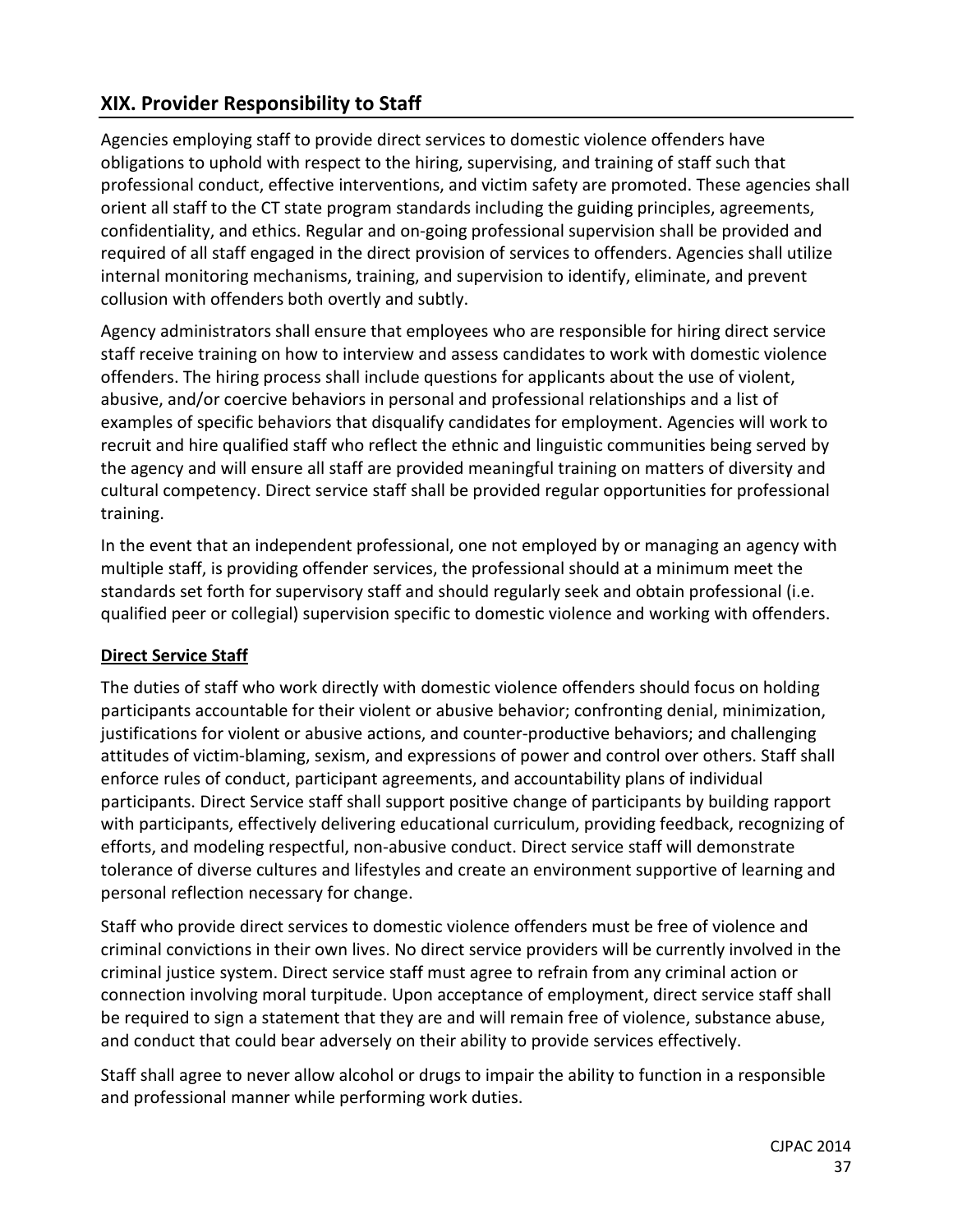Staff who provide direct services to program participants should not have any sexual contact or inappropriate social relationships with participants. Immediate notification of a supervisor about any current or past personal, business or professional relationship with a program participant is required of all staff.

Staff working directly with domestic violence offenders must meet the following initial educational and work experience requirements to ensure the quality and effectiveness of services provided:

- A bachelor's degree in social science, human service or related field
- A minimum of 40 hours of didactic training on domestic violence and offender services

Staff must have documented professional training on their legal and ethical responsibilities under the state mandated reporting laws (i.e. duty to warn, report of child abuse). They must have education and experience in domestic violence group dynamics, group process, and group facilitation skills. Specific areas about which direct service staff should be skilled and knowledgeable, and able to provide documentation, include but are not limited to:

- 1. Dynamics of intimate partner violence and abuse (including coercive control)
- 2. Characteristics and tactics of domestic violence perpetrators
- 3. Legal statutes (state and federal) addressing domestic violence including firearm laws and mandated reporting laws
- 4. Effects of violence, victimization and trauma on an intimate partner
- 5. Impact of violence and abuse on children
- 6. Victim safety and sensitivity to victims
- 7. Assessment and interviewing skills
- 8. Risk factors associated with homicide, suicide, or further domestic violence and interviewing skills
- 9. Teaching problem-solving and emotional regulation skills as well as non-controlling alternatives to violent and coercive behavior
- 10. Methods for rapport and trust building and strategies for effective confrontations
- 11. Behavioral change, accountability, and ethical considerations including collusion and boundaries
- 12. Connections between substance abuse/addiction, mental illness, and domestic violence
- 13. Demonstrated ability to provide services in a culturally competent manner

Direct service staff working with offenders should be capable of demonstrating the following skills:

- 1. Ability to actively listen and process using reflection, clarification, and paraphrasing
- 2. Ability to recognize and process denial, minimization, and other defense mechanisms
- 3. Methods for communicating respect and tolerance of diverse cultures and lifestyles
- 4. Methods for assessing a participant's comprehension and ability to learn and incorporate new ideas and strategies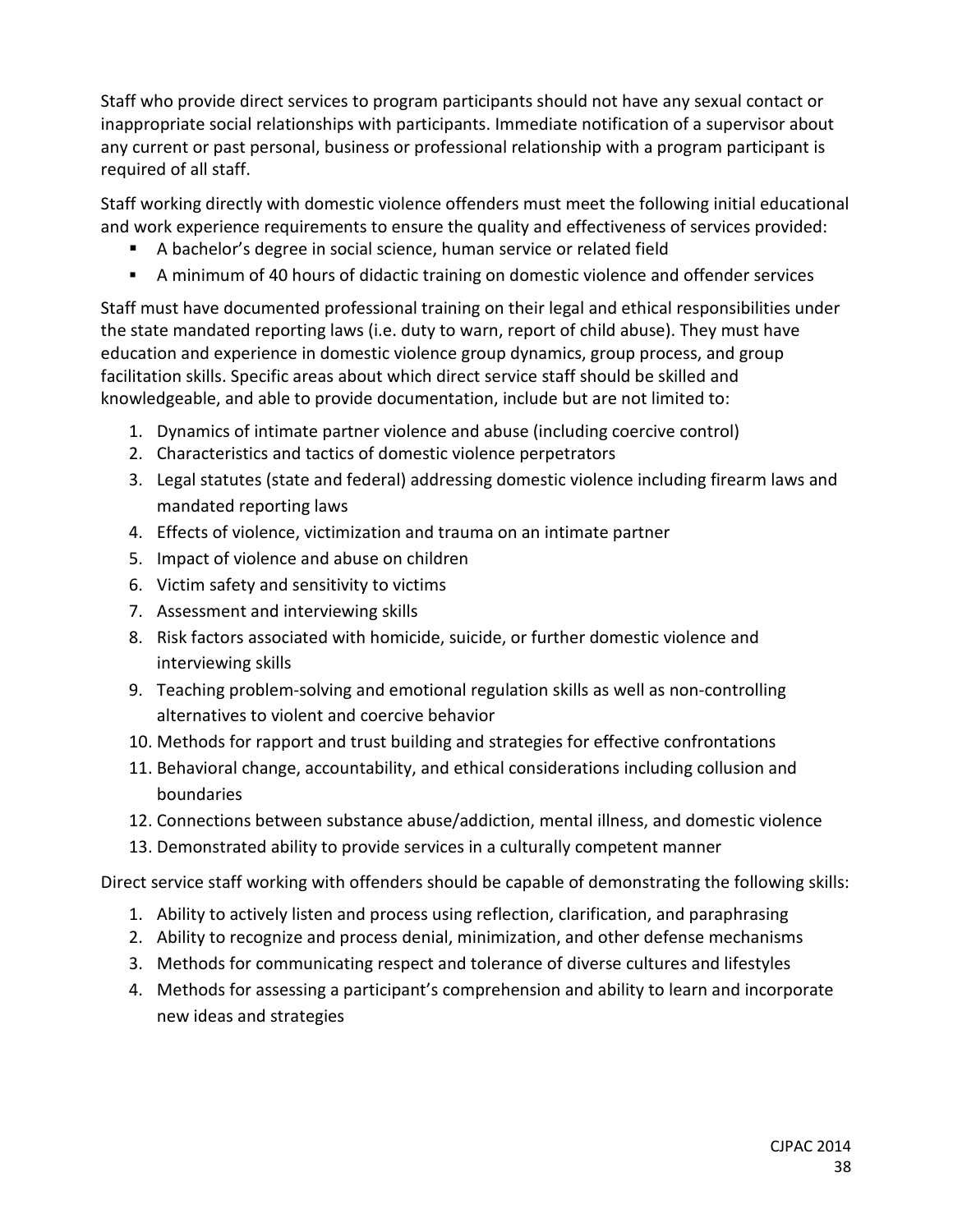# **Supervisory Staff**

Program staff must possess substantial, demonstrable skills, knowledge, and experience in order to be able to effectively supervise and support direct service staff. Program staff qualified to provide supervision to direct service staff must meet the following criteria:

- A Masters degree in a relevant field of study
- A licensed from the CT Department of Public Health (e.g. LCSW, LPC, LMFT, and Licensed Clinical Psychologist)
- A minimum of three years of experience working directly with domestic violence offenders and/or victims of domestic violence including a minimum of one year of experience in group facilitation
- Meet criteria as supervisor consistent with licensure requirements of professional discipline of practice or appropriate accrediting body

The purpose of supervision is to provide an in-person, structured process by which direct service staff can reflect on their practice, improve their skills, address training and educational needs, gain perspective on the offender tactics and dynamics, and ensure compliance with program standards. Supervisors and direct service staff shall work together to hold offenders accountable for their use of violent and/or abusive behavior while challenging attitudes of victim blaming, sexism, and power and control over others.

Supervision shall focus on monitoring, improving, and providing feedback to staff in order to increase effectiveness and support professional growth. The supervisory process shall uphold professional and ethical standards of conduct. The agency shall ensure a written record of formal supervision of staff is maintained and protected in a secure fashion. Agencies should seek and provide supplemental supervision and other supports to direct service staff who may require and benefit from additional contact and oversight.

# **Continuing Education**

Agencies providing programming to domestic violence offenders shall make available to staff additional professional education or training focused on the enhancement of skills to work with offenders. A minimum of 12 hours a year of continuing education and/or internal agency trainings pertinent to domestic violence offender programming, including legal/legislative updates, should be required of all direct service staff.

Continuing professional education may be obtained through classes, seminars, workshops, or conferences. Opportunities also include experiential learning through attendance at domestic violence-related court hearings or trials, domestic violence fatality review meetings, domestic violence task force meetings, and ride-alongs with local law enforcement.

Agencies must maintain written or electronic records of continuing education/training for each staff.